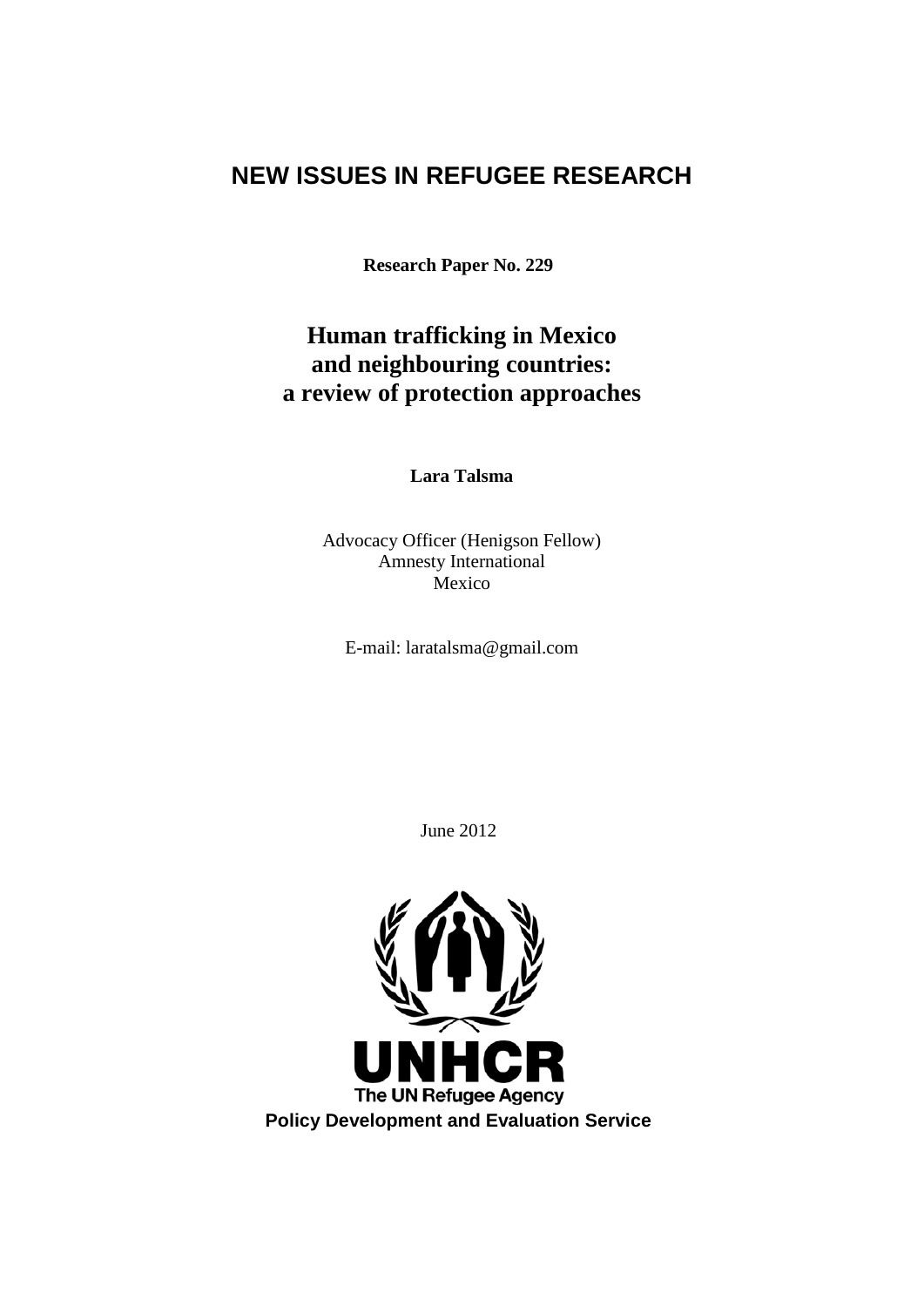**Policy Development and Evaluation Service United Nations High Commissioner for Refugees P.O. Box 2500, 1211 Geneva 2 Switzerland**

> **E-mail: hqpd00@unhcr.org Web Site: www.unhcr.org**

These papers provide a means for UNHCR staff, consultants, interns and associates, as well as external researchers, to publish the preliminary results of their research on refugee-related issues. The papers do not represent the official views of UNHCR. They are also available online under 'publications' at <www.unhcr.org>.

ISSN 1020-747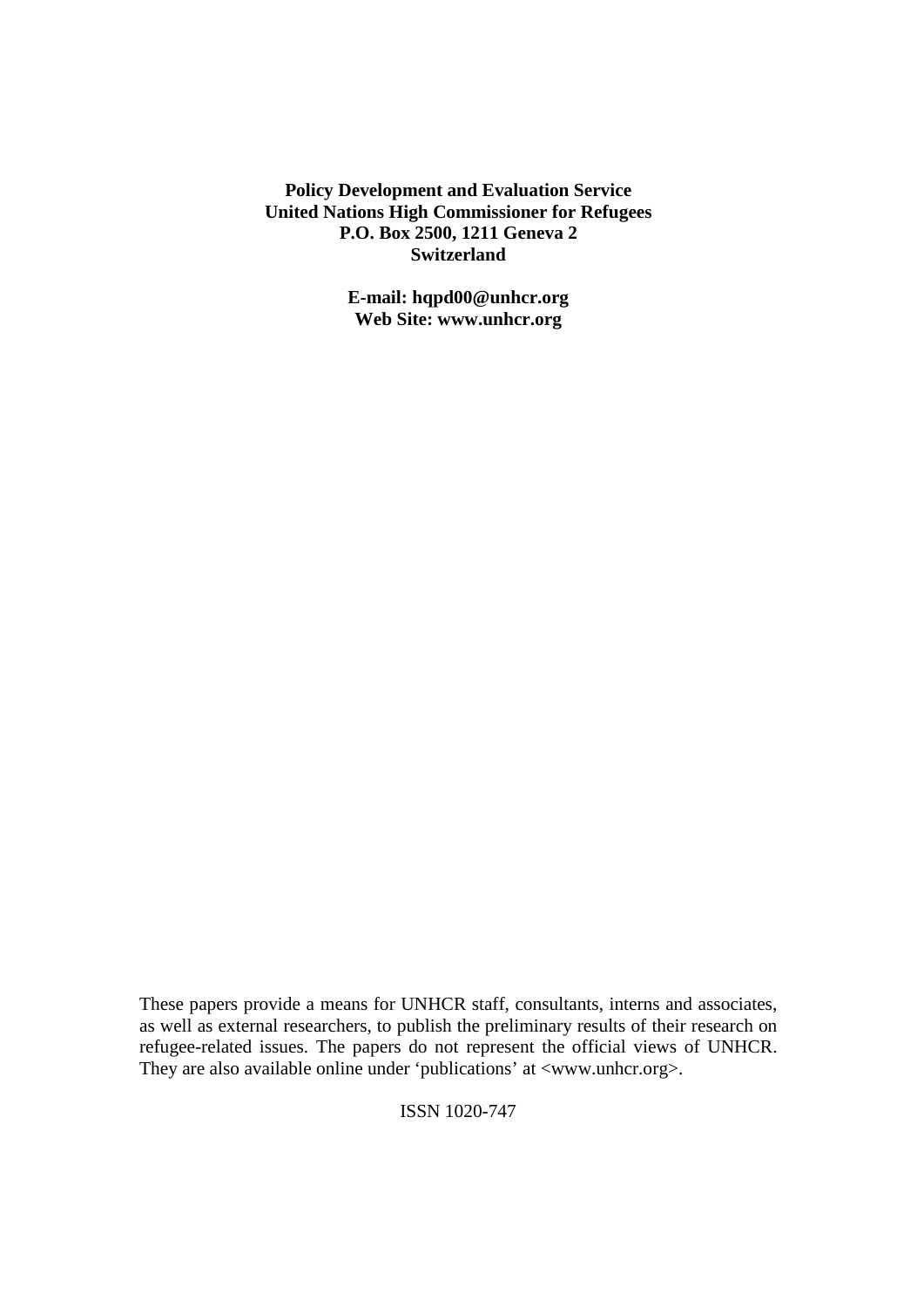# **Introduction**

1

Human trafficking is ranked as the fastest growing criminal enterprise in the world, competing with illicit arms trade for the place of second largest criminal industry after drugs trafficking.<sup>[1](#page-2-0)</sup> Additionally, it constitutes a human rights violation that it is understood to amount to a crime against humanity and to be a "new form of slavery".<sup>[2](#page-2-1)</sup>

The overwhelming majority of trafficking victims are migrants in search of an economically better, but also safer future.<sup>[3](#page-2-2)</sup> Moreover, the socio-demographic characteristics of vulnerable migrants and asylum seekers show a strong resemblance to the profile of the people most vulnerable to human trafficking.<sup>[4](#page-2-3)</sup>

This connection between migration and trafficking in human beings is particularly visible in Mexico and its neighbouring countries. The corridor through Mexico is one of the most used mixed migration routes in the world, with the U.S.-Mexico border being the most crossed border worldwide.<sup>[5](#page-2-4)</sup> Annually, hundreds of thousands irregular migrants pass through Mexico determined to get to the United States.

Many of these migrants make use of smugglers to help them get there. It is not uncommon that these smuggling agreements evolve into a trafficking situation. In addition, migrants in Mexico run a great risk of being kidnapped and subsequently being trafficked. It also occurs that (irregular) migrants travel for jobs, which simply turn out to be exploitative and/or of a different nature (as to the type of work, the salary paid and the labour conditions) than what was first agreed.

Many anti-trafficking strategies, whether at the international or national level, have adopted methods that include preventing the crime of trafficking, protecting the trafficking victim and

http://www.antislavery.org/includes/documents/cm\_docs/2009/t/the\_migration\_trafficking\_nexus\_2003.pdf

<span id="page-2-0"></span><sup>&</sup>lt;sup>1</sup> UN Senior Officials Urge Countries to Boost their Efforts to Combat Human Trafficking, *UN News Centre*, 3 April 2012, available at:

http://www.un.org/apps/news/story.asp?NewsID=41696&Cr=human+trafficking&Cr1= [last accessed: 21 April 2012].

<span id="page-2-1"></span> $2012$ <sup>2</sup> United Nations Office on Drugs and Crime (UNODC), Human Trafficking:

http://www.unodc.org/unodc/en/human-trafficking/what-is-human-trafficking.html [last accessed: 26 April 2012]; Council of Europe Convention on Action against Trafficking, Introduction at:

http://www.coe.int/t/dghl/monitoring/trafficking/Docs/Convntn/FSConv\_en.asp#TopOfPage [last accessed: 26 April 2012].

<span id="page-2-2"></span><sup>3</sup> See Anti-Slavery International, *The migration-trafficking nexus: combating trafficking through the protection of migrants' human rights*, The Printed Word UK: 2003, available at:

<span id="page-2-3"></span><sup>[</sup>last accessed: 23 April 2012] (hereinafter: *Anti-Slavery International 2003*), par. 1. <sup>4</sup> International Labour Organizations (ILO), *ILO Action against trafficking in human beings*, 12 February 2008, available at:

http://www.ilo.org/wcmsp5/groups/public/---ed\_norm/---declaration/documents/publication/wcms\_090356.pdf [last accessed: 21 April 2012] (hereinafter: *ILO Action against trafficking 2008*), p. 5; The United States (U.S.) Department of State, *Trafficking in Persons Report 2011*, available at:

http://www.state.gov/j/tip/rls/tiprpt/2011/164232.htm [last accessed: 21 April 2012] (hereinafter: *U.S. TIP* 

<span id="page-2-4"></span><sup>&</sup>lt;sup>5</sup> Comisión Interamericana de Derechos Humanos de la Organización de los Estados Americanos (CIDH), *Anexo al Comunicado de Prensa 82/11, Observaciones Preliminares de la Relatoría sobre los Derechos de los Migrantes de la CIDH a México*, 2 August 2011, available at*: www.cidh.org/pdf%20files/ANEXO.82-11.*pdf [last accessed: 21 April 2012] (hereinafter: *CIDH 2011*), p. 3; World Bank Development Prospects Group, *Migration and Remittances Factbook 2011: Top Ten Country Groups*, p. 5, available at:

http://siteresources.worldbank.org/INTPROSPECTS/Resources/334934-1199807908806/Top10.pdf [last accessed: 21 April 2011] (hereinafter: *World Bank Migration and Remittances Factbook 2011*).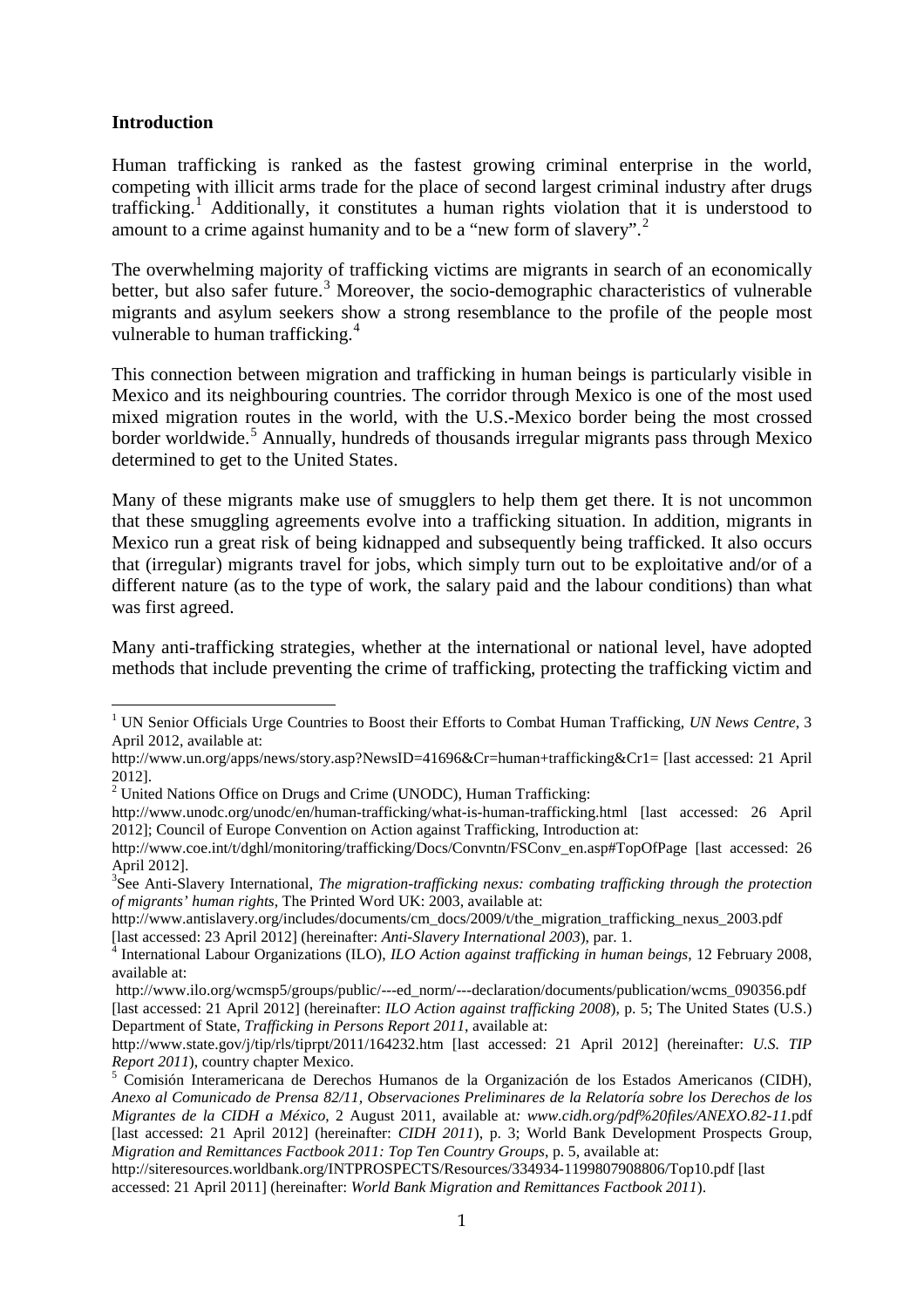prosecuting the trafficker. However, in practice, the main focus has been on combating trafficking through law enforcement, including prosecution of the offenders and the crackdown of criminal networks that engage in trafficking.

This paper, in contrast, approaches the struggle against human trafficking from a migration and asylum protection perspective. Whereas many studies and policy approaches make a strict distinction between smuggling of migrants and trafficking in persons, this research, emphasizes the relationship between the crime of trafficking, smuggling of migrants, mixed migration flows and the crimes that migrants encounter while trying to make their way to, from and through Mexico.

The paper thus focuses on the problem of human trafficking in Mexico as a major country of origin, transit and destination. Given that the majority of the migrants and trafficking victims come from Central America and are destined to go to the United States, the paper takes an extended view to the United States as a country of destination and the four Central-American countries El Salvador, Guatemala, Honduras and Nicaragua as countries of origin.

# **The international definition of trafficking in persons**

In 2000, the United Nations General Assembly reached agreement on a universal instrument that aims "to prevent and combat trafficking", "to assist victims of such trafficking" and "to promote international cooperation towards those ends".<sup>[6](#page-3-0)</sup> This Protocol to Prevent, Suppress and Punish Trafficking in Persons especially Women and Children (hereinafter: Trafficking Protocol) supplements the United Nations Convention against Transnational Organized Crime.

The Trafficking Protocol entered into force on 25 December  $2003<sup>7</sup>$  $2003<sup>7</sup>$  $2003<sup>7</sup>$  and is currently ratified by 147 states, including Mexico, the United States and the aforementioned Central American four.<sup>[8](#page-3-2)</sup> It therewith provides the first internationally accepted definition of human trafficking.<sup>[9](#page-3-3)</sup> This definition, as laid down in Article 3 of the Trafficking Protocol, reads:

For the purposes of this Protocol:

1

(a) "Trafficking in persons" shall mean the recruitment, transportation, transfer, harbouring or receipt of persons, by means of the threat or use of force or other forms of coercion, of abduction,

<span id="page-3-0"></span><sup>&</sup>lt;sup>6</sup> Protocol to Prevent, Suppress and Punish Trafficking in Persons Especially Women and Children, supplementing the United Nations Convention against Transnational Organized Crime, General Assembly Resolution A/RES/55/25, 15 November 2000, available at:

http://www2.ohchr.org/english/law/protocoltraffic.htm [last accessed: 23 April 2012] (hereinafter: *Trafficking* 

*Protocol*), Article 2.<br><sup>7</sup> See UNODC: http://www.unodc.org/unodc/en/treaties/CTOC/signatures.html [last accessed: 21 April 2012].

<span id="page-3-2"></span><span id="page-3-1"></span><sup>&</sup>lt;sup>8</sup> Mexico ratified the Trafficking Protocol on 4 March 2003, the United States ratified the Trafficking Protocol on 3 November 2005, El Salvador ratified the Trafficking Protocol on 18 March 2004, Guatemala accessed the Trafficking Protocol on 1 April 2004, Honduras accessed the Trafficking Protocol on 1 April 2008, Nicaragua accessed the Trafficking Protocol on 12 October 2004; United Nations Treaty Collection:

http://treaties.un.org/Pages/ViewDetails.aspx?src=TREATY&mtdsg\_no=XVIII-12-a&chapter=18&lang=en [last accessed: 21 April 2012).

<span id="page-3-3"></span><sup>9</sup> See also United Nations High Commissioner for Refugees (UNHCR), *International protection for trafficked persons and those who fear being trafficked*, 20 December 2007, ISSN 1020-7473, available at:

http://www.unhcr.org/refworld/docid/4c247bc32.html [last accessed: 21 April 2012] (hereinafter: *UNHCR 2007*), p. 6.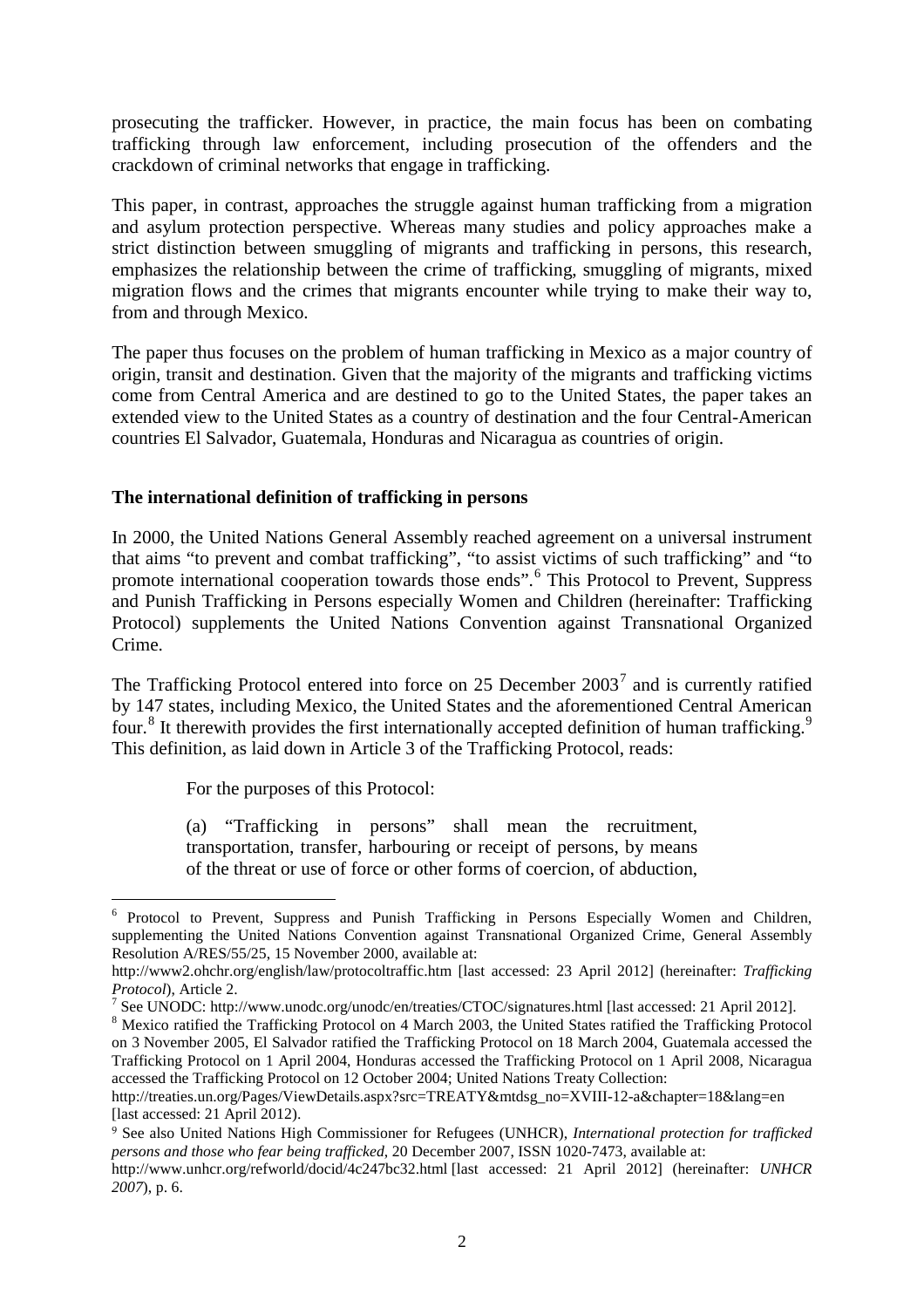of fraud, of deception, of the abuse of power or of a position of vulnerability or of the giving or receiving of payments or benefits to achieve the consent of a person having control over another person, for the purpose of exploitation. Exploitation shall include, at a minimum, the exploitation of the prostitution of others or other forms of sexual exploitation, forced labour or services, slavery or practices similar to slavery, servitude or the removal of organs;

(b) The consent of a victim of trafficking in persons to the intended exploitation set forth in subparagraph (a) of this article shall be irrelevant where any of the means set forth in subparagraph (a) have been used;

(c) The recruitment, transportation, transfer, harbouring or receipt of a child for the purpose of exploitation shall be considered "trafficking in persons" even if this does not involve any of the means set forth in subparagraph (a) of this article;

(d) "Child" shall mean any person under eighteen years of age.

The definition consists of several components that represent an interlinked chain of events and that should all be met in order to constitute trafficking.[10](#page-4-0) Firstly, it defines the *act or action* that composes trafficking, being recruitment, transportation, transfer, harbouring or receipt of persons.[11](#page-4-1) These acts might be carried out by the same or by different persons. The recruiter can be known or unknown to the trafficked victim. Sometimes, family members or boyfriends initiate the trafficking agreement, and many other varieties are imaginable.<sup>[12](#page-4-2)</sup>

Secondly, the Trafficking Protocol lists the *means* by which trafficking is executed.<sup>[13](#page-4-3)</sup> These means always include some form of coercion, deceit, or force. Typically, violence or the threat of violence will be used against the victim or against family members. Sometimes fake promises of good jobs are made. In other situations, parents or relatives are paid to hand over their child or a family member.

Thirdly, the definition describes the *purpose or goal* of the act of trafficking: exploitation. [14](#page-4-4) The Trafficking Protocol clarifies that such exploitation minimally includes prostitution, other sexual exploitation (e.g. child pornography or sexual slavery), forced labour or service (e.g. forced labour in agriculture, mining, or domestic services), slavery or practices similar to slavery (e.g. child camel jockeys), servitude, and the removal of organs.

<span id="page-4-0"></span><sup>&</sup>lt;sup>10</sup> Aronowitz, A.A.: Understanding Trafficking in Human Beings. A Human Rights, Public Health, and Criminal Justice Issues, in Mangay Natarajan (ed.), *International Crime and Justice*, New York: Cambridge University Press, 2011 (hereinafter: *Aronowitz 2011*), p. 119.

<span id="page-4-1"></span><sup>&</sup>lt;sup>11</sup> UNODC: http://www.unodc.org/unodc/en/human-trafficking/what-is-human-trafficking.html [last accessed: 26 April 2012]; Aronowitz 2011, *supra* note 11, p. 119.<br><sup>12</sup> See for instance International Organization for Migration (IOM), Hélène Le Goff & Thomas Lothar Weiss, *La* 

<span id="page-4-2"></span>*Trata de Personas en México: Diagnóstico sobre la asistencia a victimas*, June 2011, available at:

http://www.oim.org.mx/pdf/La%20Trata%20de%20personas\_diagnostico2.pdf [last accessed: 21 April 2012] (hereinafter: *IOM Diagnóstico 2011*), pp. 60-93 for a description of trafficking processes and the different possible elements, forms, recruiting and exploitation methods and locations.

<span id="page-4-3"></span><sup>13</sup> UNODC: http://www.unodc.org/unodc/en/human-trafficking/what-is-human-trafficking.html; Aronowitz 2011, *supra* note 11, p. 119.<br><sup>14</sup> UNODC: http://www.unodc.org/unodc/en/human-trafficking/what-is-human-trafficking.html; Aronowitz,

<span id="page-4-4"></span>*supra* note 11, p. 119.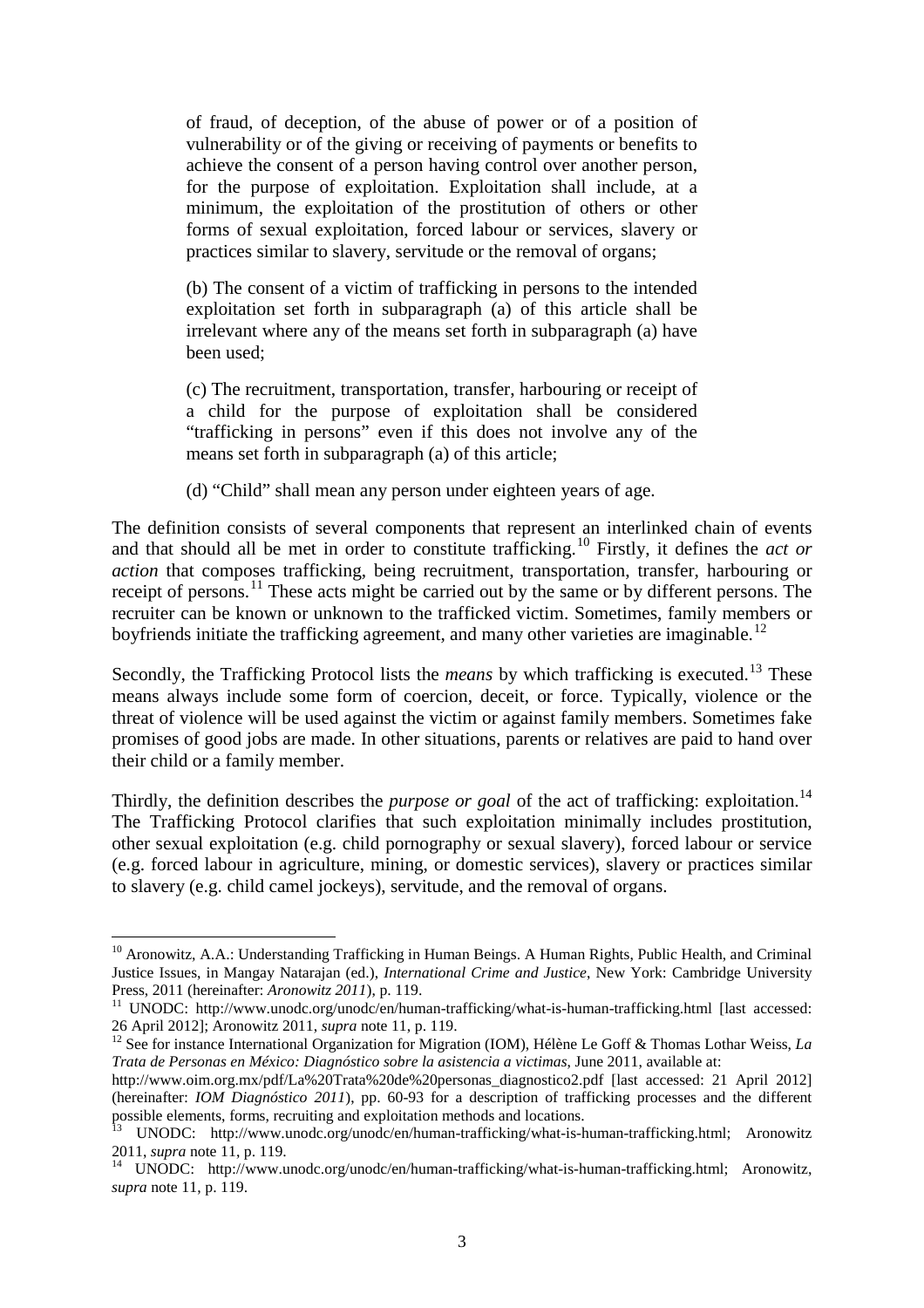It should be born in mind that initially consented labour agreements could still become trafficking when the nature of the job and the circumstances under which it is carried out, are different from what was agreed and the situation becomes one of exploitation. For example, domestic servants can become subject to bad labour conditions, forced sexual acts and abuse.

Although the definition of the Trafficking Protocol has been widely endorsed, the national implementation of this definition may diverge. Countries sometimes fail to include certain elements or add ones as deemed appropriate. For instance, the U.S. definition does not include the purpose of exploitation for the removal of organs.<sup>[15](#page-5-0)</sup> And in Mexico, a recently adopted new law on trafficking, which is expected to soon enter into force, explicitly adds forced marriages and illegal adoption as a form of exploitation.<sup>[16](#page-5-1)</sup>

## **Trafficking in persons: scale and nature of the problem**

It is very difficult to find accurate statistics on the exact scale of human trafficking. Not only is it in the traffickers' interest to work as clandestinely as possible, but also, victims are often too afraid or too ashamed to report to or to seek help from the authorities. This fear is stimulated by those traffickers who remove migration and identity documents from victims and who threaten that any contact with the authorities will immediately lead to their deportation.[17](#page-5-2)

In addition, public officials in many countries lack the equipment, knowledge or training to detect trafficking victims, or they apply varying definitions of human trafficking, as a result of which they fail to identify victims. [18](#page-5-3) Finally, the use of varying methodology or the absence of precise record keeping undermines the accurate collection of data.<sup>[19](#page-5-4)</sup>

The statistics that are available are based on the actual known number of victims, or on estimates. These numbers vary greatly and can "range from four million to twenty-seven million".<sup>[20](#page-5-5)</sup> However, even from the minimum figures it is evident that the magnitude of the trafficking business is staggering. The International Labour Organisation (ILO) has (conservatively) estimated that a total of 2.4 million people worldwide have been trafficked into forced labour.<sup>[21](#page-5-6)</sup> The total number of trafficked people across borders, as well as within, as estimated by the U.S. government lies between 2 and 4 million annually.<sup>[22](#page-5-7)</sup>

<span id="page-5-0"></span><sup>15</sup> 22 U.S.C. 7102 (8) and (9). See also United States Congressional Research Service, *Trafficking in Persons in Latin America and the Caribbean*, 9 September 2011, RL33200, available at:

http://www.unhcr.org/refworld/docid/4e96ba0f2.html [last accessed: 21 April 2012] (hereinafter: *Congressional* 

<span id="page-5-1"></span>*Research Service 2011*), p. 1. 16 Ley General para Prevenir, Sancionar y Erradicar los Delitos en Materia de Trata de Personas y para la Protección y Asistencia a las Víctimas de estos Delitos (General Act to Prevent, Sanction and Eradicate the Crimes related to Trafficking in Person and for the Protection of and Assistance to Victims of these Crimes), adopted on 20 March 2012, available at:

http://www.senado.gob.mx/index.php?ver=sp&mn=2&sm=2&id=13871&lg=61 [last accessed: 4 May 2012], Article 10.<br><sup>17</sup> See Anti-Slavery International 2003, *supra* note 3, par. 2.

<span id="page-5-3"></span><span id="page-5-2"></span><sup>&</sup>lt;sup>18</sup> Goodey, J.: Human Trafficking, in Fiona Brookman et al. (ed.), *Handbook on Crime*, Cullompton: Willon, 2010 (hereinafter: *Goodey 2010*), p. 699; ILO Action against trafficking 2008, *supra* note 4, p. 11; Aronowitz,

<span id="page-5-5"></span>

<span id="page-5-4"></span>supra note 10, p. 120.<br><sup>19</sup> Goodey 2010, *supra* note 18, p. 699; Aronowitz 2011, *supra* note 10, p. 120.<br><sup>20</sup> Aronowitz 2011, *supra* note 10, p. 120, referring to U.S. Department of State 2008 estimations.<br><sup>21</sup> ILO Act

<span id="page-5-7"></span><span id="page-5-6"></span>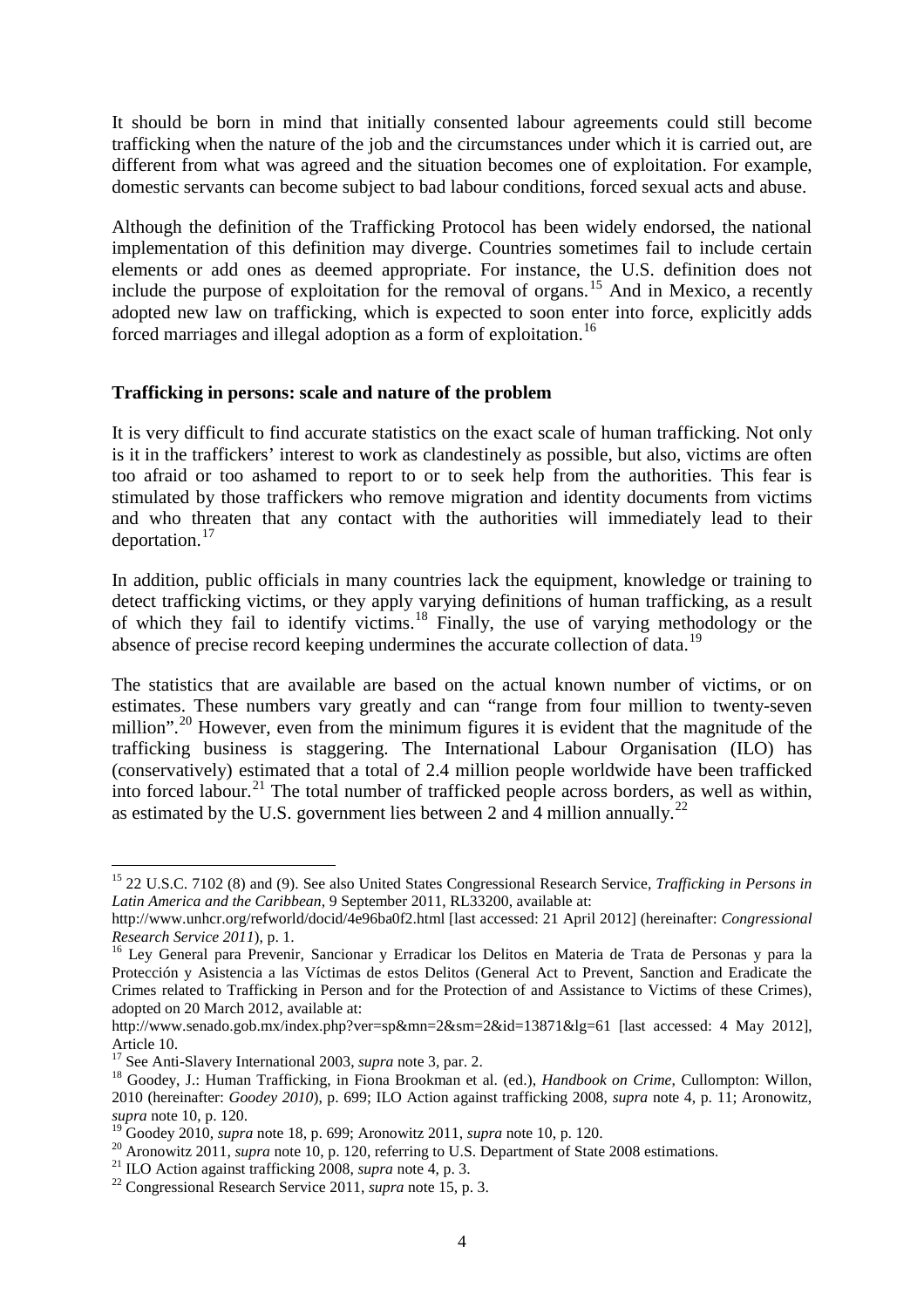Human trafficking is tremendously attractive for offenders, as it is a highly lucrative, but low-risk business. Despite a focus on prosecution efforts, chances of being caught are slim and in most countries the crime of trafficking is rarely prosecuted.<sup>[23](#page-6-0)</sup> It has been estimated that the annual profits made of trafficking range from 5-7 billion to 32 billion U.S. dollars.<sup>[24](#page-6-1)</sup> The International Organization for Migration (IOM) has calculated that in Latin America alone, sex trafficking "generates some 16 billion U.S. dollars' worth of business annually".<sup>[25](#page-6-2)</sup>

# **Trafficking and smuggling**

In the international approach to prevent and combat trafficking, a clear distinction is drawn between trafficking and smuggling of human beings. By the same resolution through which the Trafficking Protocol was created, the General Assembly adopted a second supplementary Protocol to the Convention Against Transnational Organized Crime: the Protocol against the Smuggling of Migrants, by Land, Sea, and  $Air.<sup>26</sup>$  $Air.<sup>26</sup>$  $Air.<sup>26</sup>$ 

This Protocol entered into force on 28 January 2004 and currently counts 129 ratifications.<sup>[27](#page-6-4)</sup> It defines smuggling as "the procurement, in order to obtain, directly or indirectly, a financial or other material benefit, of the illegal entry of a person into a State Party of which the person is not a national or a permanent resident."<sup>[28](#page-6-5)</sup>

There are some important differences between trafficking and smuggling. Essential to trafficking is that the act results in a situation of exploitation. Although the process of smuggling can be exploitative in nature, the purpose of it is to bring persons across a border, after which the smuggled person is in principle free to continue his/her own way. Smuggling thus involves crossing international borders, while trafficking can also occur within a country.

In addition, the trafficking definition recognizes that the consent of a trafficked victim is irrelevant when the coercive means as set out in that definition are used. In the case of children, such consent is always considered to be absent, regardless of the means used. Trafficked persons are therefore considered victims.[29](#page-6-6)

Smuggled persons, however, knowingly and intently seek the assistance of smugglers to help them cross the border. Although the process of smuggling may be dangerous, degrading, and

<sup>&</sup>lt;sup>23</sup> Anti-Slavery International 2003, *supra* note 3, par. 2.

<span id="page-6-3"></span>

<span id="page-6-2"></span><span id="page-6-1"></span><span id="page-6-0"></span><sup>&</sup>lt;sup>24</sup> Aronowitz 2011, *supra* note 10, p. 118; ILO Action against trafficking 2008, *supra* note 4, p. 1.<br><sup>25</sup> As cited by Congressional Research Service 2011, *supra* note 15, p. 4.<br><sup>26</sup> Protocol against the Smuggling of Convention against Transnational Organized Crime A/RES/55/25 (15 November 2000), available at:

http://www2.ohchr.org/english/law/organizedcrime.htm [last accessed: 23 April 2012] (hereinafter: *Smuggling Protocol*).<br><sup>27</sup> Including Mexico, the United States, El Salvador, Guatemala, Honduras, and Nicaragua, see:

<span id="page-6-4"></span>http://treaties.un.org/Pages/ViewDetails.aspx?src=TREATY&mtdsg\_no=XVIII-12-b&chapter=18&lang=en [last accessed: 21 April 2011].

<sup>&</sup>lt;sup>28</sup> Smuggling Protocol, *supra* note 26, Article 3(a).

<span id="page-6-6"></span><span id="page-6-5"></span><sup>29</sup> Congressional Research Service 2011, *supra* note 15, p. 2.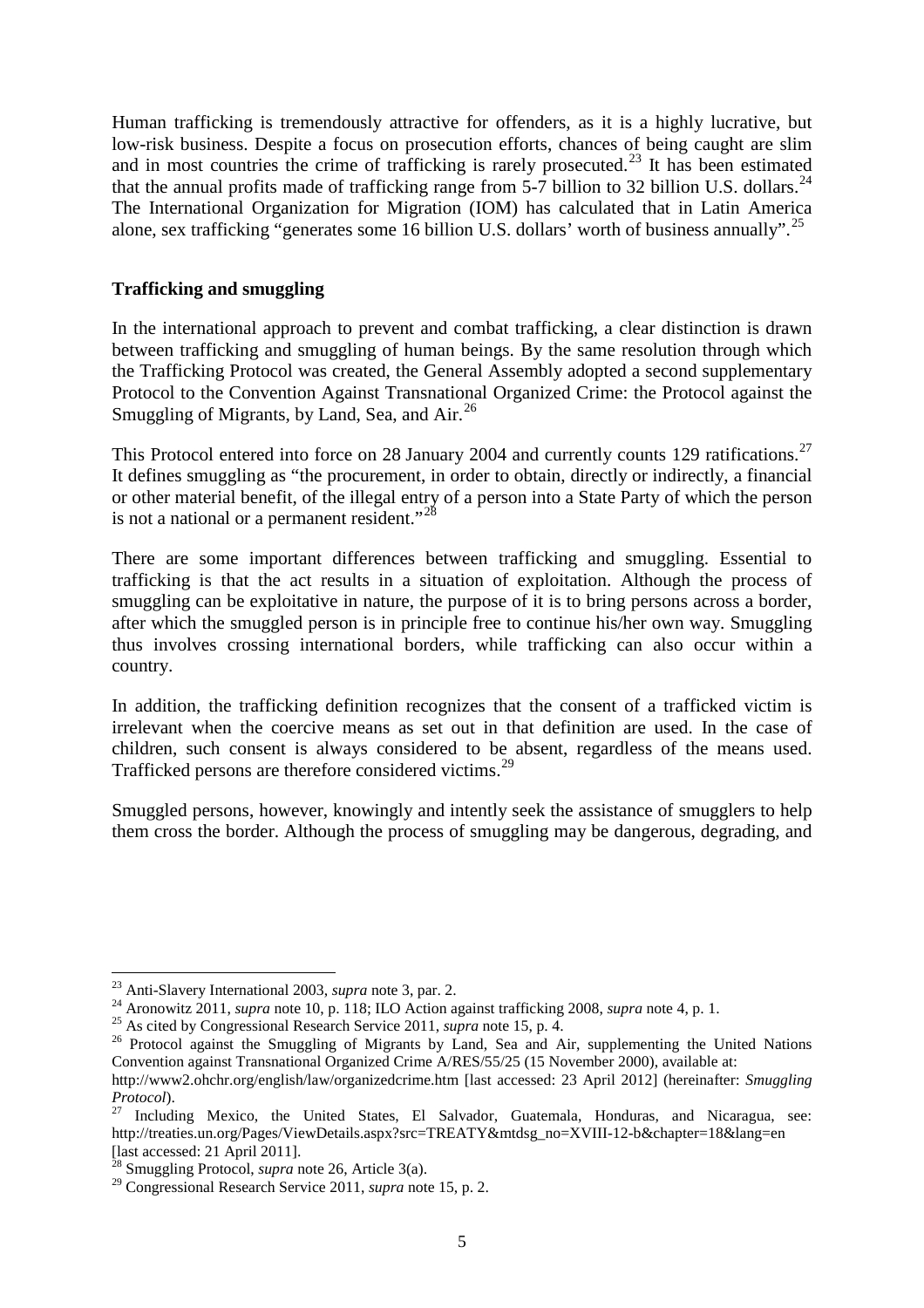deceitful, it started out with the consent of the migrant.<sup>[30](#page-7-0)</sup> The Smuggling Protocol, therefore, sees smuggled migrants as complicit in the crime of smuggling, yet they are not considered liable for criminal conduct. $31$ 

Some organisations, such as the ILO, argue that a clear distinction should be drawn between strategies that aim to combat smuggling and those that fight trafficking, as a diffusion of the two could be counter-productive to effective law-enforcement.<sup>[32](#page-7-2)</sup> The ILO asserts that "(d)istinction in policies combating trafficking from those addressing smuggling may be necessary to assure consistent defence of migrant workers while seeking to suppress organized crime."<sup>[33](#page-7-3)</sup>

Nevertheless, the ILO recognises that such a distinction can be arbitrary and that "what started as a smuggling situation can change into a trafficking one.<sup>[34](#page-7-4)</sup> For example, the migrant who needed to pay a certain amount to be smuggled across a border may find himself in a situation of debt bondage, in which he is forced to protracted labour in order to pay of his (supposed) debt. $35$  In fact, smuggled migrants are considered vulnerable to human trafficking.[36](#page-7-6)

# **The Mexican situation**

Human trafficking in Mexico and Central America has received relatively little attention in comparison to trafficking in Asia and Europe.<sup>[37](#page-7-7)</sup> The majority of the research addressing such topics as migration, smuggling and trafficking in this region, is dedicated to the problems around the U.S.-Mexico border and the illegal crossing and smuggling of migrants into the United States. The situation of migrants within Mexico has only more recently become topic of attention to a larger audience. The following overview of the mixed migration flow, from through and to Mexico aims to help understand the complexity of these flows and its connection to smuggling and trafficking.

<span id="page-7-0"></span><sup>&</sup>lt;sup>30</sup> See also United Nations High Commissioner for Refugees (UNHCR), Guidelines on International Protection No. 7: The Application of Article 1A(2) of the 1951 Convention and/or 1967 Protocol Relating to the Status of Refugees to Victims of Trafficking and Persons At Risk of Being Trafficked, 7 April 2006, HCR/GIP/06/07, available at:

http://www.unhcr.org/refworld/docid/443679fa4.html [last accessed: 21 April 2012] (hereinafter: UNHCR 2006), p. 3 and UNHCR 2007, supra note 9, p. 5.

<span id="page-7-1"></span><sup>&</sup>lt;sup>31</sup> Smuggling Protocol, *supra* note 26, Article 5. See also Congressional Research Service 2011, *supra* note 15, p. 2.

<span id="page-7-2"></span><sup>32</sup> ILO Action against trafficking 2008, *supra* note 4, p. 11. See also International Labour Organization (ILO), *Perspectives on Labour Migration. Getting at the Roots: Stopping Exploitation of Migrant Workers by Organized Crime*, 2003, available at:

http://www.ilo.org/public/english/protection/migrant/download/pom/pom1e.pdf [last accessed: 21 April 2012] (hereinafter: *ILO Perspectives on Labour Migration 2003*), p. 6.<br><sup>33</sup> ILO Perspectives on Labour Migration 2003, *supra* note 32, p. 7.<br><sup>34</sup> *Ibid.*<br><sup>35</sup> See for the grey area between trafficking and smuggling: Anker, Va

<span id="page-7-3"></span>

<span id="page-7-4"></span>

<span id="page-7-5"></span>Accessible: The Role of Governments in Trafficking and Migrant Labor Exploitation, in Alison Brisk & Austin Choi-Fitzpatrick (eds.), *From Human Trafficking to Human Rights: Reframing Contemporary Slavery*, <sup>36</sup> UNHCR 2007, *supra* note 9, p. 5.<br><sup>37</sup> See also Congressional Research Service 2011, *supra* note 15, p. 5, comparing Latin America and the

<span id="page-7-7"></span><span id="page-7-6"></span>Caribbean to Europe and Asia.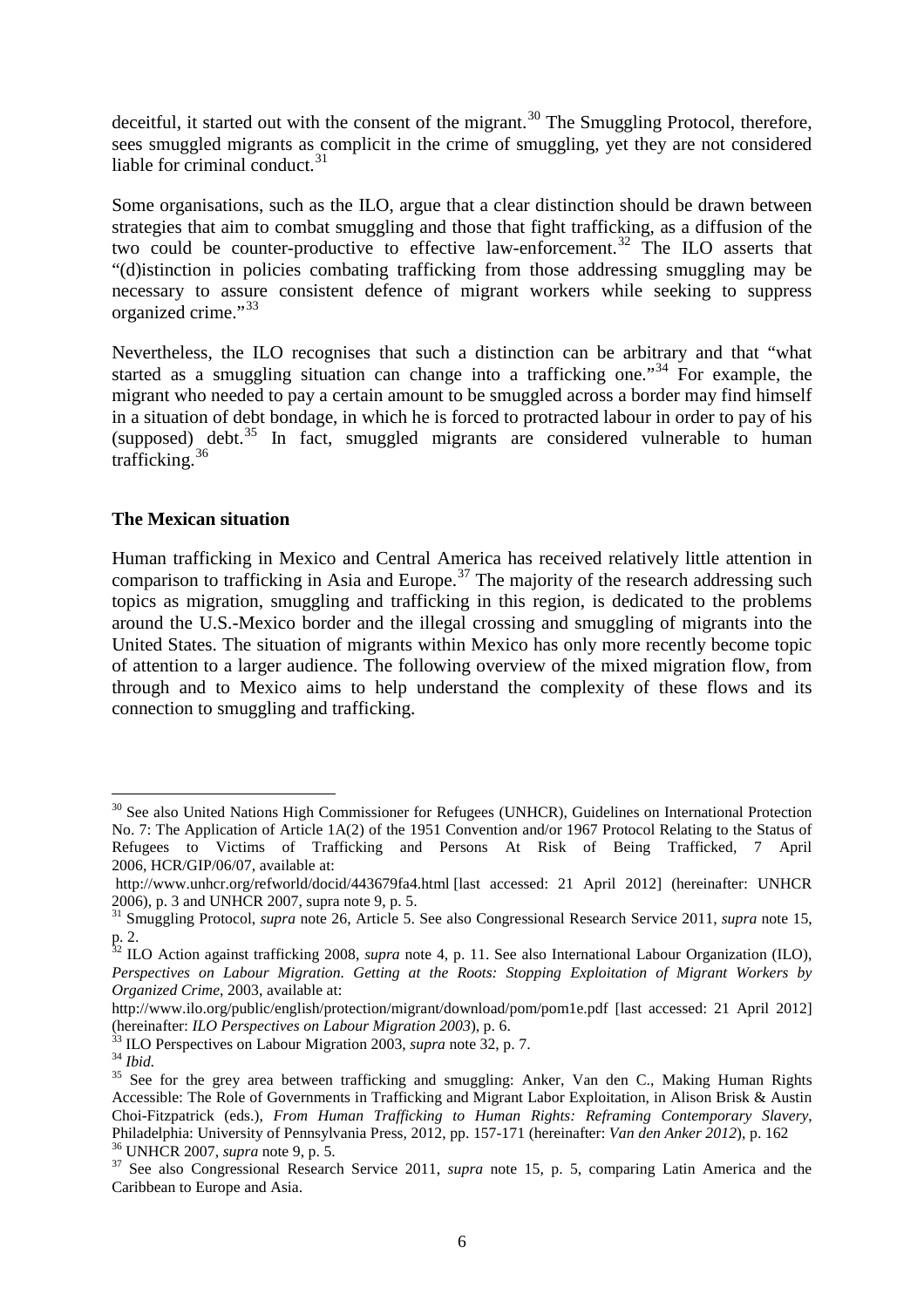## *Mixed migration flows from, through and to Mexico*

With 11,9 million nationals living abroad, Mexico is the number one country with the highest emigrant rate.<sup>[38](#page-8-0)</sup> Most of the Mexican emigrants live in the United States. Each year, hundreds of thousands of Mexicans legally migrate to the United States. Between 2000 and 2006 over 2,5 million Mexicans migrated to the United States, while in 2007 alone some 560,000 Mexican nationals did.<sup>[39](#page-8-1)</sup> One out of every three immigrants in the United States are of Mexican descent, adding up to a total of 11,6 million Mexican immigrants living in the United States. [40](#page-8-2)

In addition to being a source country for economic migrants, Mexico is also country of origin to asylum seekers. Worldwide, as at January 2011, 6,816 asylum seekers from Mexico have been granted refugee status, have received complementary protection or were in a refugeelike situation waiting for their status to be verified, while 9,970 asylum applications from Mexican nationals were pending procedure.<sup>[41](#page-8-3)</sup> Again, the majority of these applications are filed in the United States, which received 6,133 applications in 2011.<sup>[42](#page-8-4)</sup>

Overall, with more than one million legal immigrants annually, the United States is the "top country of destination".<sup>[43](#page-8-5)</sup> It is also the number one receiving industrialized country of asylum applications, counting for 74,000 new asylum applications in 2011.<sup>[44](#page-8-6)</sup> Additionally, the United States is the destination for a great number of irregular migrants. It is estimated that in 2010, the United States hosted 11,2 million irregular migrants. [45](#page-8-7) The main nationalities among the irregular migrants are Mexicans (59 per cent) and Central Americans (15 per  $cent).<sup>46</sup>$  $cent).<sup>46</sup>$  $cent).<sup>46</sup>$ 

Countless more migrants attempt, but fail to cross the U.S. border as they die on their way, are stopped at the border, or are deported.<sup>[47](#page-8-9)</sup> The 2003 IOM World Migration Report informed that around the period of reporting, 1,5 million irregular migrants were arrested at

<span id="page-8-0"></span><sup>&</sup>lt;sup>38</sup> Leaving India in second place with 11,4 million emigrants: World Bank Migration and Remittances Factbook 2011, *supra* note 5, p. 3.

<span id="page-8-1"></span><sup>&</sup>lt;sup>39</sup> United Nations Human Rights Council, *Report of the Special Rapporteur on the Human Rights of Migrants, Jorge Bustamante: addendum: mission to Mexico (9-15 March 2008)*, 24 March 2009, A/HRC/11/7/Add.2, available at: http://www.unhcr.org/refworld/docid/49e88e952.html [last accessed: 23 April 2012] (hereinafter: *UN Special Rapporteur on Migrants Bustamante 2008*), p. 9. 40 International Organization for Migration (IOM), *World Migration Report 2011: Communicating Effectively* 

<span id="page-8-2"></span>*about Migration,* available at: http://publications.iom.int/bookstore/free/WMR2011\_English.pdf [last accessed: 22 April 2012], (hereinafter: *IOM World Migration Report 2011*), p. 64.<br><sup>41</sup> UNHCR Regional Operations File – Latin America: Mexico, Statistical Snapshot; http://www.unhcr.org/cgi-

<span id="page-8-3"></span>bin/texis/vtx/page?page=49e492706&submit=GO# [last accessed: 22 April 2012].<br><sup>42</sup> Of which 104 were granted, 1,073 denied, 125 abandoned, and 1,492 withdrawn; The United States (U.S.)

<span id="page-8-4"></span>Department of Justice, Executive Office for Immigration Review Office of Planning, Analysis, and Technology, *Immigration Courts FY 2011 Asylum Statistics*, February 2012, available at:<br>http://www.justice.gov/eoir/efoia/FY11AsyStats-Current.pdf [last accessed: 22 April 2012].

<span id="page-8-6"></span><span id="page-8-5"></span><sup>&</sup>lt;sup>43</sup> IOM World Migration Report 2011, *supra* note 40, p. 64.<br><sup>44</sup> UN High Commissioner for Refugees (UNHCR), *Asylum Levels and Trends in Industrialized Countries*, March 2012, available at: http://www.unhcr.org/4e9beaa19.html [last accessed: 22 April 2012] (hereinafter: UNHCR Asylum Levels and Trends 2011), p. 3.

<span id="page-8-8"></span><span id="page-8-7"></span><sup>&</sup>lt;sup>45</sup> IOM World Migration Report 2011, *supra* note 40, p. 63.<br><sup>46</sup> Hanson, G.H., *The Economics and Policy of Illegal Immigration in the United States*, San Diego: Migration Policy Institute, December 2009, available at:

http://www.migrationpolicy.org/pubs/Hanson-Dec09.pdf [last accessed: 22 April 2012] (hereinafter: *Hanson* 

<span id="page-8-9"></span><sup>&</sup>lt;sup>47</sup> UN Special Rapporteur on Migrants Bustamante 2008, supra note 39, p. 8.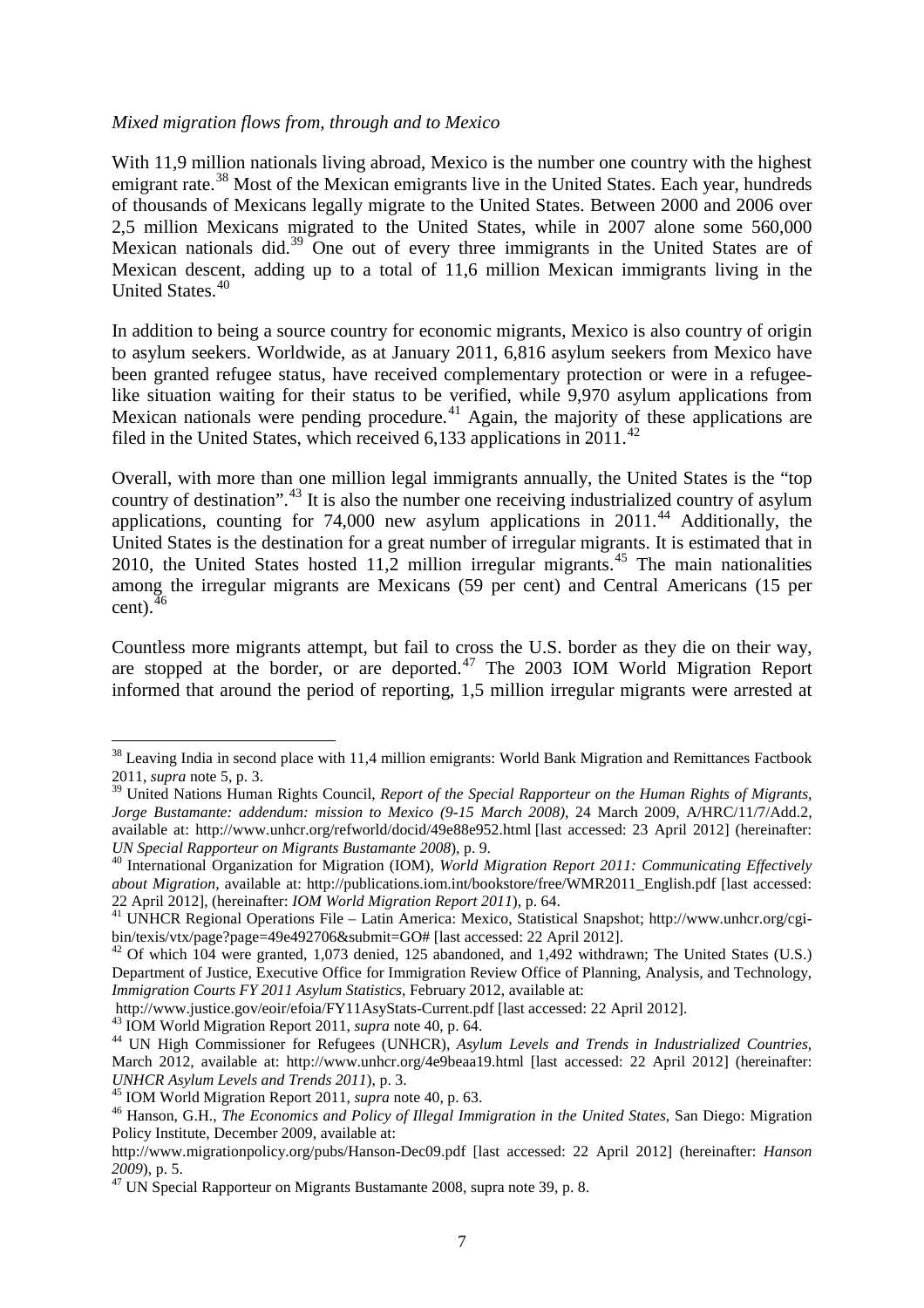the U.S.-Mexico border every year, while it estimated that on a daily basis 4,000 irregular migrants succeeded in make it across. [48](#page-9-0)

As the principal overland gateway to the north, Mexico has become a major transit country. It is a great challenge to obtain trustworthy statistics on the actual amount of in-transit irregular migrants and undocumented asylum seekers entering and passing through Mexico. Mexico's almost 1100-mile southern border with Guatemala and Belize is extremely porous, with only a few regular border control posts.<sup>[49](#page-9-1)</sup> Estimations of the number of undocumented migrants annually entering Mexico lie between 140,000 and 400,000.<sup>[50](#page-9-2)</sup> It is believed that the majority of these migrants are in transit on their way to the United States.<sup>[51](#page-9-3)</sup>

However, for a significant number of migrants and, to a lesser extent, for asylum seekers, Mexico is also the country of their destination. The Mexican migrants heading northwards leave many jobs available, especially in the agricultural and domestic service industry.<sup>[52](#page-9-4)</sup> It is estimated that just in the Southern state of Chiapas, there are 250,000-300,000 migrant foreign workers employed in agriculture, such as in the coffee plantations.<sup>[53](#page-9-5)</sup> The vast majority of these migrant workers are Guatemalans, and secondly other Central Americans.<sup>[54](#page-9-6)</sup>

UNHCR statistics on Mexico hold that, as at January 2011, there were 1,395 recognized refugees in Mexico, while 172 asylum seekers were awaiting the result of their procedure.<sup>[55](#page-9-7)</sup> Numbers provided by the Mexican Commission for Refugee Aid (*Comisión Mexicana de*  Ayuda al Refugiado, COMAR)<sup>[56](#page-9-8)</sup> demonstrate that in the timeframe 2002-2010, Mexico received 4,251 applications for asylum, of which 845 were recognized as refugees.<sup>[57](#page-9-9)</sup> In 2011, the numbers of applications and recognized refugees were 752 and 259, respectively.<sup>[58](#page-9-10)</sup> In that same year, Mexico also recognized 26 people as in need of complementary protection.<sup>[59](#page-9-11)</sup>

<span id="page-9-0"></span><sup>&</sup>lt;sup>48</sup> That means that annually the number of irregular migrants that succeed in crossing the border almost equals the number of migrants that are apprehended: International Organization for Migration (IOM), *World Migration Report 2003, Managing Migration – Challenges and Responses for People on the Move*, available at: http://publications.iom.int/bookstore/free/WMR\_2003.pdf [last accessed: 22 April 2012] (hereinafter: *IOM World Migration Report 2003*), p. 60.

<span id="page-9-1"></span><sup>&</sup>lt;sup>49</sup> Most checkpoints are in-land: Verduzco, G. & De Lozano, M.I.: Migration from Mexico and Central America to the United States: Human Insecurities and Paths for Change, in T.D. Truong & D. Gasper (eds.), *Transnational Migration and Human Security*, Hexagon Series on Human and Environmental Security and Peace 6, Berlin Heidelberg: Springer-Verlag, 2011, pp. 41-56 (hereinafter: *Verduzco & De Lozano 2011*), p. 45-

<sup>46.&</sup>lt;br> $^{50}$  CIDH 2011, *supra* note 5, p. 3.

<span id="page-9-6"></span><span id="page-9-5"></span>

<span id="page-9-4"></span><span id="page-9-3"></span><span id="page-9-2"></span><sup>&</sup>lt;sup>51</sup> Ibid.<br><sup>52</sup> UN Special Rapporteur on Migrants Bustamante 2008, *supra* note 39, p. 8.<br><sup>53</sup> Ibid, p. 11.<br><sup>54</sup> Verduzco & De Lozano 2011, *supra* note 49, p. 47; UN Special Rapporteur Migrants Bustamante 2008, *supra* note 39, p. 11.

<span id="page-9-7"></span><sup>55</sup> UNHCR Regional Operations File – Latin America: Mexico, Statistical Snapshot; http://www.unhcr.org/cgibin/texis/vtx/page?page=49e492706&submit=GO# [last accessed: 22 April 2012].

<span id="page-9-8"></span><sup>56</sup> The COMAR is the government agency that assesses asylum claims, grants or denies status, and assists refugees and people in need of complementary protection.

<span id="page-9-9"></span><sup>57</sup> In addition, 1,125 asylum seeker terminated and 671 abandoned the procedure: Secretaría de Gobernación (SEGOB), Comisión Mexicana de Ayuda a Refugiados (COMAR), *Estadísticas Globales 2002-2010: Población Refugiada en México*, available at:

http://www.comar.gob.mx/work/models/COMAR/Resource/128/1/images/estadistica\_comar00910%284%29.pd

f [last accessed: 21 April 2012] (hereinafter: *SEGOB/COMAR 2002-2010*). 58 Katya Somohano Silva, COMAR, Mexico City, Telephone interview, 23 March 2012.

<span id="page-9-11"></span><span id="page-9-10"></span><sup>59</sup> *Ibid*.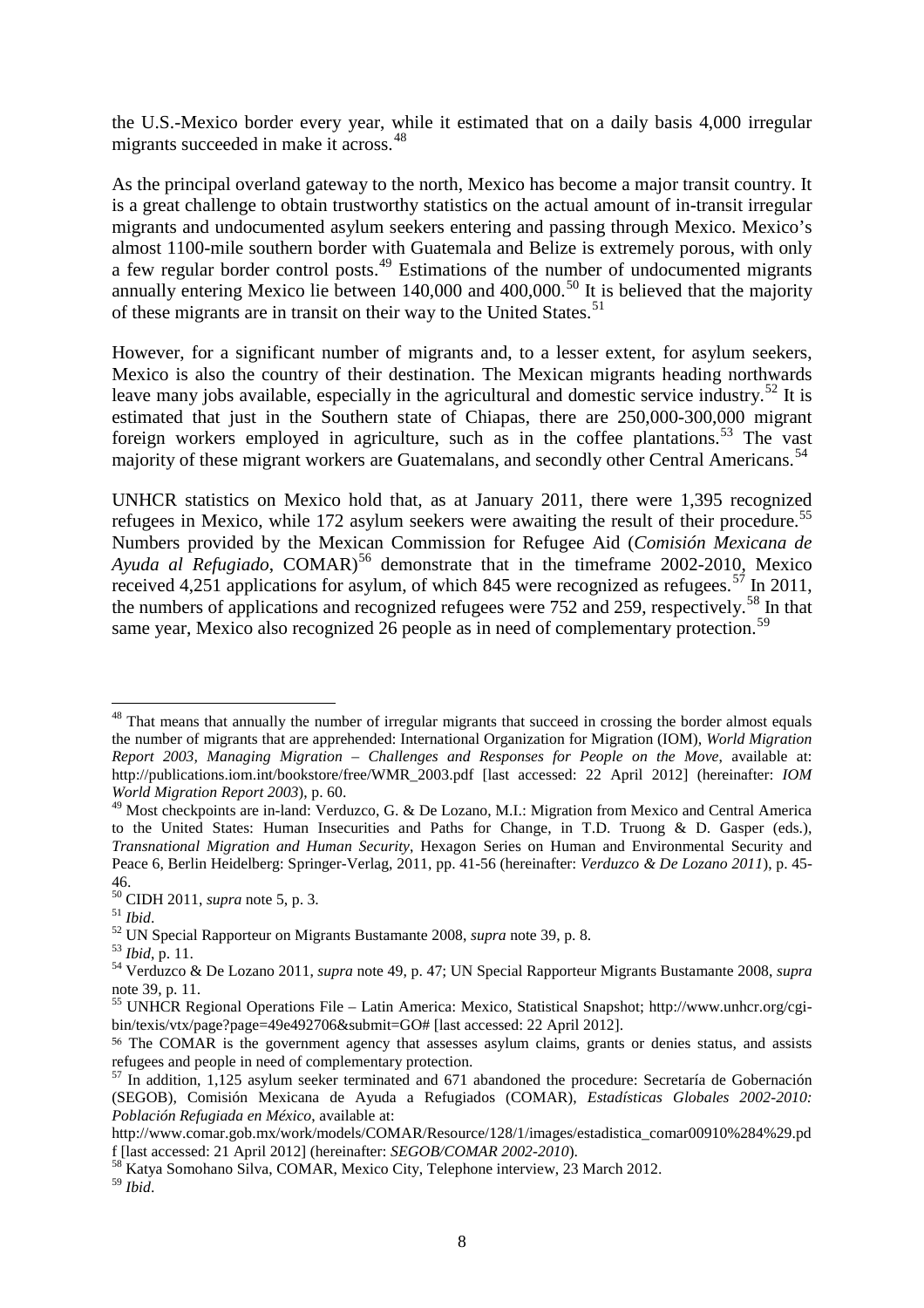In the period 2002-2010, 98 different nationalities were accounted for among the asylum applications.<sup>[60](#page-10-0)</sup> However, most asylum applications in Mexico come from the Central American countries El Salvador, Honduras and Guatemala.<sup>[61](#page-10-1)</sup> Generally, the United States, Mexico and Canada have seen an increase in the number of asylum applications from Central Americans, as a result of the rise of violence in Central American countries.<sup>[62](#page-10-2)</sup>

Finally, it has been estimated that around 3.5 million, mostly indigenous, Mexicans have migrated internally.<sup>[63](#page-10-3)</sup> A large part of the internal movement is for economic reasons; people moving from rural to urban areas or circulating through Mexico to find work, especially in seasonal agricultural labour. [64](#page-10-4)

However, according to the Internal Displacement Monitoring Centre (IDMC), an international body established by the Norwegian Refugee Council, numerous Mexicans also try to escape (drug) violence and (political and religious) conflict, which results in their internal displacement.<sup>[65](#page-10-5)</sup> The IDMC calculated that in 2011 the number of internally displaced persons reached 160,000.<sup>[66](#page-10-6)</sup>

# *Dangers on the road*

For a multitude of reasons, the journey of migrants from the south to the north of Mexico is exceptionally dangerous.<sup>[67](#page-10-7)</sup> The first source of danger is the freight train, known as 'the train of death'.[68](#page-10-8) Most migrants jump on this train just north of Tapachula, Chiapas in the south of Mexico, to help them move northwards and cover large territory in a cheap manner.

There are numerous accounts of people falling off and dying or losing limbs during the train ride. These accidents sometimes happen when members of criminal networks or public officials force migrants to come off the train. United Nations (UN) Special Rapporteur on the Human Rights of Migrants Bustamante relayed having received reports of "frequent operations during which the police and private security forces use extreme violence, beat

<span id="page-10-4"></span>

<span id="page-10-0"></span> $60$  SEGOB/COMAR 2002-2010, supra note 57.

<span id="page-10-2"></span>

<span id="page-10-1"></span><sup>61</sup> *Ibid.*<br><sup>62</sup> United Nations High Commissioner for Refugees (UNHCR), *Guidance Note on Refugee Claims Relating to* <sup>62</sup> *Victims of Organized Gangs*, 31 March 2010, available at:

http://www.unhcr.org/refworld/docid/4bb21fa02.html [last accessed: 22 April 2012] (hereinafter: *UNHCR*   $2010$ ), p. 1.<br><sup>63</sup> UN Special Rapporteur on Migrants Bustamante 2008, *supra* note 39, p. 9; CIDH 2011, *supra* note 5, p. 3.<br><sup>64</sup> UN Special Rapporteur on Migrants Bustamante 2008, *supra* note 39, p. 9.<br><sup>65</sup> The IDMC e

<span id="page-10-3"></span>

<span id="page-10-5"></span>responses to address the vulnerable position of internally displaced persons in: Internal Displacement Monitoring Centre (IDMC), *Internal Displacement due to criminal and communal violence*, 25 November 2011, available at: [http://www.internal-displacement.org/8025708F004BE3B1/\(httpInfoFiles\)](http://www.internal-displacement.org/8025708F004BE3B1/(httpInfoFiles))

<sup>/677</sup>BB8CBA2F6DAB9C1257953004A18BE/\$file/mexico-overview-nov2011.pdf [last accessed: 22 April

<span id="page-10-6"></span><sup>2012] (</sup>hereinafter: *IDMC 2011*), p. 4-8. 66 Internal Displacement Monitoring Centre (IDMC), *Global Overview 2011: People internally displace by conflict and violence*, April 2012, available at:<http://www.internal-displacement.org/8025708F004BE3B1/>

<sup>(</sup>httpInfoFiles)/081F7B080CF6371AC12579E40046EDA9/\$file/global-overview-2011.pdf [last accessed: 4 May 2012], p. 59.

<span id="page-10-7"></span><sup>&</sup>lt;sup>67</sup>Amnesty International classifies it as one of the most dangerous migration routes in the world: Amnesty International Report, *Invisible Victims: Migrants on the Move in Mexico*, 28 April 2010, available at: http://amnesty.org/en/library/asset/AMR41/014/2010/en/8459f0ac-03ce-4302-8bd2-

<sup>3305</sup>bdae9cde/amr410142010eng.pdf [last accessed: 23 April 2012] (hereinafter: *Amnesty International 2010*), p. 5.

<span id="page-10-8"></span><sup>68</sup> Verduzco & De Lozano 2011, *supra* note 49, p. 48.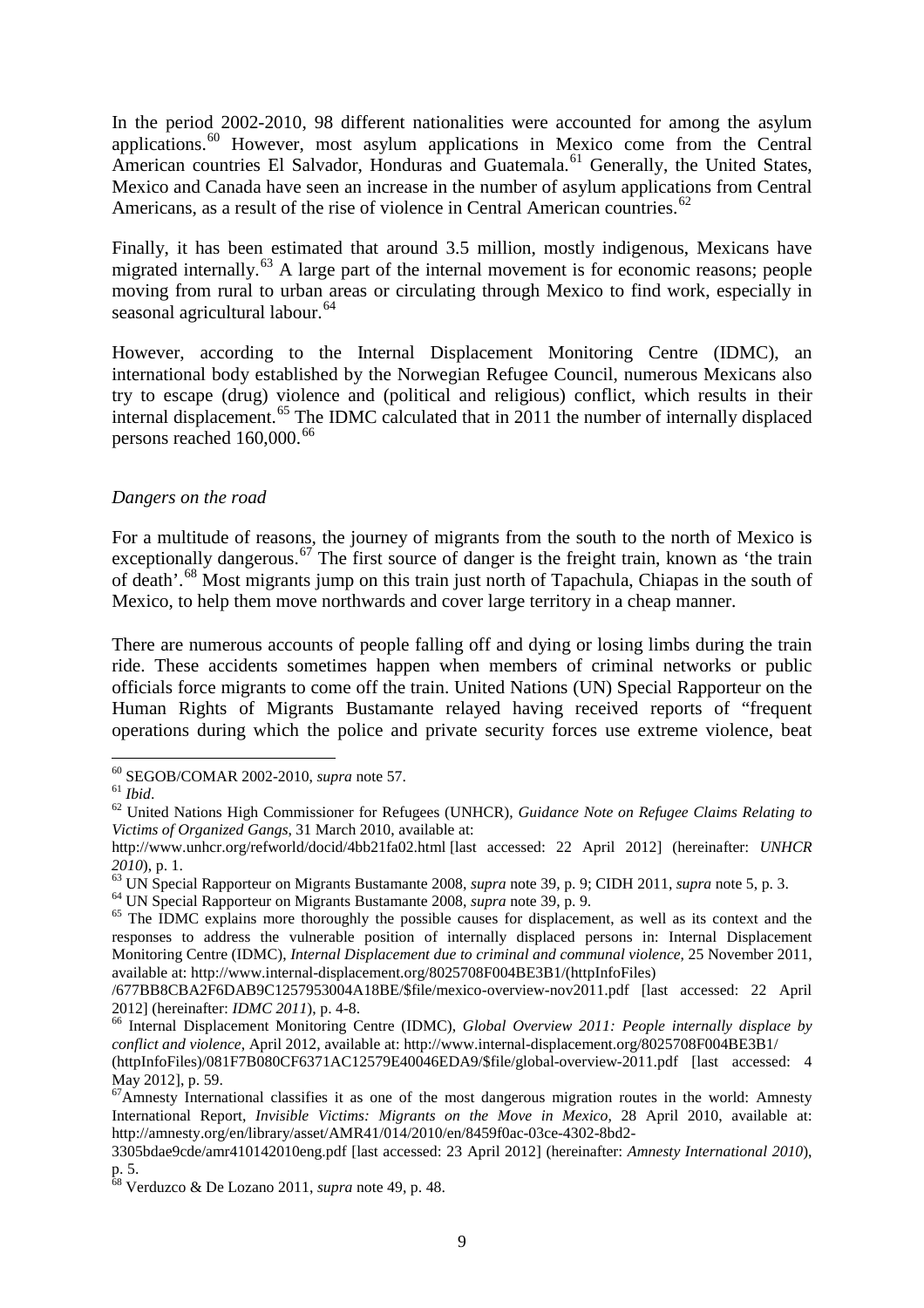people or throw them out of the train, causing serious accidents which can result in the amputation of limbs (arms or legs)".<sup>[69](#page-11-0)</sup>

In addition, various NGOs report on infinite accounts of abuses, assaults, beatings, torture, threats, rape and other sexual violence, extortions, and even killings.<sup>[70](#page-11-1)</sup> These gross human rights violations are said to be committed by criminal networks, operating along the train line and other migration routes, but also by local and municipal police, immigration officials, train personnel, who work either on their own behalf or in collusion with criminal organizations.[71](#page-11-2)

Furthermore, in the last years, Mexico has seen an explosion in the amount of kidnappings of irregular migrants, among who could be small numbers of asylum seekers.<sup>[72](#page-11-3)</sup> The Mexican National Commission on Human Rights (*Comisión Nacional de los Derechos Humanos,* CNDH) informed that in a six-month period between 2008 and 2009, 9,758 migrants had been kidnapped on 198 occasions.<sup>[73](#page-11-4)</sup> Even a higher number was registered in the period April-September 2010, when on 214 occasions a total of 11,333 migrants were kidnapped.<sup>[74](#page-11-5)</sup> The CNDH emphasizes that it counted the minimum numbers in testimonies, therefore that the problem could in fact be bigger than these numbers demonstrate.<sup>[75](#page-11-6)</sup>

Survivor testimonies collected by NGOs and the IOM generally describe the following mode of operation of these kidnappings: migrants are forced to get off the freight train, taken to a so-called 'safe house' (which is a location where migrants are deprived of their liberty) and forced to reveal telephone numbers of their families, living either in their home countries or in the United States, who are then told to pay a ransom.<sup>[76](#page-11-7)</sup>

In the process, migrants are often tortured and raped in order to force them to reveal information, or for no apparent reason. Migrants are beaten in front of other migrants, threatened, and sometimes end up getting killed for not being able to pay the ransom, although paying the ransom does not necessarily guarantee one's safety.<sup>[77](#page-11-8)</sup> In 2010, a mass

<sup>69</sup> UN Special Rapporteur on Migrants Bustamante 2008, *supra* note 39, p. 18.

<span id="page-11-1"></span><span id="page-11-0"></span><sup>70</sup> See for instance Amnesty International 2010, *supra* note 67; Washington Office on Latin America (WOLA) & Centro de Derechos Humanos Míguel Augustín Pro Juárez, A.C. (Center Prodh), *A Dangerous Journey through Mexico: Human Rights Violations against Migrants in Transit*, December 2010, available at:

http://www.wola.org/sites/default/files/downloadable/Mexico/2010/DangerousJourney.pdf [last accessed: 24<br>April 2012] (hereinafter: *WOLA & Center Prodh 2010*).

<span id="page-11-2"></span><sup>&</sup>lt;sup>-</sup> Amnesty International 2010, *supra* note 67, p. 21-24; Verduzco & De Lozano 2011, *supra* note 49, p. 49-51; United Nations Committee on the Protection of the Rights of All Migrant Workers and Members of Their Families (UN CMW), Concluding Observations: Mexico, Fourteenth Session 4-8 April 2011, 3 May 2011, CMW/C/MEX/CO/2, available at:

http://www2.ohchr.org/english/bodies/cmw/cmws14.htm [last accessed: 23 April 2012] (hereinafter: *UN CMW <sup>2011</sup>*), p. 6 72 Amnesty even qualifies the practice of kidnappings as a routine: Amnesty International 2010, *supra* note 73,

<span id="page-11-3"></span>p. 11.

<span id="page-11-4"></span> $\frac{73}{13}$  The CNDH is comparable to a national Ombudsman: Comisión Nacional de Derechos Humanos (CNDH), *Informe Especial sobre los casos de secuestro en contra de migrantes*, 22 February 2011, available at:<br>http://www.cndh.org.mx/node/35 [last accessed: 22 April 2012] (hereinafter: *CNDH 2011*), p. 12.

<span id="page-11-7"></span><span id="page-11-6"></span>

<span id="page-11-5"></span><sup>&</sup>lt;sup>74</sup> *Ibid.*, p. 26.<br><sup>75</sup> *Ibid.*, p. 23.<br><sup>75</sup> See IOM Diagnóstico 2011, *supra* note 12, p. 67, Amnesty International 2010, *supra* note 67, p. 11, and WOLA & Center Prodh 2010, *supra* note 70, p. 3.<br><sup>77</sup> IOM Diagnóstico 2011, *supra* note 12, p. 66; Amnesty International 2010, *supra* note 67, p. 11; CIDH 2011,

<span id="page-11-8"></span>*supra* note 5, p. 9.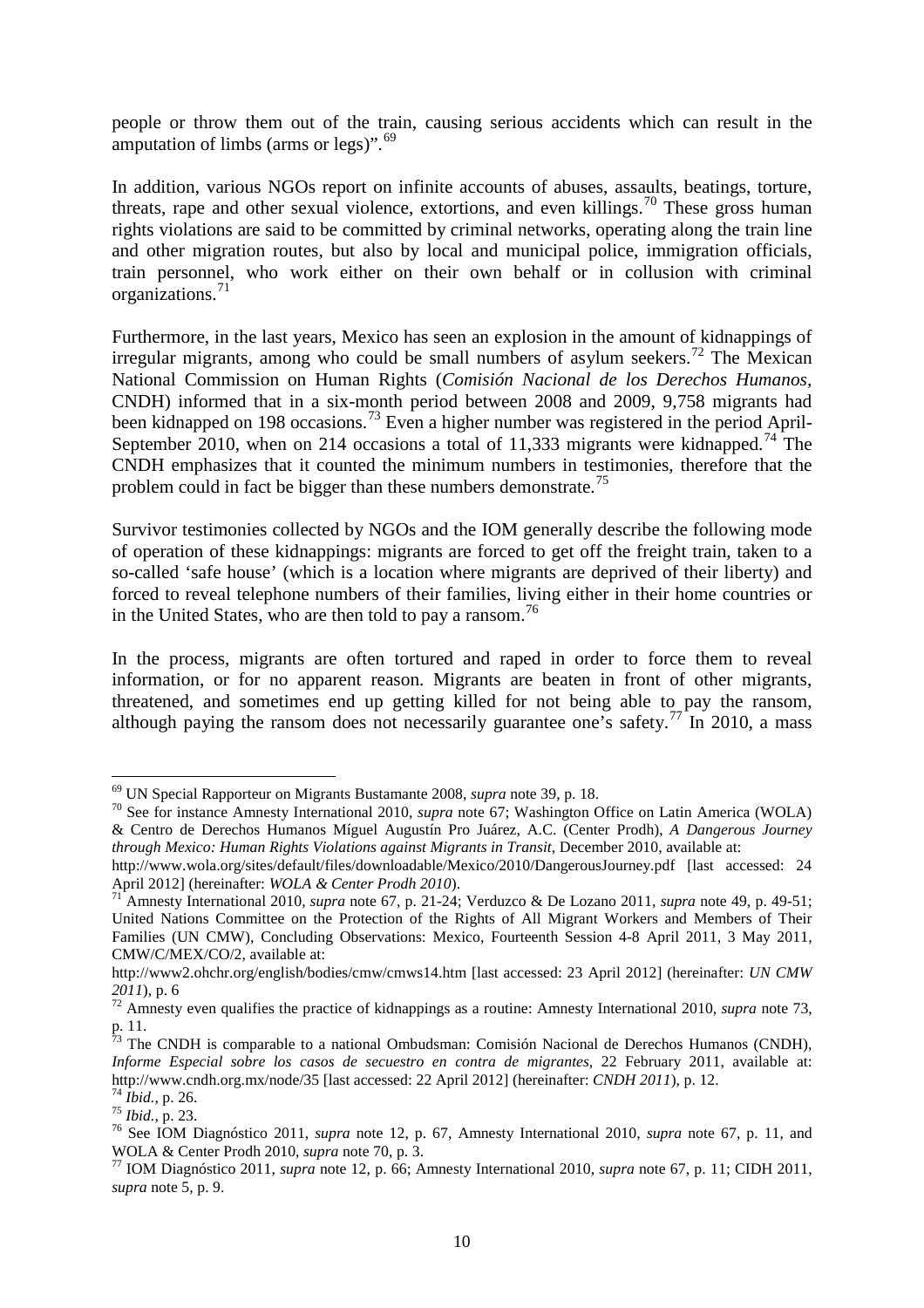grave was discovered with the bodies of 72 migrants, who had supposedly refused to join the criminal organization.<sup>[78](#page-12-0)</sup> Numerous migrants simply disappear, never to be found again.<sup>[79](#page-12-1)</sup>

In situations where migrants cannot pay the ransom (or even if they can), they might be forced to provide services to the gang or cartel, as a way of paying of their 'debt'. This may involve sexual exploitation, domestic servitude, and being forced to recruit other migrants to join the organization or gang.<sup>[80](#page-12-2)</sup> In other words, these kidnappings can evolve into a trafficking situation.

Among the irregular migrants, women and children are the most vulnerable, as they form a large percentage of the migrant group and run a greater risk of being trafficked, raped, and otherwise sexually and physically abused or exploited.[81](#page-12-3) It is estimated that six in every ten female migrants will be subjected to some form of sexual abuse during their journey through Mexico.<sup>[82](#page-12-4)</sup> Amnesty International reports that some smugglers even provide an anti-conception injection before women enter Mexico, to lower the risk of getting pregnant.<sup>[83](#page-12-5)</sup>

When migrants have succeeded in transiting Mexico, they face the difficult task of crossing the U.S.-Mexico border. In the last two decades, the United States has greatly expanded its border control efforts.<sup>[84](#page-12-6)</sup> Along parts of the border, the United States has erected a wall, increased border patrols and enhanced surveillance techniques.<sup>[85](#page-12-7)</sup>

These efforts have not withheld migrants from trying to move to the United States. Instead, it is argued that enhanced border control has pressured migrants into more frequently using the services of smugglers to cross the border and into taking more dangerous routes through the scourging desert and relentless rivers.<sup>[86](#page-12-8)</sup> Reportedly, between 1996-2008, 4,000 migrants died while trying to cross the United States-Mexico border as a result of hypothermia and drowning.<sup>[87](#page-12-9)</sup>

# *Push and pull factors*

<span id="page-12-8"></span>Even though most migrants are aware of the dangers they will encounter on their way north, especially in Mexico, they are nonetheless willing to take these risks in order to escape their misery. As one migrant from El Salvador stated, while referring to the deplorable economic and public security situation in Central America: "We are going to die, one way or another."<sup>[88](#page-12-10)</sup>

<span id="page-12-10"></span><span id="page-12-9"></span>The primary reason for leaving and moving northward is the search for an economically better future. Unemployment rates in Central American countries are among the highest in the world, up to  $42,9$  per cent in Guatemala and  $44,6$  per cent in Honduras.<sup>[89](#page-12-11)</sup> In addition, enormous poverty prevails. In 2008, 39 per cent of Ecuadoreans lived in poverty, in El

<span id="page-12-11"></span><sup>1</sup> <sup>78</sup> WOLA & Center Prodh 2010, *supra* note 70, p. 1.

<span id="page-12-1"></span><span id="page-12-0"></span><sup>&</sup>lt;sup>79</sup> Valladares, D., Following the Trail of Missing Migrants, *IPS*, 28 July 2011, available at:<br>http://ipsnews.net/news.asp?idnews=56674 [last accessed: 22 April 2012]; CIDH 2011, *supra* note 5, p. 9.

<span id="page-12-4"></span><span id="page-12-3"></span>

<span id="page-12-2"></span><sup>&</sup>lt;sup>80</sup> See IOM Diagnóstico 2011, *supra* note 12, p. 67.<br><sup>81</sup> UN Special Rapporteur on Migrants Bustamante 2008, *supra* note 39, p. 9.<br><sup>82</sup> Amnesty International 2010, *supra* note 67, p. 5; UN Special Rapporteur on Migran note 39, p. 15.

<span id="page-12-5"></span><sup>83</sup> Amnesty International 2010, *supra* note 67, p. 15.

<span id="page-12-6"></span><sup>84</sup> See for more on increased border control efforts below under "Border control".

<span id="page-12-7"></span><sup>85</sup> UN Special Rapporteur on Migrants Bustamante 2008, *supra* note 39, p. 9.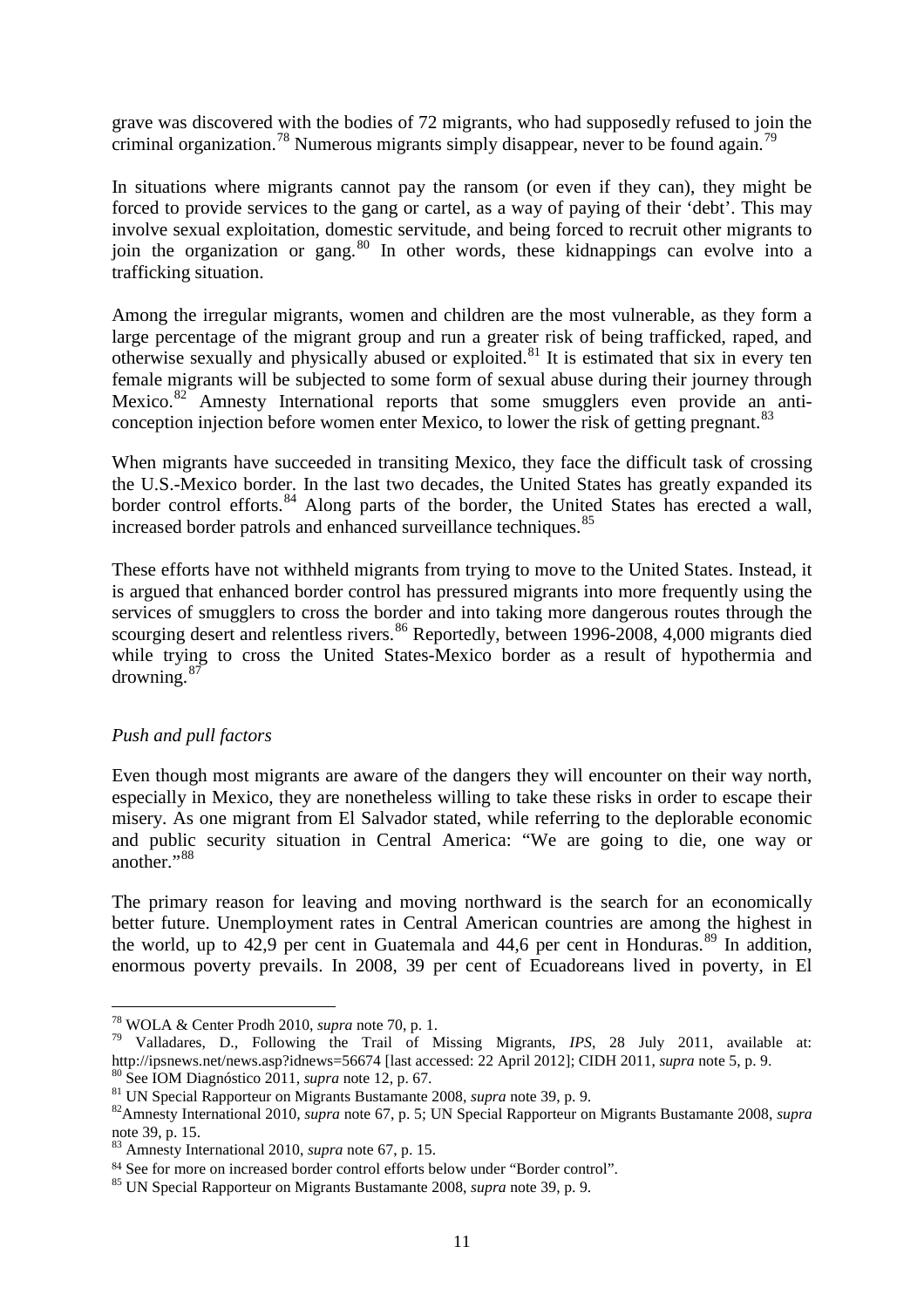Salvador 47,5 per cent, in Guatemala 54,8 per cent, and the number of people living in poverty in Honduras in that year, was as high as 68,9 per cent.<sup>[90](#page-13-0)</sup> Interviews the IOM held with trafficking victims from the region showed that for more than 76 per cent of the victims, the "American dream", or the search for better socioeconomic opportunities (also in Mexico) was the main reason for heading north.<sup>[91](#page-13-1)</sup>

These push factors are reinforced by strong pull factors, essentially being the high demand for low-skilled or cheap labour in the United States.<sup>[92](#page-13-2)</sup> Supposedly, it will take an irregular Mexican migrant in the United States no more than two weeks to find a job.<sup>[93](#page-13-3)</sup> Moreover, reportedly they are paid up to nine times more than what they would make in Mexico.<sup>[94](#page-13-4)</sup>

This situation is reflected in the labour market of Mexico. Mexicans heading north leave their jobs, which increases the demand for low-skilled, particularly agricultural, labour in Mexico.<sup>[95](#page-13-5)</sup> It is said that Guatemalan migrant workers earn up to 50 per cent more than what they would be paid in Guatemala, even though this is less than what their Mexican co-workers get paid.<sup>[96](#page-13-6)</sup>

The second main motive for Central Americans and Mexicans to decide to migrate is the high level of violence in (some parts of) these countries. Since more or less the early 1990s, Central American countries have seen an enormous increase in gang membership, gang influence, and gang-related violence.

At the end of the civil wars being fought in the Central American region in the 1980s, the governmental void provided fertile ground for gangs (in Spanish: *maras)* to develop their networks. As a result of the wars, many weapons were readily available, former soldiers had difficulty reintegrating in society, there was a complete lack of a judicial and societal system, people had grown accustomed to high levels of violence, and enormous poverty prevailed.<sup>[97](#page-13-7)</sup>

Simultaneously, the U.S. government started to deport Central Americans residing in the United States, who were members of the U.S. gangs that had begun to develop in the 1980s. With their need for a social network in a country mostly unfamiliar to them, the deported

 <sup>86</sup> Cicero-Domínguez, S.A., Assessing the U.S.-Mexico Fight Against Human Trafficking and Smuggling: Unintended Results of U.S. Immigration Policy, *4 Nw. U. J. Int'l Hum. Rts*. 303 (2005), available at: http://www.law.northwestern.edu/journals/jihr/v4/n2/2 [last accessed: 22 April 2012] (hereinafter: *Cicero-*

*Domínguez 2005*), par. 50-51. <sup>87</sup> UN Special Rapporteur on Migrants Bustamante 2008, *supra* note 39, p. 9; Verduzco & De Lozano, *supra* note 49, p. 48.

<sup>88</sup> Shoichet, C.E., Despite danger, Central Americans migrate through Mexico, *CNN,* 20 May 2011, available at: http://edition.cnn.com/2011/WORLD/americas/05/19/mexico.migrants/index.html?iref=allsearch [last accessed: 22 April 2012].

<sup>89</sup> IOM Diagnóstico 2011, *supra* note 12, p. 53.

<span id="page-13-0"></span><sup>90</sup> CNDH 2011, *supra* note 78, p. 7.

<span id="page-13-1"></span><sup>91</sup> IOM Diagnóstico 2011, *supra* note 12, p. 55.

<span id="page-13-2"></span><sup>92</sup> Verduzco & De Lozano 2011, *supra* note 49, p. 42; Anti-Slavery International 2003, *supra* note 3, par. 3.1.

<span id="page-13-3"></span><sup>93</sup> Anti-Slavery International 2003, *supra* note 3, par. 3.1.

<span id="page-13-4"></span><sup>94</sup> IOM World Migration Report 2003, *supra* note 48, p. 66.

<span id="page-13-7"></span><span id="page-13-6"></span><span id="page-13-5"></span><sup>&</sup>lt;sup>96</sup> Ibid. <sup>97</sup> United Nations High Commissioner for Refugees (UNHCR), *Living in a World of Violence: An Introduction* <sup>97</sup> United Nations High Commissioner for Refugees (UNHCR), *Living in a World of Violence: An Introdu to the Gang Phenomenon*, July 2011, PPLA/2011/07, available at:

http://www.unhcr.org/refworld/docid/4e3260a32.html [last accessed: 22 April 2012] (hereinafter: *UNHCR Gang Phenomenon 2011*), p. 8-9.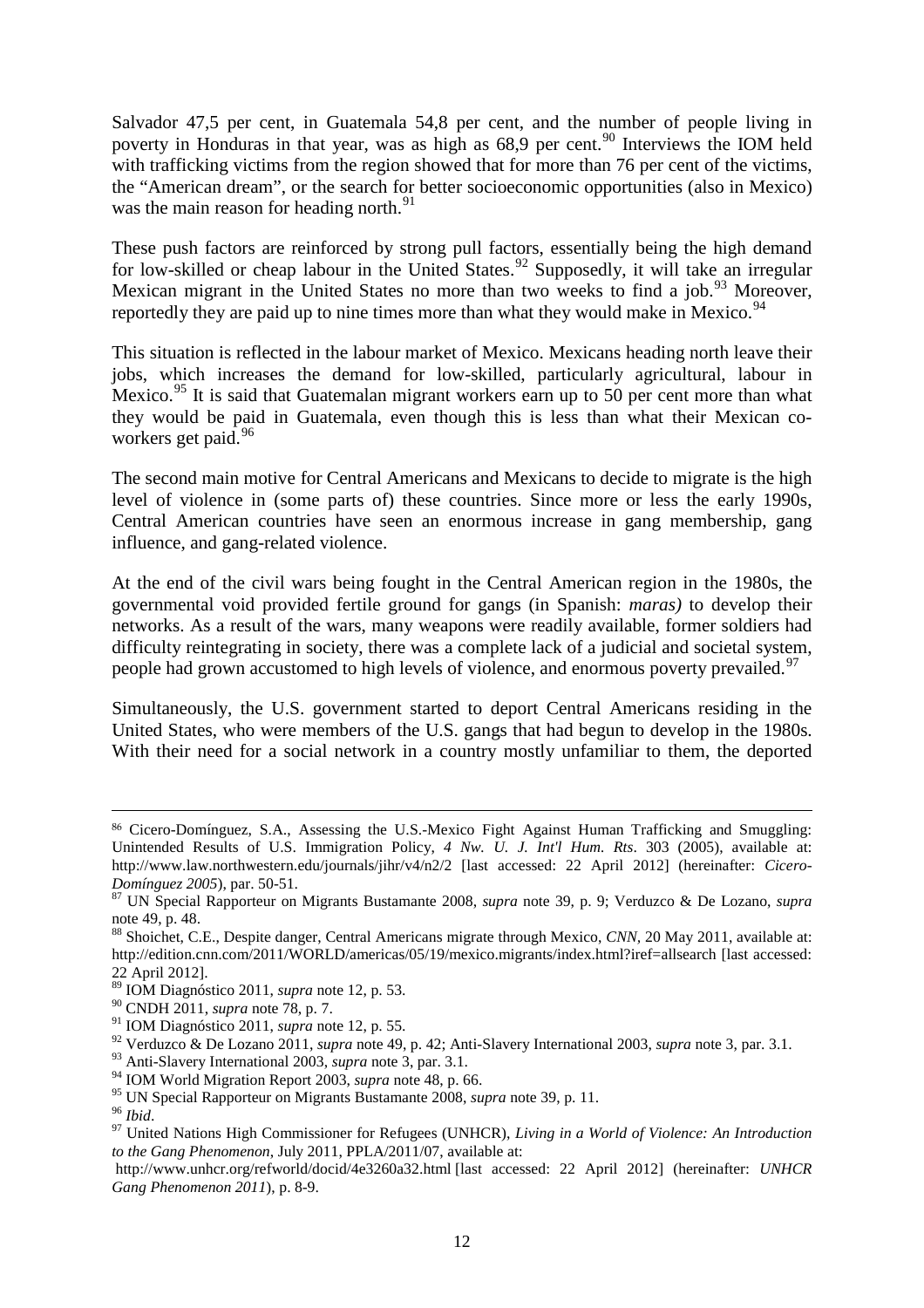gang members sought these gang contacts, brought in their criminal skills and therewith fuelled the growth of the gang phenomenon in Central America.<sup>[98](#page-14-0)</sup>

Over the years, the United States has continued to deport gang members to Central America, as well as Mexico. Allegedly, even today "70 per cent of gang members who are picked up by the police are deported."<sup>[99](#page-14-1)</sup> As at 2005, a total number of  $340,000$  ex-convicts had been deported to Mexico.<sup>[100](#page-14-2)</sup> However, as often so, gang members are deported for little more than being suspected of gang-affiliation and for a lack of documentation, without ever having been convicted for a specific crime. [101](#page-14-3)

The United States deports gang members to their home countries on weekly private flights.<sup>[102](#page-14-4)</sup> Expelled gang members attempt to return to the United States on such a frequent basis that the UN Special Rapporteur on the Human Rights of Migrants Bustamante emphasized the use of such words as a "revolving door", a "merry-go-round", and an "unending chain".<sup>[103](#page-14-5)</sup> In their home countries and on their way back to the United States, the gang members reestablish and expand contacts with gangs, therewith reinforcing their networks from Central America all the way through Mexico and back to the United States.<sup>[104](#page-14-6)</sup>

The existence of these gangs or *maras* threatens the lives and safety of Central Americans in various ways. Gangs forcibly recruit new gang members, especially young men, but also women and girls. Female gang members are frequently used for sexual servitude, prostitution, or trafficking, and increasingly for criminal activity.<sup>[105](#page-14-7)</sup> Recruits who refuse to become members or former members, who desert the gang, run the risk of repercussions against themselves or their families.<sup>[106](#page-14-8)</sup> This equally applies to business owners who refuse to pay the '*renta*', which is "a parallel system of illegal taxation", operated by gangs.<sup>[107](#page-14-9)</sup>

Other persons running risks of reprisals, threats, and violence are witnesses of crimes committed by gangs, law enforcement agents, who participate in the fight against gangs and have been identified by gang members, but also NGO-workers, human rights defenders and any other group or activist that shows criticism towards the gangs and/or the governmental tactics to crackdown on these gangs.<sup>[108](#page-14-10)</sup> The wave of violence caused by (inter) gang warfare and criminal activities, pushes people to go on the move in search of a safer environment.<sup>[109](#page-14-11)</sup>

<sup>&</sup>lt;sup>98</sup> Ibid., p. 8.

<span id="page-14-2"></span>

<span id="page-14-4"></span><span id="page-14-3"></span>

<span id="page-14-6"></span><span id="page-14-5"></span>

<span id="page-14-1"></span><span id="page-14-0"></span><sup>&</sup>lt;sup>99</sup> UN Special Rapporteur Migrants Bustamante 2008, *supra* note 39, p. 10.<br><sup>100</sup> Cicero-Domínguez 2005, *supra* note 92, par. 58.<br><sup>101</sup> UN Special Rapporteur on Migrants Bustamante 2008, *supra* note 39, p. 10.<br><sup>102</sup> Ib Rapporteur on Migrants Bustamante writes: "One cannot overstate the regional dimension of this phenomenon

<span id="page-14-8"></span><span id="page-14-7"></span><sup>&</sup>lt;sup>105</sup> UNHCR Gang phenomenon 2011, *supra* note 97, p. 19.<br><sup>106</sup> United Nations High Commissioner for Refugees (UNHCR), *Guidance Note on Refugee Claims Relating to Victims of Organized Gangs*, 31 March 2010, available at:

http://www.unhcr.org/refworld/docid/4bb21fa02.html [last accessed: 22 April 2012] (hereinafter: *UNHCR* 

<span id="page-14-9"></span>*<sup>2010</sup>*), p. 4. 107 *Renta* literally means rent, but in practice really is a form of extortion by gang members who demand money or services from business owners and operators of public transportation; UNHCR Gang phenomenon, *supra* note 97, p. 23; UNHCR 2010, *supra* note 106, p. 4. 108 UNHCR 2010, *supra* note 106, p. 5.

<span id="page-14-11"></span><span id="page-14-10"></span><sup>&</sup>lt;sup>109</sup> According to the IOM, this is an important factor that unchains the movement of particularly migrants from Honduras and El Salvador: IOM Diagnóstico 2011, *supra* note 12, p. 55-56.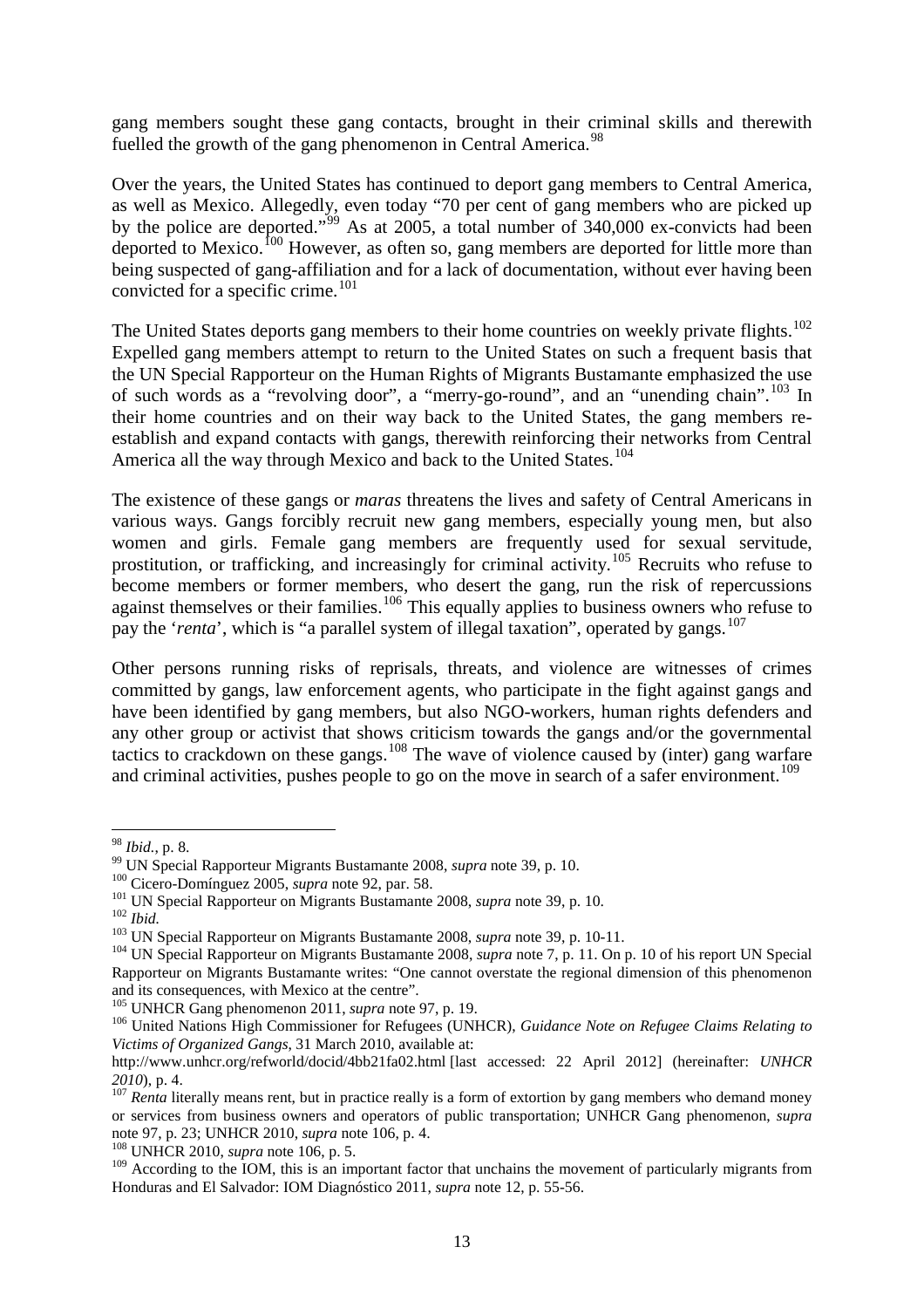In Mexico, in addition to gangs, violent groups also come in the form of criminal organised networks and drug cartels fighting amongst each other and against the government.<sup>[110](#page-15-0)</sup> Violence by criminal organisations has particularly affected or has been targeted at migrants, people living in cartel territory, and small business owners. These people are harassed, extorted, threatened, forced to leave their houses or to join the ranks of criminal groups, and even assassinated.<sup>[111](#page-15-1)</sup>

#### *The migration – smuggling – trafficking connection*

Several factors contribute to the fact that irregular migrants and asylum seekers as such are more vulnerable to falling victim to trafficking and other crimes. They lack resources, documents and knowledge of the laws of the country and they are unfamiliar with the territory they are travelling through.<sup>[112](#page-15-2)</sup> Also, they choose more dangerous routes through obscure and isolated locations to avoid contact with the authorities.<sup>[113](#page-15-3)</sup> Their wish and sometimes despair to reach the United States makes them even more vulnerable to (fake) offers of jobs and transfer.<sup>[114](#page-15-4)</sup>

As a result of the dangers on the road and the difficulty of crossing the U.S.-Mexico border, migrants increasingly resort to using smugglers (or as they are called in the region '*coyotes*' or '*polleros*').<sup>[115](#page-15-5)</sup> Smuggling and trafficking rings are often run by the same networks.<sup>[116](#page-15-6)</sup> Smugglers might sell migrants to a trafficker or smuggled migrants may be forced to pay off their smuggling fee, under dire working conditions and at unfairly low rates.<sup>[117](#page-15-7)</sup> This makes it more difficult to distinguish the act of trafficking from smuggling. Adding to the complexity is the fact that criminal groups involved in smuggling and trafficking also conduct kidnappings of migrants or are connected to groups that engage in kidnappings. Sometimes a kidnapping turns into a trafficking situation.

Several other elements contribute to the diffusion of the crimes of trafficking and smuggling and to trafficking being intertwined with the migration flow through Mexico. First of all, according to the CNDH and the UN Committee on the Protection of the Rights of All Migrant Workers and Members of Their Families (UN CMW), public officials, especially local and municipal police, but also personnel of the National Institute of Migration (*Instituto* 

<span id="page-15-0"></span><sup>&</sup>lt;sup>110</sup> The IDMC is of the opinion that this violence "effectively amounts to internal armed conflict": IDMC 2011,<br>supra note 65, p. 3.<br><sup>111</sup> See IDMC 2011,

<span id="page-15-2"></span><span id="page-15-1"></span><sup>&</sup>lt;sup>111</sup> See IDMC 2011, *supra* note 65, p. 3-6.<br><sup>112</sup> Verduzco & De Lozano 2011, *supra* note 49, p. 49; Comisión Nacional de Derechos Humanos (CNDH) y Centro de Estudios e Investigación en Desarrollo y Asistencia Social A.C. (CEIDAS), *Diagnóstico de las condiciones de vulnerabilidad que propician la trata de personas en México*, 2009, available at: http://www.iberopuebla.edu.mx/micrositios/observatorioviolencia/bibliotecavirtual/Genero\_%20y\_Violencia/2 Diagnostico\_Trata\_de\_Personas\_CEIDAS\_CNDH.pdf [last accessed: 22 April 2012] (hereinafter: *CNDH &* 

*CEIDAS 2009*), p. 76.<br><sup>113</sup> CNDH & CEIDAS 2009, *supra* note 114, p. 76.

<span id="page-15-5"></span>

<span id="page-15-7"></span><span id="page-15-6"></span>

<span id="page-15-4"></span><span id="page-15-3"></span><sup>&</sup>lt;sup>114</sup> Ibid., p. 77.<br>
<sup>115</sup> Congressional Research Service 2011, *supra* note 15, p. 3.<br>
<sup>116</sup> See UN Special Rapporteur on Migrants Bustamante 2008, *supra* note 39, p. 11;<br>
<sup>117</sup> CIDH 2011, *supra* note 5, p. 9; Congress 2011, *supra* note 16, p. 23.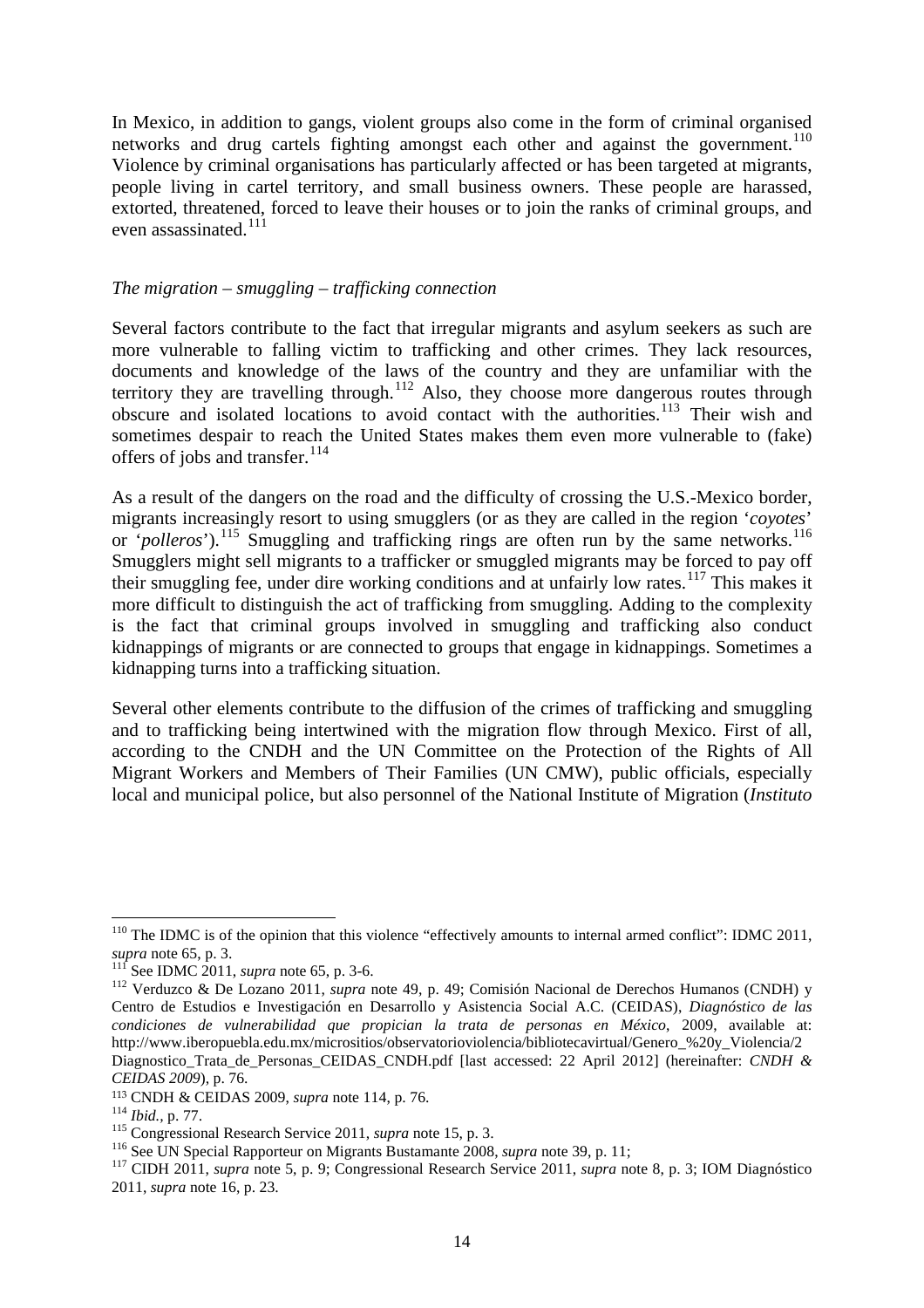*Nacional de Migración,* INM), [118](#page-16-0) collude in or condone the crime of trafficking on a disturbingly frequent basis.<sup>[119](#page-16-1)</sup>

Secondly, there are reports that migrants are recruited (for gang membership or trafficking purposes) directly outside and sometimes even in the shelters that try to provide protection to migrants.<sup>[120](#page-16-2)</sup> Thirdly, traffickers or others involved in committing or supporting the crime might be the same Central American or Mexican gang members that the United States previously expelled from its territory. Or, Central American migrants may have been forced to participate in criminal activities targeted at migrants.<sup>[121](#page-16-3)</sup>

Finally, translation might cause for confusion, given that the word for trafficking in Spanish is '*trata*', while the word for smuggling more closely resembles the English word for trafficking, namely '*tráfico*'. It is not uncommon that people, including public officials, use the word '*tráfico*' where they actually refer to a trafficking situation or that information about smuggling is translated into English as trafficking.<sup>[122](#page-16-4)</sup>

Furthermore, migrants traveling to Mexico to work in, for instance, agriculture, restaurants and domestic work, are at risk of ending up in an exploitative situation that can be considered trafficking. Generally, labour conditions in these sectors are often below standards and there is little control on the working conditions and the salaries paid. $123$  However, bad labour conditions do not necessarily constitute trafficking. It does become trafficking when the person involved is deceived, forced or otherwise coerced to do a certain kind of work and ends up in an exploitative situation.

This is for instance the case when Central Americans are recruited to work in the coffee plantations or domestic service in (the southern states) of Mexico and are promised a certain salary, but after arrival find out that their salaries are far less and their working hours much longer than what is allowed by law. At the same time, they might be threatened, abused or otherwise mistreated. In these situations it is difficult to recognise that a person is a victim of trafficking. It becomes a little more obvious when women were recruited to work in bars and restaurants, but instead end up being forced into prostitution.

# **Anti-trafficking strategies and policy approaches**

Anti-trafficking policy strategies generally tend to adopt one or more of the following approaches: a law-enforcement approach (which perceives human trafficking as a crime and

<span id="page-16-0"></span><sup>&</sup>lt;sup>118</sup> The INM is a decentralized body of the Secretariat of Internal Affairs and is in charge with executing the immigration legislation. Among its tasks are processing and assessing applications for legalized temporary or permanent stay in Mexico and managing the migrant holding centres. See:

http://www.inm.gob.mx/index.php/page/Que\_es\_el\_INM/en.html [last accessed: 24 April 2012].

<span id="page-16-1"></span><sup>&</sup>lt;sup>119</sup> CNDH 2011, *supra* note 73, p. 28; UN CWM 2011, supra note 76, p. 5; Ballinas, V. & Becerril, A., Comisionada del INM, a comparecer, *La Jornada,* 2 July 2009, available at: http://www.jornada.unam.mx/2009/07/02/politica/014n3pol [last accessed: 22 April 2012]; Urrutia, A., La gente del INM lleva a *Los Zetas* ante los migrantes: cura de Tenosique, *La Jornada,* 18 September 2011, available at: http://www.jornada.unam.mx/2011/09/18/politica/008n2pol [last accessed: 22 April 2012].<br><sup>120</sup> CNDH 2011, *supra* note 73, p. 28; WOLA & Center Prodh, *supra* note 70, p. 4.

<span id="page-16-5"></span><span id="page-16-4"></span>

<span id="page-16-3"></span><span id="page-16-2"></span><sup>&</sup>lt;sup>121</sup> CNDH 2011, *supra* note 73, p. 28.<br><sup>122</sup> See also Congressional Research Service 2011, *supra* note 15, p. 1.<br><sup>123</sup> See UN CWM, *supra* note 71, p. 7; UN Special Rapporteur on Migrants Bustamante 2008, *supra* note 11-12.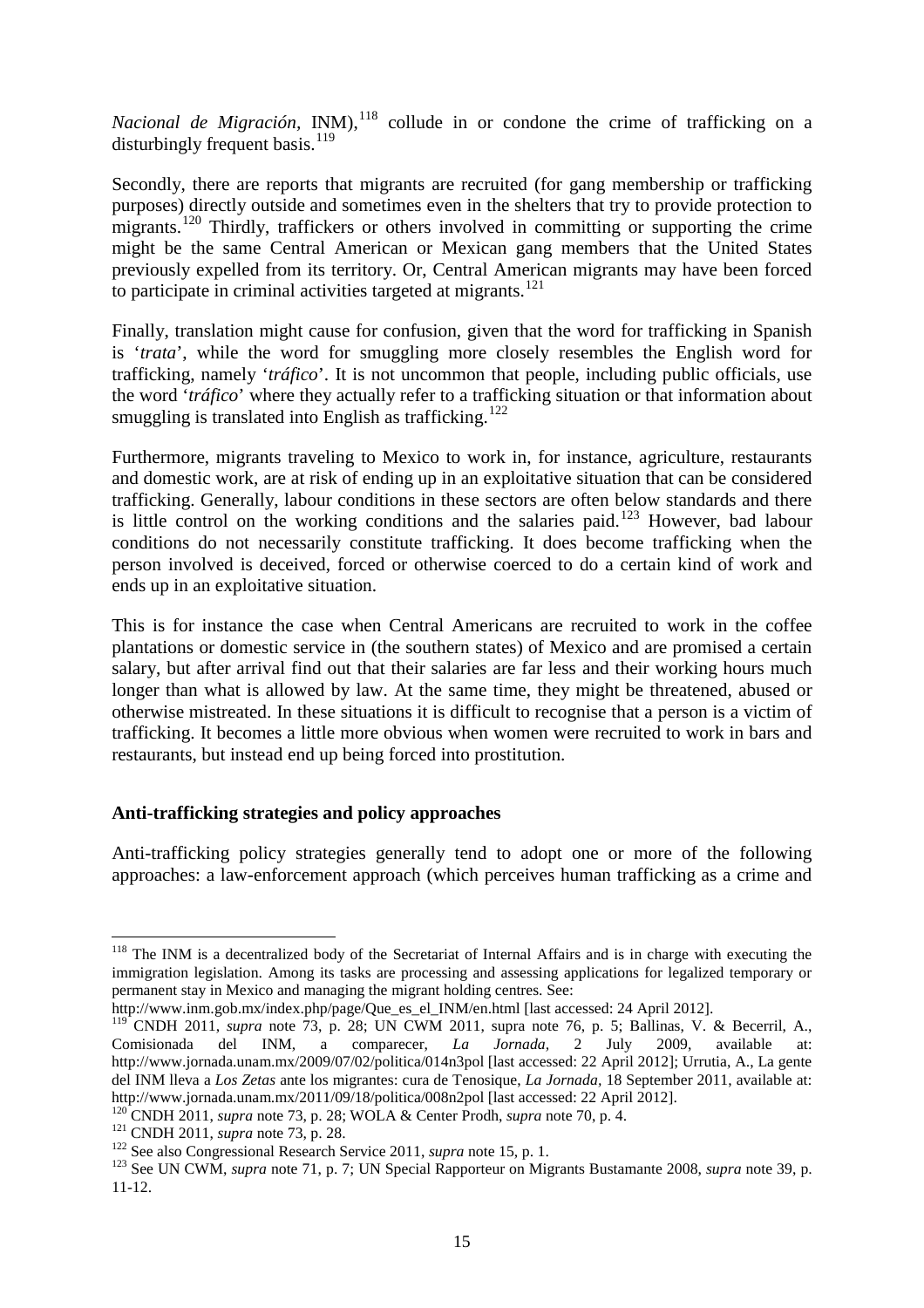sometimes even as a threat to national security<sup>[124](#page-17-0)</sup>), a migration approach,<sup>[125](#page-17-1)</sup> a human rights approach,  $\frac{126}{120}$  $\frac{126}{120}$  $\frac{126}{120}$  or an economical approach addressing the push and pull factors of human trafficking.<sup>[127](#page-17-3)</sup>

Practical responses largely aim to apply the so-called '3P' strategy, $128$  meaning that antitrafficking measures integrate prevention of trafficking, protection of victims, and prosecution of offenders. In more recent years a fourth 'P' has been added to these strategies, which stands for partnerships "between Governmental and non-governmental organizations, private industry, and faith-based organizations – at the grass roots, local, national, and international levels."<sup>[129](#page-17-5)</sup>

Governments and international organisations have mostly concentrated their efforts on combating trafficking through the third 'P': prosecution of human traffickers. For example, the Trafficking Protocol is a supplement to the United Nations Convention on Organized Crime and the office mandated to support countries in the fight against trafficking is the United Nations Office on Drugs and Crime (UNODC). UNODC anti-trafficking projects largely see to the strengthening of national law-enforcement mechanisms.<sup>[130](#page-17-6)</sup> Also, the multistakeholder initiative to promote the fight against trafficking (UN.GIFT) primarily views human trafficking as a crime. $^{131}$  $^{131}$  $^{131}$ 

The Trafficking Protocol itself, however, entails more than the agreement to criminalise the act of trafficking (Article 5) and to prosecute the traffickers (Article 4). It also aims to ensure that states implement measures to assist and protect trafficking victims (Article 6) and that states adopt policies and programmes to prevent trafficking (Article 9). Moreover, several articles deal with measures related to migration, such as repatriation programmes (Article 8) and border control (Article 11).

Article 7, paragraph 1, of the Trafficking Protocol specifically determines that "each State Party shall consider adopting legislative or other appropriate measures that permit victims of trafficking in persons to remain in its territory, temporarily or permanently, in appropriate cases." And Article 14 prescribes: "Nothing in this Protocol shall affect the rights, obligations and responsibilities of States and individuals under international law, including international humanitarian law and international human rights law and, in particular, where applicable, the 1951 Convention and the 1967 Protocol relating to the Status of Refugees and the principle of non-refoulement as contained therein."

The Mexican regional situation demonstrates a strong link between human trafficking and the movement and vulnerability of migrants and asylum seekers, the smuggling of migrants, and

<span id="page-17-0"></span><sup>&</sup>lt;sup>124</sup> Piotrowizc, R.: Human security and trafficking of human beings: the myth and the reality, in Alice Edwards & Carla Ferstman, *Human Security and Non-Citizens: Law, Policy and International Affairs*, New York:

<span id="page-17-2"></span>

<span id="page-17-1"></span>Cambridge University Press, 2010, pp. 404-418 (hereinafter: *Piotrowizc 2010*) p. 406.<br><sup>125</sup> Organisations such as the IOM, the ILO, and Anti-Slavery International have adopted a migration approach.<br><sup>126</sup> According to Chri

<span id="page-17-4"></span><span id="page-17-3"></span><sup>&</sup>lt;sup>127</sup> Goodey 2010, supra note 18, p. 705.<br><sup>128</sup> This strategy can be derived from the Preamble of the Trafficking Protocol, *supra* note 6. See also Goodey 2010, *supra* note 18, p. 705.

<span id="page-17-7"></span><span id="page-17-6"></span><span id="page-17-5"></span><sup>129</sup> Aronowitz 2011, *supra* note 10, p. 123. 130 *Ibid*. 131 The UN.GIFT was founded on the principle that "human trafficking is a crime of such magnitude and atrocity that it cannot be dealt with successfully by any government alone":

http://www.ungift.org/knowledgehub/en/about/index.html [last accessed: 22 April 2012].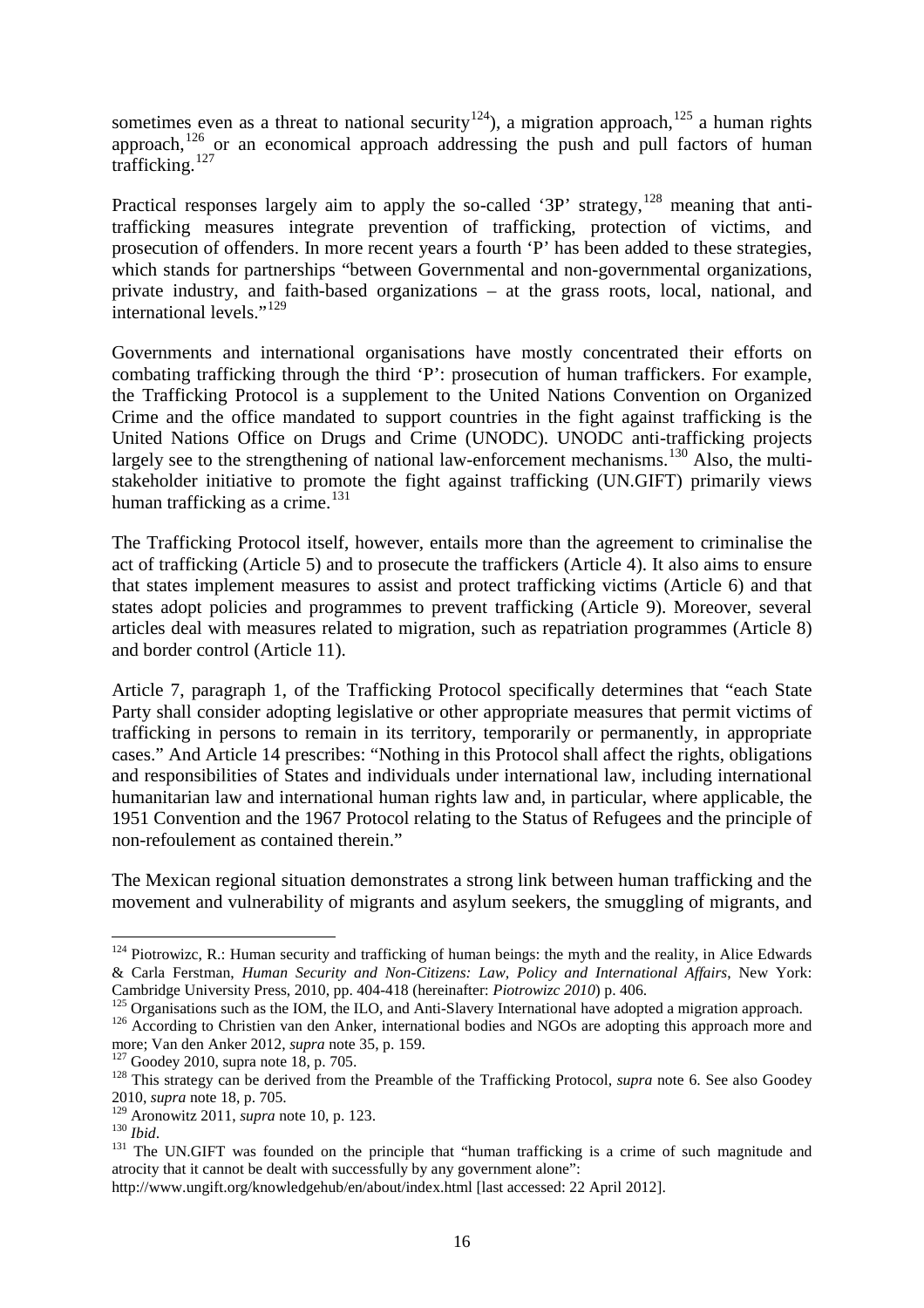the push and pull factors for both migration and trafficking. It therefore provides an exemplary case to study the fight against trafficking from a migration and asylum protection approach and to study the possible ways to implement the migration related measures, as laid down in the Trafficking Protocol.

# **Analysis of a migration and asylum approach**

This section analyses the migration and asylum protection measures that are and could be used as anti-trafficking instruments. Based on existing legislation and practice, I will identify already available options, as well as unused possibilities and alternatives. In doing so, I do not mean to be exhaustive, but rather, I wish to signal possibilities as to how a migration and asylum approach could help combat trafficking through protection, prevention and prosecution and how the use of migration measures could be improved towards that end.

# *Refugee and complementary protection*

A recent research conducted by the IOM in Mexico, in which the IOM interviewed 165 victims of trafficking, included four interviewees who proclaimed they had fled their country of origin to escape from persecution and who only fell victim to traffickers after arrival in the destination country.<sup>[132](#page-18-0)</sup> In other words, these trafficking victims were in need of international protection unrelated to their trafficking situation.

However, the need for international protection might also arise from the trafficking situation. Persons might seek asylum in another country because they fear being trafficked, or victims of trafficking might have escaped a trafficking situation and fear reprisals or being retrafficked for which they seek international protection. These victims may have been trafficked in their own country and have fled across borders after their escape, or they may have been trafficked to another country, where they end up seeking protection.

The Mexican Act on Refugees and Complementary Protection (*Ley sobre Refugiados y Protección Complementaria)*, which entered into force on 28 January 2011, incorporates the refugee definition as provided in the 1951 Refugee Convention.<sup>[133](#page-18-1)</sup> Additionally, it recognizes 'gender' to be a separate ground of persecution<sup> $134$ </sup> and it includes the refugee definition of the Cartagena Declaration.<sup>[135](#page-18-3)</sup> That means that also persons who fled their country "whose life, security or liberty were threatened due to generalized violence, foreign aggression, internal

 $\ddot{\phantom{a}}$ <sup>132</sup> IOM Diagnóstico 2011, *supra* note 12, p. 56.

<span id="page-18-1"></span><span id="page-18-0"></span><sup>&</sup>lt;sup>133</sup> Ley sobre Refugiados y Protección Complementaria, Diario Oficial de la Federación 27 de enero de 2011 (Act on Refugees and Complementary Protection, official publication 27 January 2011), available at: http://www.diputados.gob.mx/LeyesBiblio/pdf/LRPC.pdf [last accessed: 22 April 2012] (hereinafter: *Act on Refugees and Complementary Protection*), Article 13(I); 1951 Convention Relating to the Status of Refugees, available at: http://www.unhcr.org/3b66c2aa10.html [last accessed: 22 April 2012].

<span id="page-18-2"></span><sup>&</sup>lt;sup>134</sup> Article 1A (2) of the 1951 Refugee Convention gives the following persecution grounds: race, religion, nationality, membership of a particular social group, and political opinion.

<span id="page-18-3"></span><sup>&</sup>lt;sup>135</sup> Americas - Miscellaneous, *Cartagena Declaration on Refugees, Colloquium on the International Protection of Refugees in Central America, Mexico and Panama*, 22 November 1984, available at: http://www.unhcr.org/refworld/docid/3ae6b36ec.html [last accessed: 22 April 2012].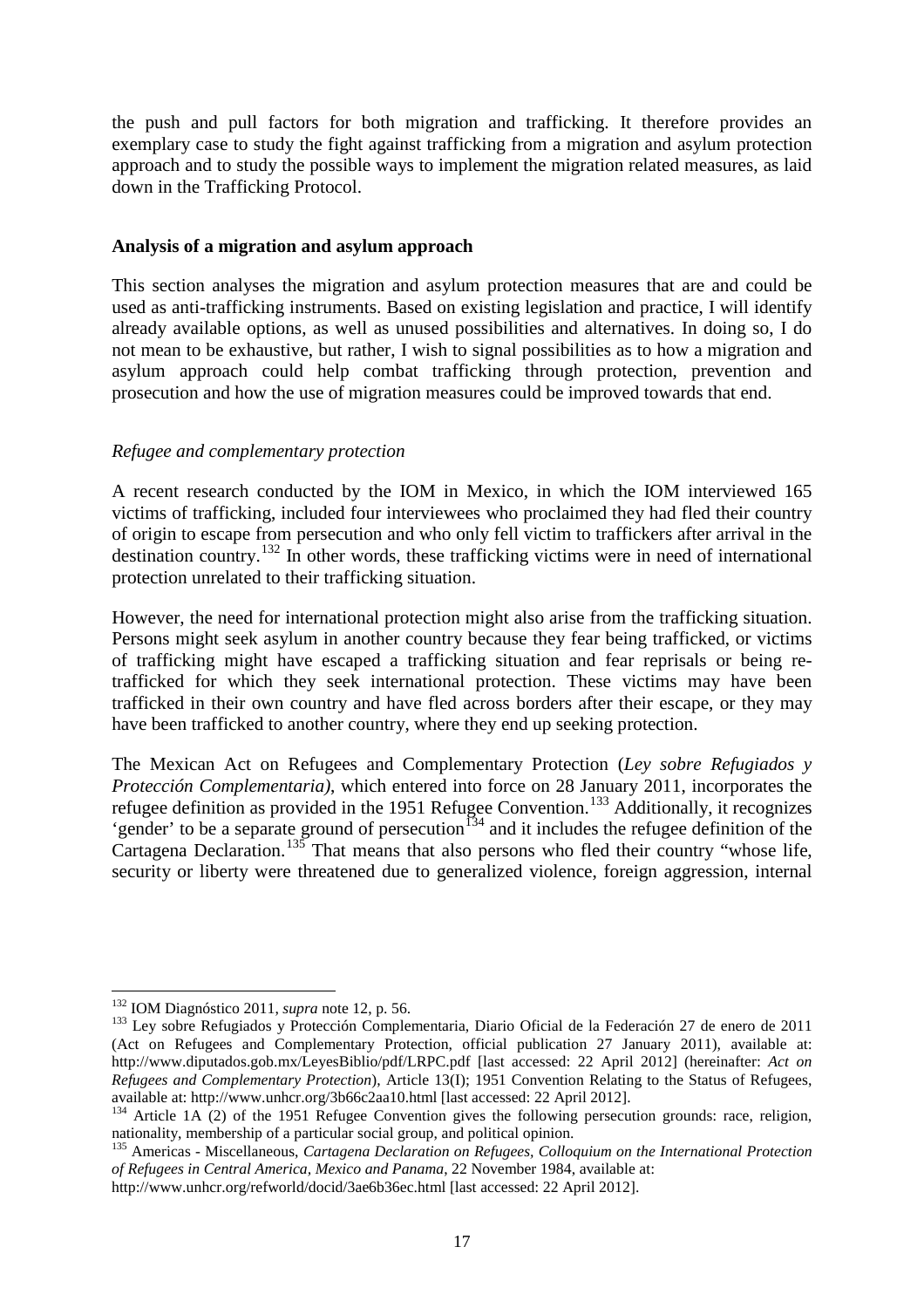conflict, massive human rights violations, or other circumstances that severely disrupted the public order", can be recognized as a refugee under Mexican law.[136](#page-19-0)

To date, the COMAR has granted protection under the Cartagena definition to asylum seekers from Colombia, Sri Lanka and Haiti.<sup>[137](#page-19-1)</sup> The violence and human rights violations conducted in the Central American context are not at this point considered to fall within the Cartagena definition.<sup>[138](#page-19-2)</sup> However, the COMAR has granted refugee protection to Central Americans, mainly based on persecution by *maras* for belonging to a particular social group. $139$ 

U.S. law also largely follows the elements of the refugee definition as given in the 1951 Refugee Convention. A key difference between the two definitions is that U.S. law not only protects against fear of future prosecution, but also against past persecution, while other diversions from the refugee definition result in a lesser protection standard.<sup>[140](#page-19-4)</sup> U.S. law does not include a protection provision similar to the Cartagena definition.<sup>[141](#page-19-5)</sup>

Despite some legal hurdles regarding, for instance, the establishment of a causal link, Central American asylum applications have on occasion been successful in the United States, including some applications of persons who feared persecution by *maras* for reasons of having a political opinion (against the gang practices), for reasons of religion, or for belonging to a particular social group.<sup>[142](#page-19-6)</sup> Mexicans have also been recognized as refugees, but for more divergent reasons.<sup>[143](#page-19-7)</sup>

Generally, asylum seekers asking protection for reasons related to a past or a possible future trafficking situation are not automatically considered a refugee. According to UNHCR, like all asylum seekers, trafficking victims must demonstrate a well-founded fear of persecution based on one of the grounds of Article  $1(A)$  of the 1951 Refugee Convention.<sup>[144](#page-19-8)</sup>

It depends on the case whether trafficking amounts to persecution. However, UNHCR expresses the opinion that some of the acts usually involved in trafficking might already constitute persecution. Such acts include "abduction, incarceration, rape, sexual enslavement, enforced prostitution, forced labour, removal of organs, physical beatings, starvation, the deprivation of medical treatment."<sup>[145](#page-19-9)</sup>

<span id="page-19-0"></span><sup>&</sup>lt;sup>136</sup> See for an explanation and interpretation of the Cartagena Declaration: United Nations High Commissioner for Refugees (UNHCR), *Persons covered by the OAU Convention Governing the Specific Aspects of Refugee Problems in Africa and by the Cartagena Declaration on Refugees (Submitted by the African Group and the Latin American Group)*, 6 April 1992, EC/1992/SCP/CRP.6, available at:

<span id="page-19-2"></span>

<span id="page-19-4"></span><span id="page-19-3"></span>

<span id="page-19-1"></span>http://www.unhcr.org/refworld/docid/3ae68cd214.html [last accessed: 22 April 2012].<br><sup>137</sup> Katya Somohano Silva, COMAR, Mexico City, Telephone interview, 23 March 2012.<br><sup>138</sup> *Ibid.*<br><sup>140</sup> INA §101(a)(42)(A), 8 U.S.C.A. §1 some of the element of refugee protection between U.S. law and the 1951 Refugee Convention and its UNHCR interpretation, see Anker, D.E. *Law of Asylum in the United States*, 4<sup>th</sup> Ed., Eagan, Minnesota: Thomson West,

<span id="page-19-6"></span>

<span id="page-19-5"></span><sup>2011 (</sup>hereinafter: Anker 2011).<br><sup>141</sup> INA § 101(a)(42)(A) and 8 U.S.C.A. § 1101(a)(42)(A).<br><sup>142</sup> Anker 2011, *supra* note 140, §5:58.<br><sup>143</sup> See footnote 44: In 2011, the United States granted 104 applications of Mexican a

<span id="page-19-8"></span><span id="page-19-7"></span>Anker 2011, *supra* note 140. 144 UNHCR 2006, *supra* note 30, p. 6. 145 *Ibid.*

<span id="page-19-9"></span>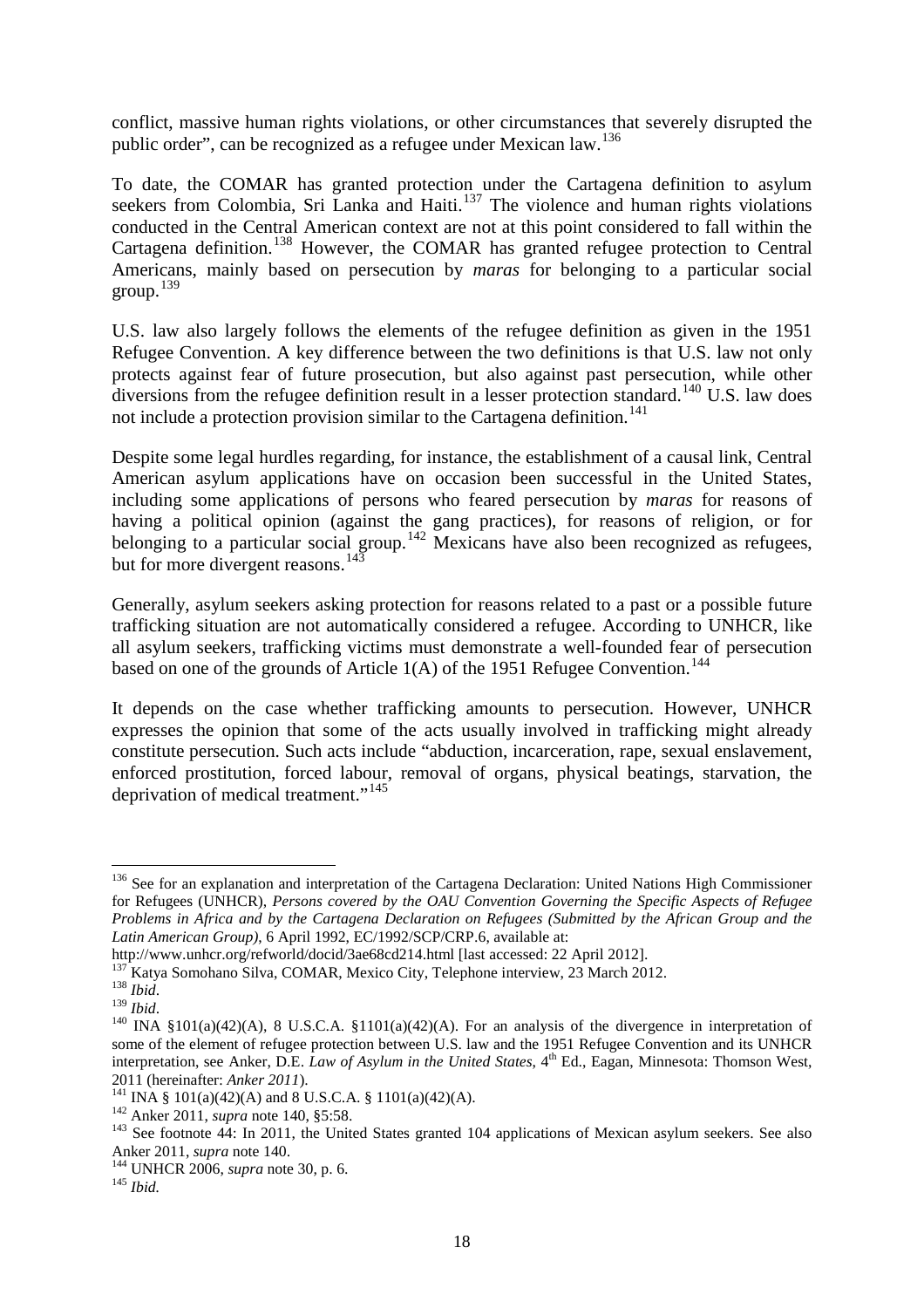Lack of fear of future persecution related to the trafficking past, does not exclude the possibility of asylum protection. The experiences of the past might still provide a reason to grant refugee status, if the trafficking experience "was particularly atrocious and the individual is experiencing ongoing traumatic psychological effects which would render return to the country of origin intolerable."[146](#page-20-0) In addition, UNHCR considers that reprisals, the fear of being re-trafficked, "ostracism, discrimination or punishment by the family and/or local community, or in some instances, by the authorities upon return" may amount to persecution.[147](#page-20-1)

Mexican law does not explicitly say that trafficking amounts to persecution, but it describes certain acts of persecution, including physical, psychological and sexual violence.<sup>[148](#page-20-2)</sup> And, according to the COMAR, applications by trafficking victims will be reviewed inclusively and with a certain flexibility.<sup>[149](#page-20-3)</sup>

In the United States, trafficking is recognised as a human rights violation that might amount to persecution.[150](#page-20-4) However, case law shows discrepancies in the acceptance of different situations related to trafficking as constituting persecution. For example, threats of trafficking were not considered to amount to persecution, while the fear of revenge by a trafficking ring was. $^{151}$  $^{151}$  $^{151}$ 

It has been widely accepted, including by Mexico<sup>[152](#page-20-6)</sup> and the United States,<sup>[153](#page-20-7)</sup> that the agents of persecution can be both states and non-state actors. UNHCR explains that in case of nonstate actors, the state must be unwilling or unable to provide protection to the victim. The mere existence of legislative and/or administrative measures is insufficient to conclude that states are providing that protection; it must also be assessed "whether these mechanisms are effectively implemented in practice."<sup>[154](#page-20-8)</sup>

It could be argued that the violent influence of *maras* together with the great level of state corruption and collusion with these criminal networks has left Central American governments sometimes unwilling and sometimes unable to give protection. Tyler Marie Christensen, in an independent research paper published by UNHCR, has suggested that, due to high levels of corruption and involvement of public officials in the trafficking business, the Mexican state could also be considered unable to provide protection, despite the fact that many legislative and administrative measures are in place to combat trafficking.<sup>[155](#page-20-9)</sup>

<span id="page-20-0"></span> $146$  *Ibid.*, p. 7.

<span id="page-20-2"></span><span id="page-20-1"></span><sup>146</sup> *Ibid*., p. 7. 147 *Ibid.* <sup>148</sup> Reglamento de la Ley sobre Refugiados y Protección Complementaria, Diario Oficial de Federación 21 de febrero de 2012 (Regulation to the Act on Refugees and Complementary Protection, official publication 21 February 2012), available at: http://www.diputados.gob.mx/LeyesBiblio/regley/Reg\_LRPC.pdf [last accessed: 22 April 2012] (hereinafter: *Regulation to the Act on Refugese and Complementary Protection*), Article 6.

<span id="page-20-5"></span><span id="page-20-4"></span><span id="page-20-3"></span><sup>&</sup>lt;sup>150</sup> UNHCR 2007, *supra* note 9, p. 11.<br><sup>151</sup> UNHCR 2007, *supra* note 9, p. 11.<br><sup>151</sup> UNHCR 2007, *supra* note 9, p. 12. See Anker 2011, *supra* note 140, §4:11-4:34 for a detailed overview of what amounts to persecution according to U.S. law.<br><sup>152</sup> Regulation to the Act on Refugees and Complementary Protection, *supra* note 152, Article 7.

<span id="page-20-7"></span><span id="page-20-6"></span><sup>&</sup>lt;sup>153</sup> See Anker 2011, *supra* note 140, § 4:7-4:10; See also UNHCR 2007, *supra* note 9, p. 17, which highlights a case of parents as the agents of persecution in a trafficking situation.

<span id="page-20-8"></span><sup>&</sup>lt;sup>154</sup> UNHCR 2006, *supra* note 30, p. 9. See also pp. 8-10 of UNHCR 2006 for a more extensive explanation of when a state is considered unwilling or unable to provide protection and the relationship to persecution grounds.

<span id="page-20-9"></span><sup>155</sup> United Nations High Commissioner for Refugees (UNHCR), *Trafficking for sexual exploitation: victim protection in international and domestic asylum law*, April 2011, ISSN 1020-7473, available at: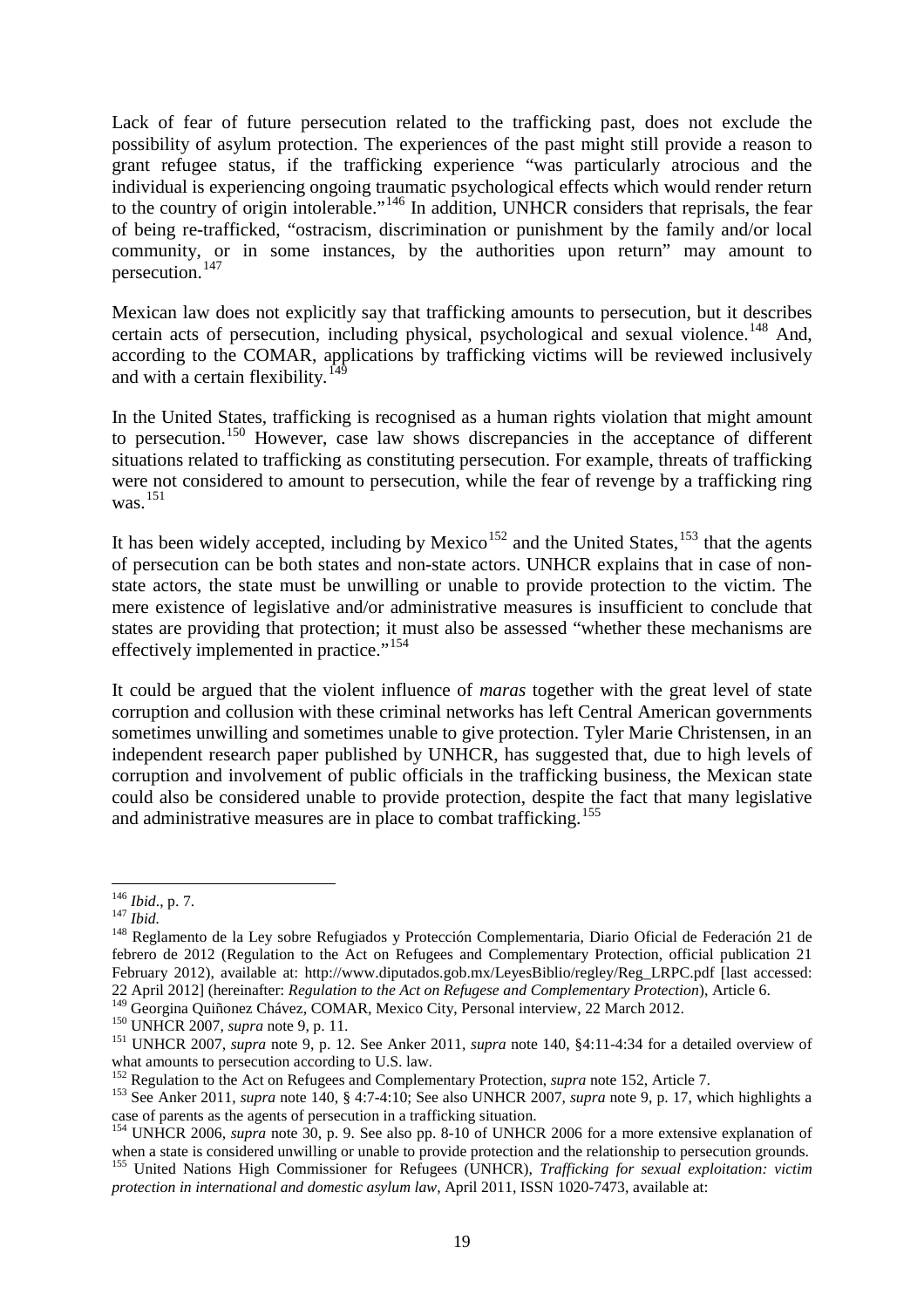Once it is established that the act of trafficking in a particular case amounts to persecution, either through involvement of the state or against which the state is unwilling or unable to protect the victim, it must be assessed whether that victim is persecuted for reasons of one or more of the persecution grounds. UNHCR explains that although the principal reason for trafficking a person is usually for profit, certain persons could be specifically targeted, because of any of the persecution grounds.<sup>[156](#page-21-0)</sup>

However, it is most likely that trafficking victims are recognised as a refugee for belonging to a particular social group, because under circumstances victims of trafficking might be acknowledged as constituting a social group of itself. To be considered a particular social group, the persons in this group must share a "common characteristic" (which is usually something innate, immutable or fundamental to a person) or be "perceived as a group by society". [157](#page-21-1)

According to UNHCR, "former victims of trafficking may also be considered as constituting a social group based on the unchangeable, common and historic characteristic of having been trafficked" or because society perceives trafficking victims as a group.<sup>[158](#page-21-2)</sup> However, if that is the case, it is the past experience that provides the aspect that may constitute a group and not a shared fear of future trafficking.<sup>[159](#page-21-3)</sup>

UNHCR clarifies that certain groups of men, women or children, who share characteristics that might make them more vulnerable to trafficking, could be considered a particular social group. Such marginalizing factors could, for instance, be the level of poverty, the fact that a woman is divorced or widowed, or the fact that a child is an orphan or lives on the street.<sup>[160](#page-21-4)</sup>

Worldwide, aside from being migrants, most victims of sex trafficking are women and children or adolescents.<sup>[161](#page-21-5)</sup> This equally applies to the situation in Mexico and its neighbouring countries.<sup>[162](#page-21-6)</sup> Particularly in Mexico and Central America, women at risk are often single mothers, women with low levels of education, who live in (extreme) poverty, and who have histories of physical or sexual abuse.<sup>[163](#page-21-7)</sup> Children and adolescents especially vulnerable to trafficking often come from broken homes, are orphans, or live on the street.<sup>[164](#page-21-8)</sup>

http://www.unhcr.org/refworld/docid/4dc253a22.html [last accessed: 22 April 2012] (hereinafter: *UNHCR* 

<span id="page-21-0"></span><sup>&</sup>lt;sup>156</sup> For an analysis of all the persecution grounds in relation to trafficking see UNHCR 2006, *supra* note 30, p. 12-14.

<span id="page-21-1"></span><sup>&</sup>lt;sup>157</sup> UNHCR 2006, *supra* note 30, p. 13; United Nations High Commissioner for Refugees (UNHCR), *Guidelines on International Protection No. 2: "Membership of a Particular Social Group" Within the Context of Article 1A(2) of the 1951 Convention and/or its 1967 Protocol Relating to the Status of Refugees*, 7 May 2002, HCR/GIP/02/02, available at: http://www.unhcr.org/refworld/docid/3d36f23f4.html [last accessed: 22

<span id="page-21-2"></span>April 2012], p. 3.<br><sup>158</sup> UNHCR 2006, *supra* note 30, p. 14.<br><sup>159</sup> Ibid.

<span id="page-21-4"></span><span id="page-21-3"></span><sup>159</sup> *Ibid.* <sup>160</sup> *Ibid*. <sup>161</sup> ILO Perspectives on Labour Migration 2003, *supra* note 32, p. 10; Congressional Research Service 2011,

<span id="page-21-7"></span><span id="page-21-6"></span>

<span id="page-21-5"></span>*supra* note 15, p. 4. 162 IOM Diagnóstico 2011, *supra* note 12, p. 49-50. 163 IOM Diagnóstico 2011, *supra* note 12, p. 51; Congressional Research Service 2011, *supra* note 15, p. 4 (describing risk factors in Latin America and the Caribbean); These characteristics matched the descriptions of trafficking victims assisted by INM and COMAR on multiple elements: Dustin Amaya Cazeras, INM, Mexico City, Personal interview, 2 April 2012; Georgina Quiñonez Chávez, COMAR, Mexico City, Personal Interview, 22 March 2012.

<span id="page-21-8"></span><sup>&</sup>lt;sup>164</sup> See Congressional Research Service 2011, *supra* note 15, p. 5 (describing the situation in Latin America and the Caribbean).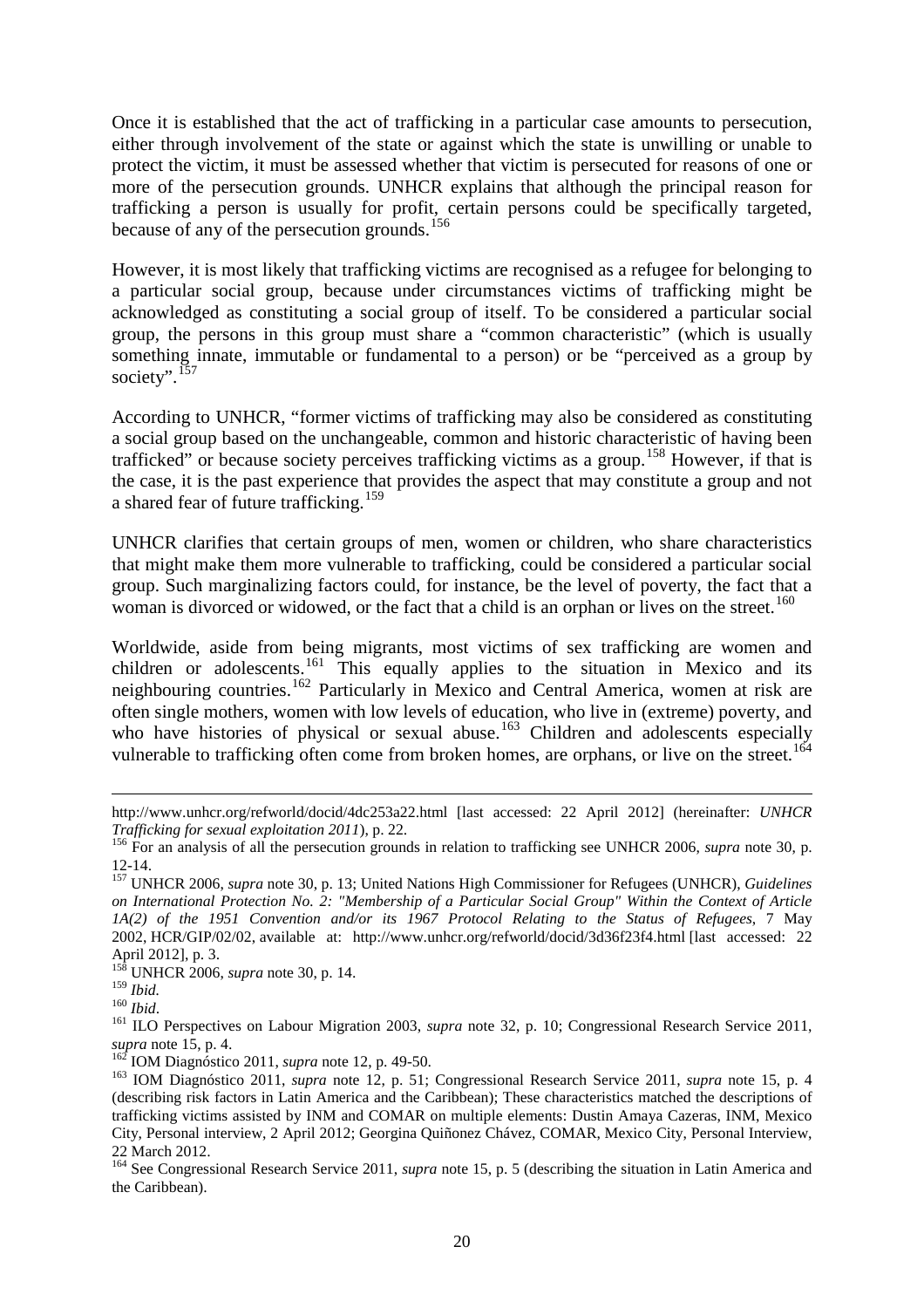Even more vulnerable are women and children who belong to indigenous groups and who are for that reason already discriminated against.<sup>[165](#page-22-0)</sup>

In principle, Mexican authorities acknowledge this reality and follow UNHCR's interpretation on protection of trafficking victims. The COMAR aims to automatically recognise trafficking victims as belonging to a social group.[166](#page-22-1) According to the COMAR in all seven cases between 2009-2012 in which the COMAR received an asylum application of a trafficking victim, he/she was recognized as a refugee on the basis of belonging to a particular social group.<sup>[167](#page-22-2)</sup> The almost immediate acceptance of the persecution ground does not mean that trafficking victims are also automatically recognised as refugees; they still need to demonstrate a well-founded fear of persecution related to that ground. <sup>[168](#page-22-3)</sup>

U.S. immigration judges and officials have difficulty accepting that trafficked persons could be a particular social group in itself.<sup>[169](#page-22-4)</sup> However, in some cases immigration judges did accept the existence of a particular social group in the trafficking context. For example, in the cases of "abused, unwanted children sold into labour by their parents", of an "ethnic group in Thailand, which ha[d] been forced into indentured servitude and deprived of the right of citizenship" and in the case of "young women in Albania threatened with abduction and being forced into prostitution".<sup>[170](#page-22-5)</sup>

Thus, refugee protection for trafficking victims from Central America and Mexico is theoretically available in Mexico and the United States. However, hesitancy of U.S. immigration judges and officials to accept the presence of certain elements of the refugee definition can create obstacles for trafficking victims to receive the refugee protection they actually deserve.

As the Mexican Act on Refugees and Complementary Protection only entered into force in 2011, it is too soon to draw firm conclusions on the success rate of asylum applications by trafficking victims. Under the new law, three out of three victims who were identified and who applied for asylum, received refugee protection.<sup>[171](#page-22-6)</sup> So far, the primary obstacles seem to be the identification and detection of victims, and subsequent difficulties in getting access to the available options. This will be discussed in more detail below under "Deportation versus safe repatriation".

Furthermore, trafficking victims could also have intended to leave their country because they ran the risk of being subjected to torture, or other cruel, inhuman and degrading treatment or punishment. Their flight could have been for reasons unrelated to the trafficking process or unrelated to a persecution ground, or they may fear such treatment after having been trafficked, while not being able to prove the existence of a persecution ground.

<span id="page-22-2"></span>

<span id="page-22-1"></span><span id="page-22-0"></span><sup>&</sup>lt;sup>165</sup> IOM Diagnóstico, *supra* note 12, p. 50.<br><sup>166</sup> Georgina Quiñonez Chávez, COMAR, Mexico City, Personal interview, 22 March 2012.<br><sup>167</sup> The victims were mainly women who had been used for sex trafficking and some child victims of labour trafficking: Georgina Quiñonez Chávez, COMAR, Mexico City, Personal interview, 22 March 2012. The COMAR did not recall the case described by the IOM in IOM Diagnóstico, *supra* note 12, p. 56 in which the asylum seeker was not granted asylum, but a visa on humanitarian grounds.

<span id="page-22-3"></span><sup>168</sup> Georgina Quiñonez Chávez, COMAR, Mexico City, Personal interview, 22 March 2012.

<span id="page-22-4"></span><sup>&</sup>lt;sup>169</sup> See for an overview of cases that explain what constitutes a particular social group according to U.S. law:<br>Anker 2011, *supra* note 140, §5:42-5:66. See also UNHCR 2007, *supra* note 9, p. 22.

<span id="page-22-5"></span><sup>&</sup>lt;sup>170</sup> UNHCR 2007, *supra* note 13, p. 23. In this research paper, published by UNHCR, the author Kaori Saito lists some more examples.

<span id="page-22-6"></span><sup>&</sup>lt;sup>171</sup> Georgina Quiñonez Chávez, COMAR, Mexico City, Personal interview, 22 March 2012.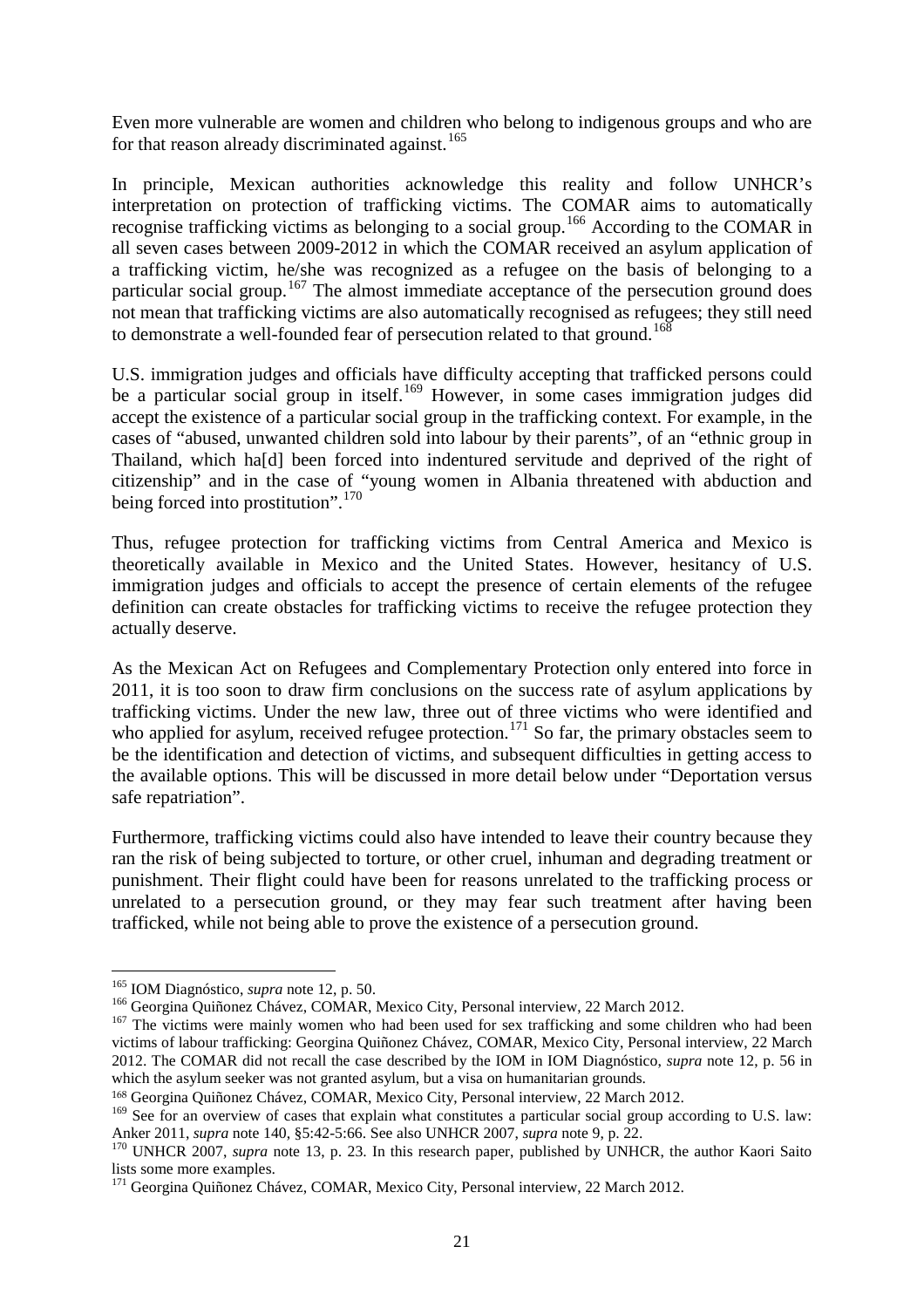Article 3 of the United Nations Convention against Torture (CAT), signed and ratified by both Mexico and the United States, <sup>[172](#page-23-0)</sup> prohibits "the return of a person to another State where there are substantial grounds for believing that he would be in danger of being subjected to torture".<sup>[173](#page-23-1)</sup> This obligation has been implemented in Mexican as well as U.S. law.<sup>[174](#page-23-2)</sup>

Following its regional obligations under the American Convention on Human Rights and the Inter-American Convention for the Prevention Against Torture,<sup>[175](#page-23-3)</sup> Mexico does also not return anyone to a territory or country, where his/her life is at risk or where he or she runs the risk of otherwise being treated or punished cruelly, inhumanely or degradingly.<sup>[176](#page-23-4)</sup>

Once the COMAR has recognized a person as a refugee or as a person otherwise in need of protection, the INM will directly grant a permanent residence permit.<sup>[177](#page-23-5)</sup> Thus, this applies to both refugee and complementary protection. In the United States, however, only refugee status grants a right to stay. Protection against expulsion under Article 3 of the CAT merely protects a person from not being expelled.<sup>[178](#page-23-6)</sup> That means that if a trafficking victims is recognized as a person in need of Article 3 CAT protection, he/she will not also have the right to stay in U.S. territory, the right to work, to find housing etc. Recovery and integration in U.S. society would in that case be impeded.

## *Temporary protection during criminal trial*

The Mexican Migration Act (*Ley de Migración)*, [179](#page-23-7) which entered into force on 26 May 2011, includes a visa for humanitarian reasons (*Visitante por Razones Humanitarias*). This humanitarian visa can be granted to migrants who are victims or witnesses of a crime committed in Mexican territory.<sup>[180](#page-23-8)</sup> It allows the victim to stay in Mexico until the end of the procedure. Although it is not specified which procedure is meant, it seems that the article refers to a criminal procedure against the suspected offender of the crime committed against the victim. $^{181}$  $^{181}$  $^{181}$ 

<span id="page-23-0"></span><sup>&</sup>lt;sup>172</sup> Mexico ratified the Convention on 23 January 1986 and the United States ratified it on 21 October 1994: United Nations Treaty Collection, http://treaties.un.org/Pages/ViewDetails.aspx?src=TREATY&mtdsg\_no=IV-9&chapter=4&lang=en [last accessed: 22 April 2012].<br><sup>173</sup> Convention Against Torture and Other Cruel, Inhuman and Degrading Treatment or Punishment

<span id="page-23-1"></span>A/RES/39/46 (1 December 1984), available at:

http://treaties.un.org/Pages/ViewDetails.aspx?src=TREATY&mtdsg\_no=IV-9&chapter=4&lang=en [last accessed: 23 April 2012], Article 3. 174 Mexico: Act on Refugees and Complementary Protection, *supra* note 137, Article 2 (IV) and Article 28;

<span id="page-23-2"></span>United States: 8 C.F.R. §208.16(c)(2).<br><sup>175</sup> This (implicitly) follows from: American Convention on Human Rights, available at:

<span id="page-23-3"></span>http://www.oas.org/juridico/english/treaties/b-32.html [last accessed: 27 April 2012], Article 5(2) and Article 22(8); Inter-American Convention for the Prevention of Torture, available at:<br>http://www.oas.org/juridico/english/treaties/a-51.html [last accessed 27 April 2012], Article 13(4).

<span id="page-23-5"></span><span id="page-23-4"></span><sup>&</sup>lt;sup>176</sup> Act on Refugees and Complementary Protection, *supra* note 137, Article 2 (IV).<br><sup>177</sup> Ley de Migración, Diario Oficial de la Federación 25 de mayo de 2012 (Migration Act, official publication 25 May 2011), available at: http://www.diputados.gob.mx/LeyesBiblio/pdf/LMigra.pdf [last accessed: 22 April 2012] (hereinafter: Migration Act), Articles 52 (IV) (c) and 54. This is also repeated in the Regulation to the Act on Refugees and Complementary Protection, *supra* note 148, Article 87. 178 See Anker 2011, *supra* note 140, § 7:2.

<span id="page-23-6"></span>

<span id="page-23-9"></span><span id="page-23-8"></span><span id="page-23-7"></span><sup>&</sup>lt;sup>180</sup> Migration Act, *supra* note 177, Article 52 (V) (a).<br><sup>181</sup> Hélène LeGoff, IOM, Mexico City, Personal interview, 20 December 2011; Dustin Amaya Cazeras, INM, Mexico City, Personal interview, 2 April 2012.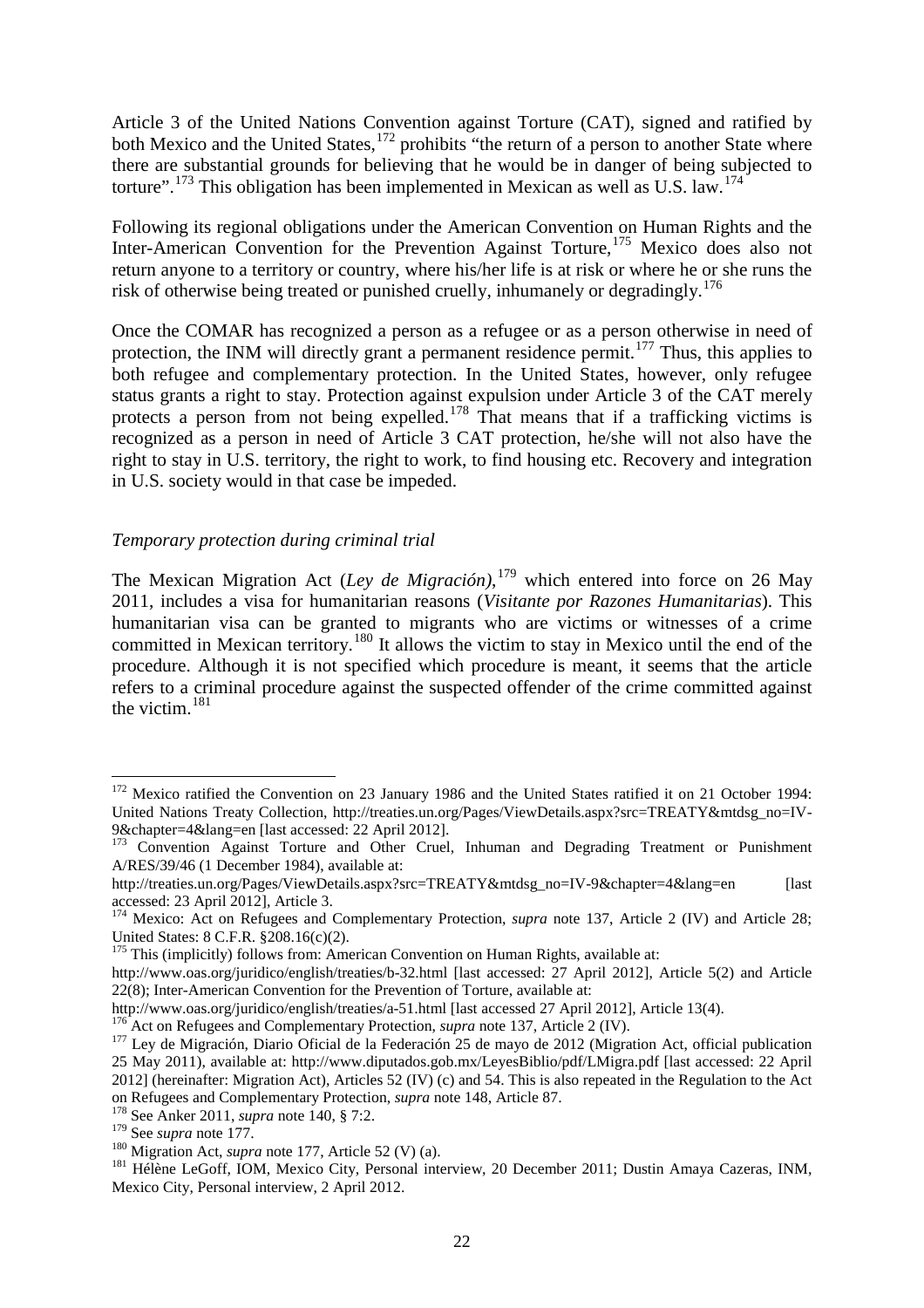When the visa for humanitarian reasons expires, the migrant should either leave the country or apply for a different kind of visa, which could eventually be turned into a permanent residence permit.<sup>[182](#page-24-0)</sup> According to the INM, this change into another type of visa is a mere formality to continue regulated stay of the trafficking victim.<sup>[183](#page-24-1)</sup> However, with the new Migration Act less than a year old, it has yet to be demonstrated in practice whether it will indeed be relatively simple for trafficking victims with a humanitarian visa to extend their stay.

In the United States, trafficking victims are eligible for a so-called T-visa, as provided in the Trafficking Victims Protection Act (TVPA). These visas are only available for victims of forced labour or sex work and of severe forms of trafficking, <sup>[184](#page-24-2)</sup> and they will only be provided under the condition that the victim participates in a criminal trial.<sup>[185](#page-24-3)</sup> The permit is valid for four years, but can be extended and changed into a permanent visa after at least three years of stay and under the condition that the victim has assisted in the criminal investigation or would "suffer extreme hardship upon removal".<sup>[186](#page-24-4)</sup>

The U.S. government applies a quota of 5,000 T-visa per year.<sup>[187](#page-24-5)</sup> This quota is heavily underutilised with only 394 T-visa applications in 2008, of which 247 were granted.<sup>[188](#page-24-6)</sup> In that same year, Mexican nationals were among the top three nationalities to apply for a  $T\text{-}visa$ .<sup>[189](#page-24-7)</sup> Although the INM could not provide exact information on the number of visa for humanitarian reasons granted to trafficking victims in Mexico, it seems that such visas were granted only in a small number of trafficking cases.<sup>[190](#page-24-8)</sup> According to the INM, of those victims who are detected and identified by the institute, the vast majority chooses to be repatriated and a small group applies for asylum.<sup>[191](#page-24-9)</sup>

While a temporary residence permit, conditioned on the assistance in a criminal investigation, could be beneficial for the protection of victims and the prosecution of traffickers, there remain points of concern. The fact that these visas are temporally limited may create insecurity with the victim, especially when a visa is granted until the end of the procedure at an uncertain moment and not for a predetermined period. This makes it more difficult for victims to work on recovery and (re)integration in society.<sup>[192](#page-24-10)</sup> In addition, it appears that when

<sup>&</sup>lt;sup>182</sup> Migration Act, *supra* note 177, Article 53

<span id="page-24-2"></span><span id="page-24-1"></span><span id="page-24-0"></span><sup>&</sup>lt;sup>183</sup> Dustin Amaya Cazeras, INM, Mexico City, Personal interview, 2 April 2012.<br><sup>184</sup> The term "severe forms of trafficking in persons" means—(A) sex trafficking in which a commercial sex act is induced by force, fraud, or coercion, or in which the person induced to perform such act has not attained 18 years of age; or (B) the recruitment, harboring, transportation, provision, or obtaining of a person for labor or services, through the use of force, fraud, or coercion for the purpose of subjection to involuntary servitude, peonage, debt bondage, or slavery"; 22 U.S.C.A. § 7102 (8).<br><sup>185</sup> UNHCR Trafficking for sexual exploitation 2011, *supra* note 155, p. 26; Anker 2011, *supra* note 140, § 1.16.

<span id="page-24-4"></span><span id="page-24-3"></span> $186$  8 U.S.C.A. § 1255 (I)(1)(C)(i) and 8 U.S.C.A. § 1255 (I)(1)(C)(ii). According to Katherine Kaufman it is not difficult for most victims to prove they would suffer such hardship, as in most of their cases the factors apply that are taken into account: Kaufka, K., T Nonimmigrant Visas and Protection and Relief for Victims of Human Trafficking: A Practitioner's Guide, 06-09 Immigr. Briefings 1 (Sept. 2006).

<span id="page-24-5"></span><sup>&</sup>lt;sup>187</sup> 8 U.S.C. § 1185 (0). <sup>188</sup> UNHCR Trafficking for sexual exploitation 2011, *supra* note 155, p. 27.

<span id="page-24-7"></span><span id="page-24-6"></span><sup>189</sup> *Ibid.*, p. 22.

<span id="page-24-8"></span><sup>190</sup> UN CMW 2011, *supra* note 71, p. 8; Dustin Amaya Cazeras, INM, Mexico City, Personal interview, 2 April 2012.

<span id="page-24-9"></span><sup>&</sup>lt;sup>191</sup> Dustin Amaya Cazeras, INM, Mexico City, Personal interview, 2 April 2012. See below under "Deportation versus safe repatriation" for doubts raised on whether these decisions on repatriation are sufficiently well informed.

<span id="page-24-10"></span><sup>&</sup>lt;sup>192</sup> See also concerns about the temporary permits raised by Tyler Marie Christensen in her independent research paper: UNHCR Trafficking for Sexual exploitation 2011, *supra* note 155, pp. 23 and 25.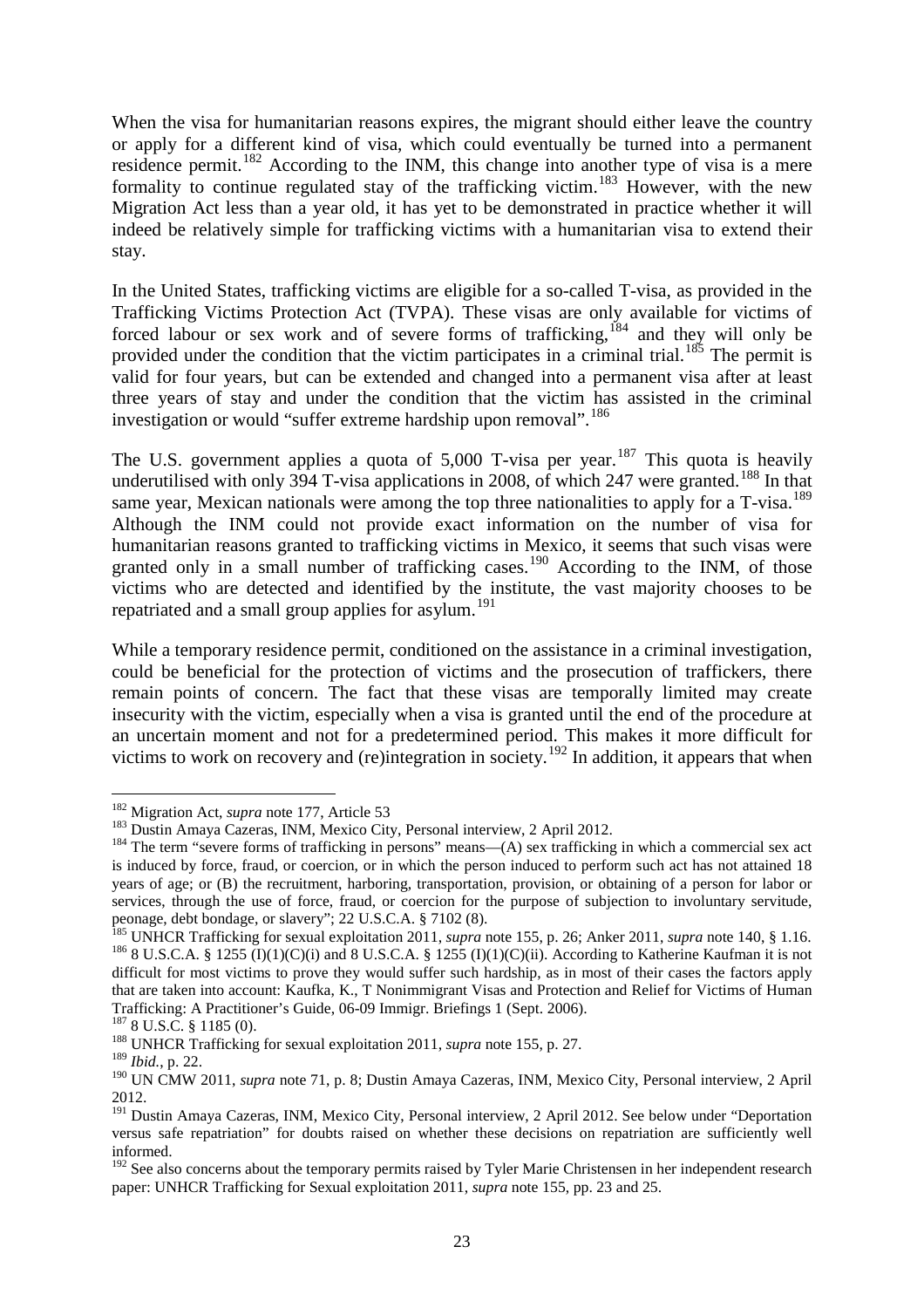a residence permit is not conditioned upon assistance in a criminal procedure, the chances of victims participating in such a procedure are greater.<sup>[193](#page-25-0)</sup>

# *Residence permits on humanitarian grounds*

Some countries, like most European countries, have included in their migration and asylum protection laws the possibility to give residence permits on humanitarian grounds.<sup>[194](#page-25-1)</sup> That generally means that a person does not qualify for refugee protection or protection against return to a country where he/she faces torture, inhuman treatment, or general violence and conflict, but that for humanitarian reasons it would be inhuman or unreasonable to demand that the person return to his/her home country.

For example, Dutch law creates the possibility to grant a visa on humanitarian grounds, which requires that the humanitarian reasons be related to the asylum account and to the reasons for leaving the country of origin. Circumstances such as illness and old age are therefore insufficiently severe to be granted a visa on humanitarian grounds.<sup>[195](#page-25-2)</sup> In most countries, like in The Netherlands, the power to grant such a humanitarian visa is highly discretionary. As a consequence, distribution of humanitarian visas for trafficking victims greatly depends on the circumstances of the case and on the politics of the receiving country.[196](#page-25-3)

Stay on humanitarian grounds as such, is an option unfamiliar to U.S. law. However, the previously mentioned Mexican visa for humanitarian reasons for victims of a crime can also be granted on a humanitarian ground (*causa humanitaria*). [197](#page-25-4) The law does not further specify, what types of situations this might entail.

Article 9 of the Circular regarding the treatment of migrant victims of an offence could be interpreted as opening the door to granting visas for humanitarian reasons to trafficking victims who are not given asylum.<sup>[198](#page-25-5)</sup> However, this Circular has not yet been aligned with the new Migration Act of 2011 and it is unclear if and how it will be amended. The INM and the COMAR generally remark that this decision, whether or not to grant a visa on

<sup>193</sup> *Ibid.*, p. 25.

<span id="page-25-1"></span><span id="page-25-0"></span><sup>194</sup> See for instance, European Council on Refugees and Exiles (ECRE), *Complementary Protection in Europe*, July 2009, available at:

http://www.ecre.org/topics/areas-of-work/protection-in-europe/149.html [last accessed: 22 April 2012].<br>
Vreemdelingenwet 2000 (Dutch Aliens Act 2000), available at:

<span id="page-25-2"></span>http://wetten.overheid.nl/BWBR0011823/Hoofdstuk3/Afdeling4/Paragraaf1/Artikel29/geldigheidsdatum\_24- 04-2012 [last accessed: 23 April 2012], Article 29(1)(c); Tussentijds Bericht Vreemdelingencirculaire 2001/29 (Interim Notice on the Circular to the Dutch Aliens Act 2000), *Stcrt. jg. 2001, nr. 182, p. 8,* available at: https://zoek.officielebekendmakingen.nl/stcrt-2001-182-p8-SC30977.html [last accessed: 22 April 2012].

<span id="page-25-3"></span><sup>196</sup> See also UN High Commissioner for Refugees, *The trafficking of women for sexual exploitation: a genderbased and well-founded fear of persecution?*, March 2003, ISSN 1020-7473, available at:

http://www.unhcr.org/cgi-

bin/texis/vtx/home/opendocPDFViewer.html?docid=3e71f84c4&query=shearer%20demir%20trafficking%20w omen [last accessed: 22 April 2012] (hereinafter: *UNHCR 2003*), p. 22.

<sup>&</sup>lt;sup>197</sup> Migration Act, *supra* note 177, Article 52 (V)(c).

<span id="page-25-5"></span><span id="page-25-4"></span><sup>&</sup>lt;sup>198</sup> Circular por la que instruye el procedimiento que deberá seguir el Instituto de Migración en la detención, identificación y atención de personas extranjeras victimas del delito, No. 001/2011, Diario Oficial de la Federación 7 de junio de 2011 (Circular with instructions for the procedure to be followed by the Institute of Migration regarding the detention, identification and assistance to foreigners who are victims of a crime), available at: http://www.dof.gob.mx/nota\_detalle.php?codigo=5193668&fecha=07/06/2011 [last accessed: 22 April 2012] (hereinafter: *Circular No. 001/2011*).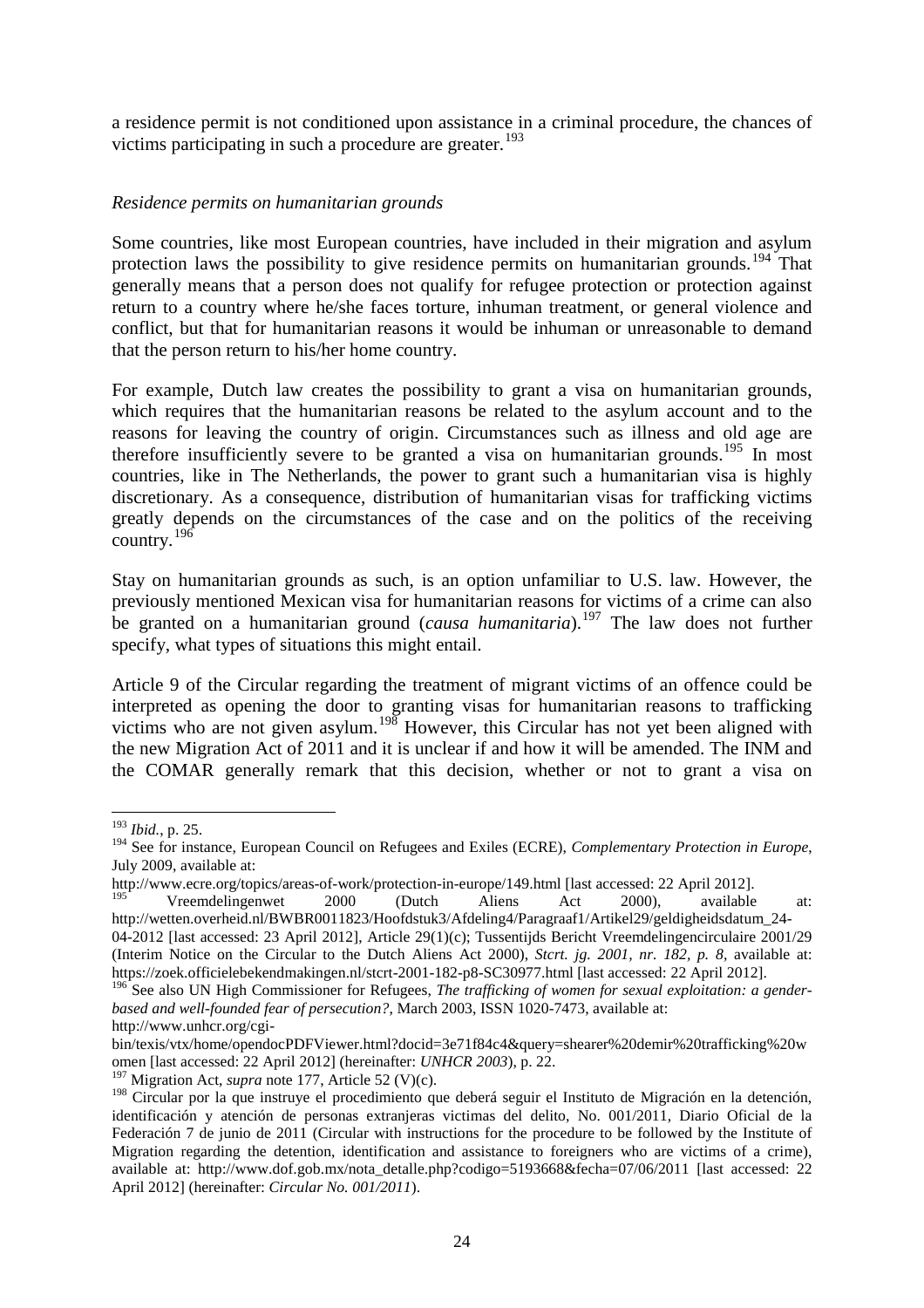humanitarian grounds to trafficking victims, is discretionary, but that the vulnerability of a person will always be taken into account. [199](#page-26-0)

According to the Mexican non-governmental organisation Sin Fronteras (Without Borders), the option to grant stay based on a humanitarian ground has to date only been used in the case of Haitian nationals who fled the dire conditions in Haiti after the 2010 earthquake. Sin Fronteras suspects that the humanitarian ground will continued to be only used in situations of disaster and catastrophe, causing displacement.<sup>[200](#page-26-1)</sup> Therefore, it remains the question whether this humanitarian ground will in practice provide an option of residency for trafficking victims.

A humanitarian visa could protect a trafficking victim from reprisals in the home country, revictimization and possibly prevent re-trafficking, especially in the case of traumatized victims or victims who have difficulty substantiating their claim that feared treatment amounts to persecution or that such treatment is related to one of the Convention grounds. Additionally, victims might be more willing and be more able to cooperate in investigations into the crime of trafficking, when they do not have to worry about the legality of or the duration of their stay as with the temporary visa during criminal proceedings.<sup>[201](#page-26-2)</sup> It would therefore be valuable for the United States to explore this option and for Mexico to expand the use of it under Article 9 of the concerning Circular.

## *Reflection and recovery period*

Some legal regimes provide a form of temporary legal stay during, what is often called, a reflection or recovery period. For instance, the Council of Europe Convention on trafficking calls for the introduction of a 30-day recovery and reflection period in all Member States, during which the states authorise the victim to stay in its territory and during which the victim is allowed "to recover and escape the influence of traffickers and/or to take an informed decision on cooperating with the competent authorities".<sup>[202](#page-26-3)</sup> Belgium and The Netherlands, for instance, authorise a reflection period of three months.<sup>[203](#page-26-4)</sup>

Mexican law implicates some form of reflection period. When it becomes clear during the interview with the authorities, that the emotional state of the victim does temporarily not allow him/her to make a decision on whether he/she wants to return to his/her country or to stay in Mexico, the victim will be send to a shelter where he/she receives medical and psychological care.<sup>[204](#page-26-5)</sup> The law does not provide a further explanation as to how long the

<span id="page-26-0"></span><sup>&</sup>lt;sup>199</sup> Dustin Amaya Cazeras, INM, Mexico City, Personal interview, 2 April 2012; Georgina Quiñonez Chávez, COMAR, Mexico City, Personal interview, 22 March 2012.<br><sup>200</sup> Karla Meza Soto & Monica Oehler, Sin Fronteras, Mexico City, Personal interview, 9 April 2012.

<span id="page-26-2"></span><span id="page-26-1"></span><sup>&</sup>lt;sup>201</sup> See also the independent research paper by Tyler Marie Christensen: UNHCR Trafficking for sexual <sup>201</sup> exploitation 2011, *supra* note 155, p. 25.<br><sup>202</sup> Council of Europe Convention on Action against Trafficking in Human Beings, Council of Europe Treaty

<span id="page-26-3"></span>Series No. 197, Warsaw 16 May 2005, available at:

http://conventions.coe.int/Treaty/Commun/QueVoulezVous.asp?NT=197&CM=8&DF=18/12/2011&CL=ENG [last accessed: 22 April 2012], Article 13.<br><sup>203</sup> UNHCR 2003, *supra* note 196, p. 23.

<span id="page-26-5"></span><span id="page-26-4"></span><sup>&</sup>lt;sup>204</sup> Migration Act, *supra* note 182, Article 113; Circular No. 001/2011, *supra* note 198, Article 8. Article 113 of the Mexican Migration Act stipulates that the procedure for detention, identification of and assistance to victims of a crime will be regulated in the *'Reglamento'*, however, as to date this *Reglamento* has not yet been published. The *'Reglamento',* which is of lower hierarchical order than a law, elaborates on the provisions in the law*.*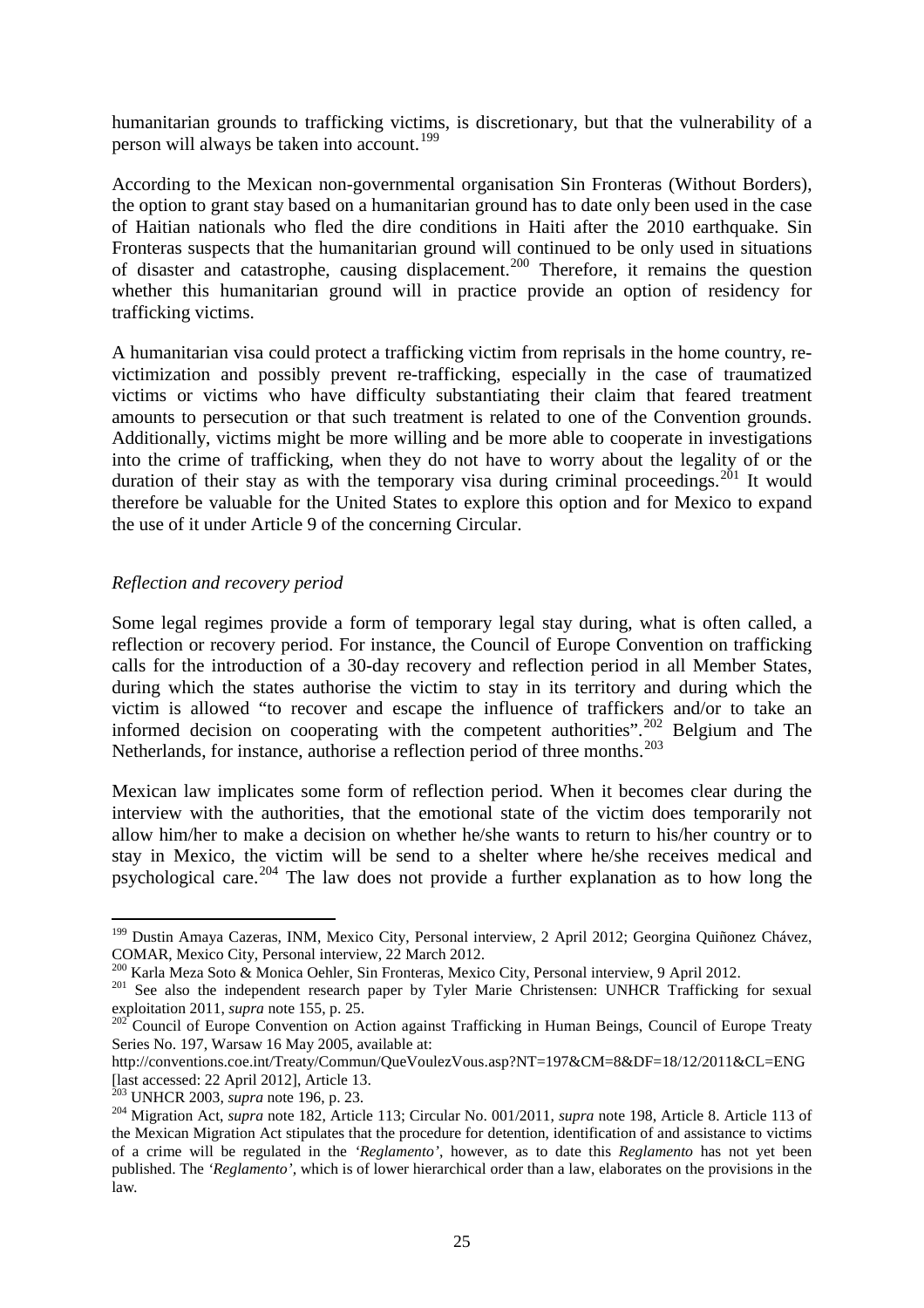victim will stay in the shelter, when the procedure will be continued, or who makes that decision.

Sin Fronteras confirmed that the law is unclear as to its practical application of this period.<sup>[205](#page-27-0)</sup> However, the INM commented that Article 111 of the Migration Act also applies in this situation, which means that the regular fifteen days to resolve the migration situation is the maximum time for such a recovery period.<sup>[206](#page-27-1)</sup> In addition, rather than having examples of a form of recovery period, most sources express concerns that many trafficking victims are not identified or after having been identified as such, are still deported in a relatively fast migration process. This will be further discussed in the next section.

U.S. law does not provide for an official kind of recovery or reflection period, but it does create the authority to grant a certification of 'continued presence' to victims of severe forms of trafficking.<sup>[207](#page-27-2)</sup> However, this instrument is completely linked to the prosecution process and to ensuring the presence of the victim "in order to facilitate the investigation or prosecution of the trafficker".<sup>[208](#page-27-3)</sup>

Continued presence will only be granted if the victim indicates that he/she is willing to assist in the investigation, or when he/she is unable to cooperate as a result of physical or psychological trauma.[209](#page-27-4) With continued presence victims can remain in the United States for one year and this period can be extended for as long as necessary to complete the prosecution.[210](#page-27-5) A certification of continued presence cannot be extended into a permanent stay. $^{211}$  $^{211}$  $^{211}$ 

Both for the protection of victims and for the prosecution of traffickers, a recovery or reflection period appears highly beneficial.<sup>[212](#page-27-7)</sup> Most people will not trust every detail of their story to government officials during the first contact they have with the authorities. Primarily, because it usually takes some time for people to confide in officials and share very private information that they often are ashamed of, but also, because some people are too traumatized, while others are still too afraid and fear reprisals affecting themselves or their families. Sometimes victims simply need time to process the information they received and to decide what would be the best option for them. In other cases, a victim first needs medical and psychological treatment.<sup>[213](#page-27-8)</sup>

Anti-Slavery International argues that 30 days is not nearly enough for a reflection and recovery period and that the period should at least cover three months, like in Belgium and The Netherlands.<sup>[214](#page-27-9)</sup> Another option could be to link the length of stay to the condition of the victim, but that criterion is very difficult to assess and it would raise such questions as who

<sup>205</sup> Karla Meza Soto & Monica Oehler, Sin Fronteras, Mexico City, Personal interview, 9 April 2012.

<span id="page-27-2"></span><span id="page-27-1"></span><span id="page-27-0"></span><sup>&</sup>lt;sup>206</sup> Dustin Amaya Cazeras, INM, Mexico City, Personal interview, 2 April 2012.<br><sup>207</sup> The United States (U.S.) Department of Justice, Office of Legal Policy, *Attorney General's Annual Report to Congress and Assessment of U.S. Government Activities to Combat Trafficking in Persons for Fiscal Year 2010*, December 2011, available at: http://www.justice.gov/ag/annualreports/tr2010/agreporthumantrafficking2010.pdf [last accessed: 22 April 2012] (hereinafter: U.S. Attorney General's Report on Trafficking 2011), p. 48.<br><sup>208</sup> 22 U.S.C. § 7105 (b)(E)(ii)(II)(bb); U.S. Attorney General's Report on Trafficking 2011, supra note 207, p.

<span id="page-27-3"></span><sup>48.&</sup>lt;br> $^{209}$  22 U.S.C. § 7105 (b)(E)(i) and (ii).

<span id="page-27-5"></span><span id="page-27-4"></span><sup>&</sup>lt;sup>210</sup> UNHCR Trafficking for sexual exploitation 2011, *supra* note 155, p. 26. <sup>211</sup> *Ibid* 

<span id="page-27-7"></span><span id="page-27-6"></span><sup>212</sup> Anti-Slavery International 2011, *supra* note 3, par. 2 "The merits of a reflection period".

<span id="page-27-9"></span><span id="page-27-8"></span><sup>213</sup> See *Ibid*. 214 *Ibid.*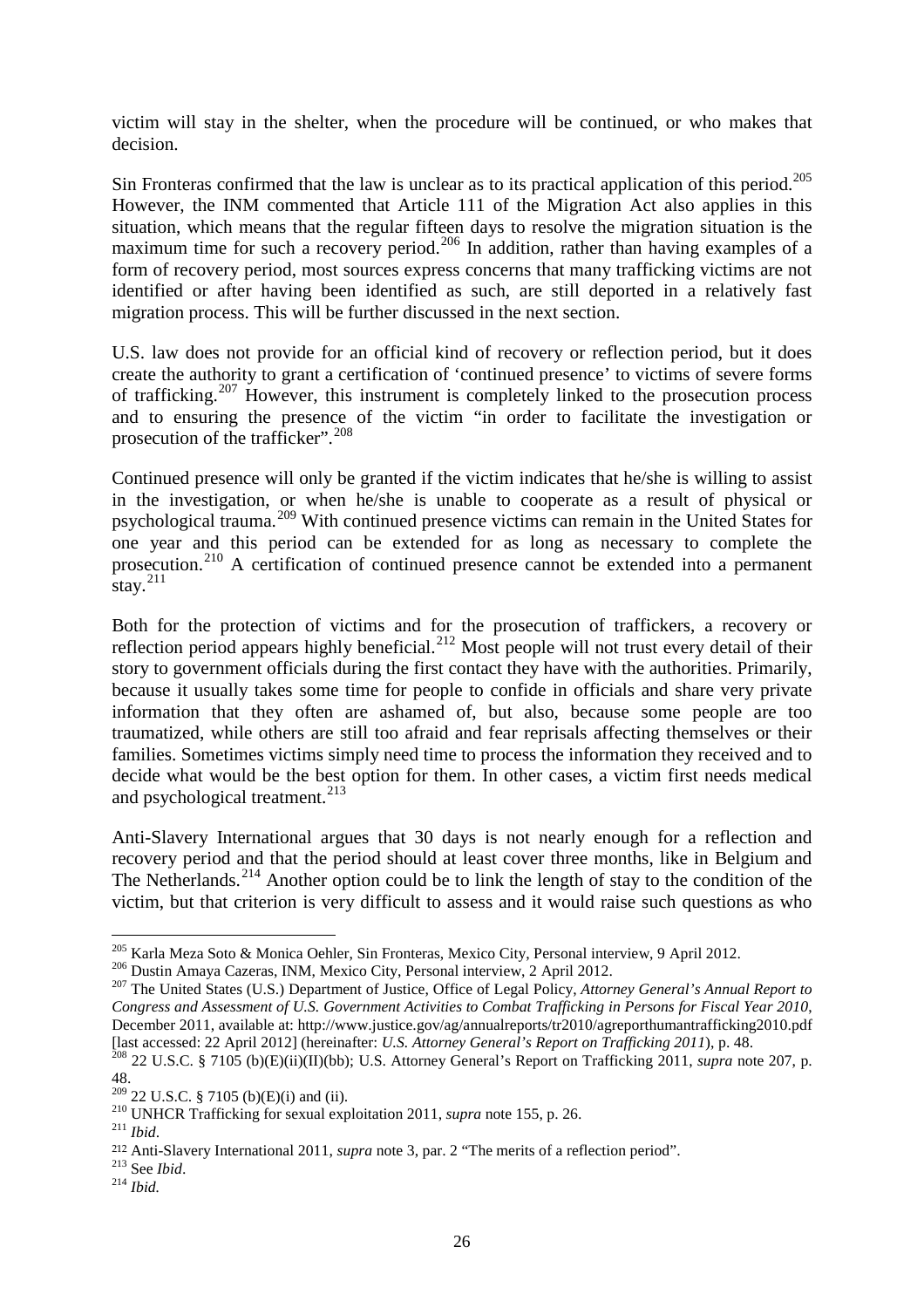should be authorised to make that decision and on what grounds. In whichever form, both Mexico and the United States should expand this option, unrelated to or at least before any criminal trial.

# *Deportation versus safe repatriation*

Article 8, paragraphs 1 and 2, of the Trafficking Protocol require that a victim's return to his/her country or country of residence be carried out "with due regards for the safety of the person", "without undue or unreasonable delay", "with due regard for the status of any legal proceedings related to the fact that the person is a victim of trafficking", and that the return "shall preferably be voluntarily".

Regarding the safe return of trafficking victims, the UN Office of the High Commissioner for Human Rights in its Trafficking Guidelines recommends that states also consider "(…) ensuring that trafficked persons who do return to their country of origin are provided with the assistance and support necessary to ensure their well-being, facilitate their social integration and prevent re-trafficking. Measures should be taken to ensure the provision of appropriate physical and psychological health care, housing and educational and employment services for returned trafficking victims".<sup>[215](#page-28-0)</sup>

Several bilateral and multilateral agreements, protocols and collaboration mechanisms between Mexico, the United States, and the Central American countries El Salvador, Guatemala, Honduras and Nicaragua that address repatriation of migrants and trafficking victims have been put in place.<sup>[216](#page-28-1)</sup> In addition, there exists a close cooperation between the Mexican government, Central American governments and the IOM, as part of which the IOM contributed to the creation of protocols and manuals that should provide guidance for the assistance to trafficking victims, particularly with regards to their safe repatriation. $217$ 

Nonetheless, partly due to a lack of knowledge of the applicable instruments, the implementation of these legislative and administrative mechanisms falls short on a number of issues.<sup>[218](#page-28-3)</sup> Of the 167 trafficking victims interviewed by the IOM in Mexico, 52 were repatriated immediately, without having been given proper protection and assistance. Moreover, a majority of these victims was minor.<sup>[219](#page-28-4)</sup> Some victims were deported, rather than repatriated, which in Mexico is followed by a prohibition of re-entering the country for a number of years.<sup>[220](#page-28-5)</sup>

When the Mexican authorities detect a migrant, he/she will be brought to a migrant holding centre for identification and verification of his/her migration situation. Within the first 36 hours the migrant will be presented to the authorities for this identification and verification. During this time, the migrant should be informed about the procedure, the possibilities and

<span id="page-28-0"></span><sup>215</sup> United Nations Office of the High Commissioner for Human Rights (OHCHR), *Recommended Principles*  and Guidelines on Human Rights and Human Trafficking, 20 May 2002, E/2002/68/Add.1, available at:<br>http://www.unhcr.org/refworld/docid/3f1fc60f4.html [last accessed: 23 April 2012], Guideline 6 (8).

<span id="page-28-1"></span><sup>&</sup>lt;sup>216</sup>IOM Diagnóstico, *supra* note 12, p. 110; UN Special Rapporteur on Migrants Bustamante 2008, *supra* note 39, p. 20; Verduzco & De Lozano 2011, *supra* note 49, p. 52-53.

<span id="page-28-3"></span><span id="page-28-2"></span><sup>&</sup>lt;sup>217</sup> IOM Diagnóstico, *supra* note 12, p. 110.<br><sup>218</sup> Ibid., p. 114.<br><sup>219</sup> Ibid.

<span id="page-28-5"></span><span id="page-28-4"></span><sup>&</sup>lt;sup>220</sup> *Ibid.*; The amount of years the migrant will be banned from entering Mexico is highly discretionary: Dustin Amaya Cazeras, INM, Mexico City, Personal interview, 2 April 2012; Karla Meza Soto & Monica Oehler, Sin Fronteras, Mexico City, Personal interview, 9 April 2012.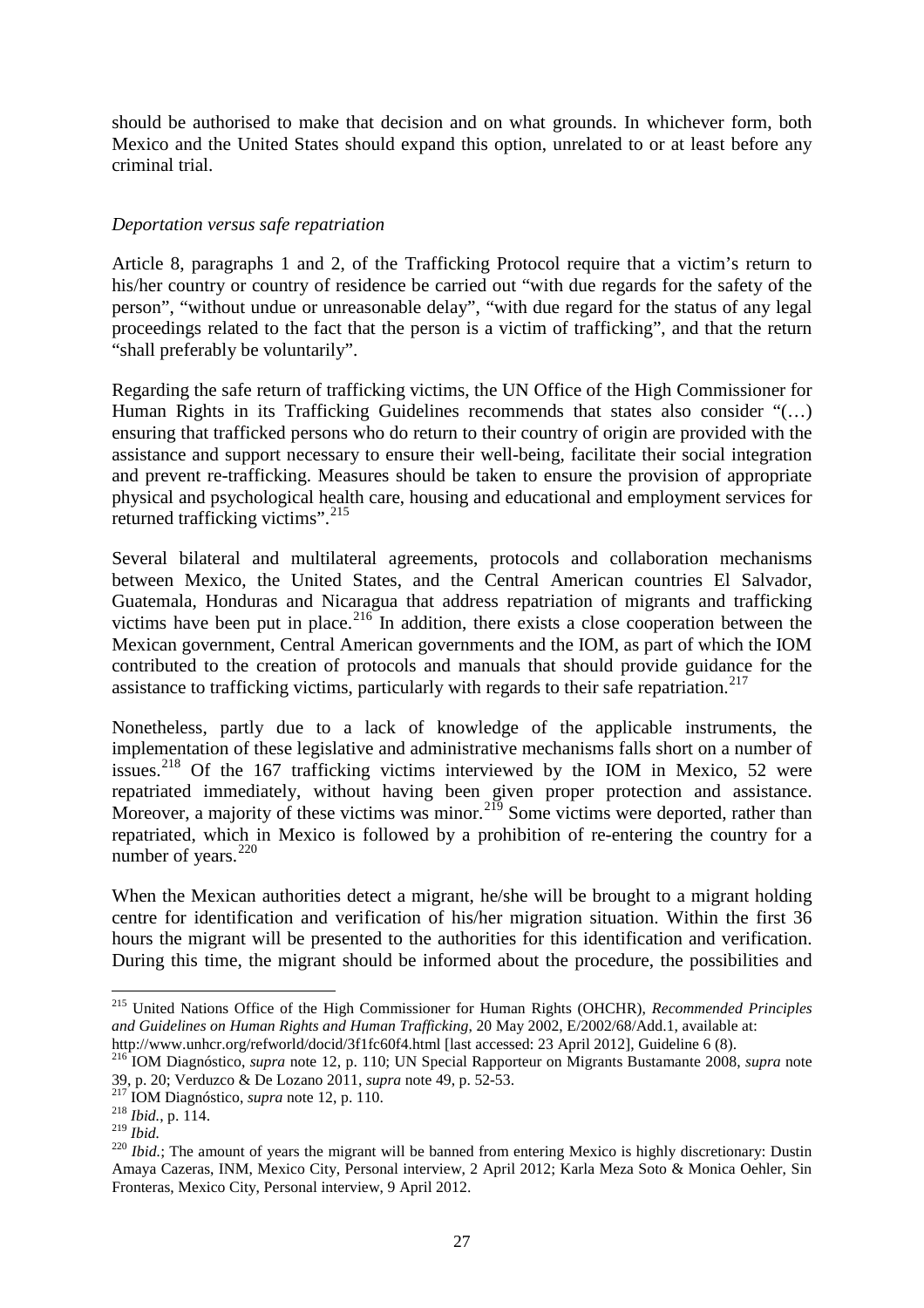his/her rights. Officially, the authorities can take no more than fifteen working days to resolve the migration situation and establish whether the migrant wants to voluntarily repatriate, regulate his/her stay in Mexico, or ask for asylum. $^{221}$  $^{221}$  $^{221}$ 

Technically, this procedure should provide the time and the tools to detect and identify trafficking victims. However, various NGOs and UN organs complain that in practice migrants are deported or repatriated very quickly, and that several factors complicate the possibility for migrants to exercise their rights, to file complaints, and to utilise the available migratory and asylum options.

A primary concern is that migrants are insufficiently informed and agree to voluntary repatriation before having received all the necessary information about their rights and the possibilities of regularisation and protection in Mexico.[222](#page-29-1) Amnesty International reported having talked to migrants who did not receive any information at all.<sup>[223](#page-29-2)</sup> And, Sin Fronteras explained that even if the procedural information is provided, it does not always mean the migrants really understood what was said, or for example what it entails to apply for asylum. $^{224}$  $^{224}$  $^{224}$ 

Moreover, difficulties with exercising one's right to access to legal assistance have been reported by several organisations.<sup>[225](#page-29-4)</sup> It requires some paperwork to be assigned a lawyer. According to Sin Fronteras, migrants are at times already repatriated before completion of this administrative process.<sup>[226](#page-29-5)</sup> Similarly, UNHCR noted that even when they had identified possible trafficking victims in migrant holding centres, they were told these migrants had already agreed to being repatriated, which excluded them from UNHCR's assistance.<sup>[227](#page-29-6)</sup>

The UN Special Rapporteur on the Human Rights of Migrants Bustamante and the UN CMW noticed that these problems appear to particularly affect Central American migrants, who at times are not given sufficient time to clarify their migration situation or who, due to the speedy deportation process, have less possibility to know of the existence of and make use of their procedural and legal rights.<sup>[228](#page-29-7)</sup> These procedural obstacles impede the possibility of detecting and appropriately assisting trafficking victims.

Furthermore, according to Verduzco & De Lozano, the United States does not always comply with the repatriation agreements with Mexico. The authors provide information about minors having been separated from their parents before expulsion to prevent them from attempting to re-enter the United States.<sup>[229](#page-29-8)</sup> Also, there have been reports that the United States did not notify the Mexican authorities before repatriation and that some Central Americans are

 $\overline{a}$ 

<span id="page-29-0"></span><sup>221</sup> Migration Act, *supra* note 177, Article 111; Dustin Amaya Cazeras, INM, Mexico City, Personal interview, 2 April 2012; Karla Meza Soto & Monica Oehler, Sin Fronteras, Mexico City, Personal interview, 9 April 2012.

<span id="page-29-1"></span><sup>&</sup>lt;sup>222</sup> For example: UN Special Rapporteur on Migrants Bustamante 2008, *supra* note 39, p. 16, 17 and 20; UN CWM, *supra* note 71, p. 7.<br><sup>223</sup> Amnesty International 2010, *supra* note 67, p. 28.<br><sup>224</sup> Karla Meza Soto & Monica Oehler, Sin Fronteras, Mexico City, Personal interview, 9 April 2012.<br><sup>225</sup> UN Special Rapporteur on Migr

<span id="page-29-2"></span>

<span id="page-29-3"></span>

<span id="page-29-4"></span>note 67, p. 28.<br><sup>226</sup> Karla Meza Soto & Monica Oehler, Sin Fronteras, Mexico City, Personal interview, 9 April 2012.

<span id="page-29-7"></span><span id="page-29-6"></span><span id="page-29-5"></span><sup>227</sup> Hans Hartmark, UNHCR, Tapachula, Chiapas, Personal interview, 4 November 2011.<br><sup>228</sup> UN CMW 2011, *supra* note 71, p. 5; UN Special Rapporteur on Migrants Bustamante 2008, *supra* note 39, p. 19.

<span id="page-29-8"></span><sup>229</sup> Verduzco & De Lozano 2011, *supra* note 49, p. 52.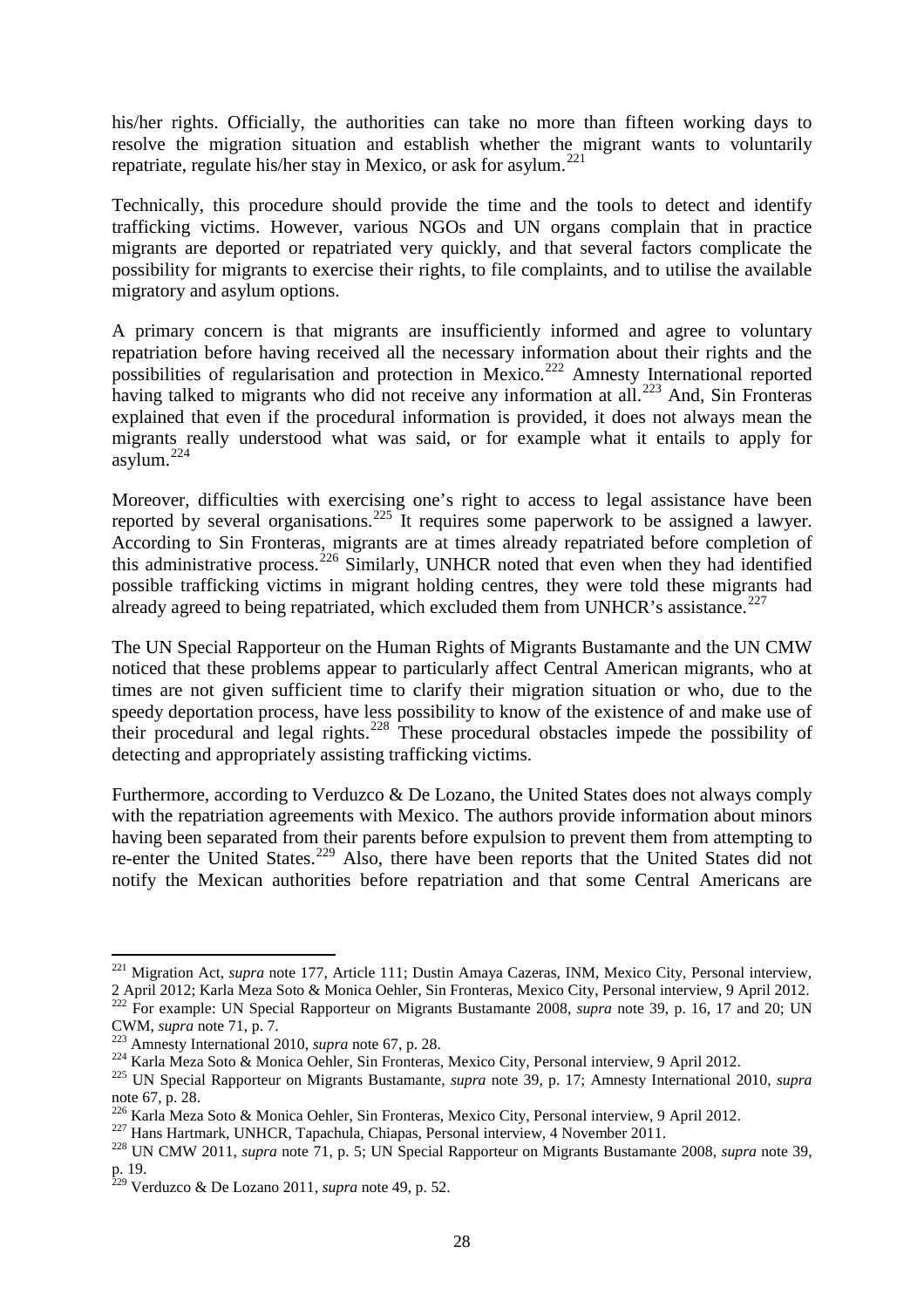repatriated to Mexico instead of to their home countries, leaving them undocumented and vulnerable in another foreign place. $^{230}$  $^{230}$  $^{230}$ 

On another note, the deportation by the United States of gang members to Mexico and Central America is a migratory measure that intends to fight crime in the United States, but that seems to exacerbate the smuggling and trafficking problem, as it reinforces criminal networks throughout the region. Alarming numbers of ex-convicts have already been deported and many more await deportation: as at 2005, almost 35,000 Mexican nationals were serving time in U.S. prisons, albeit state or federal.<sup>[231](#page-30-1)</sup> All of these convicted criminals faced deportation at the end of their sentence.<sup>[232](#page-30-2)</sup>

Some very small efforts have been made to help reintegrate these deportees in society and therewith prevent them from re-joining the ranks of their gangs and fall back to committing crimes. For example, Mexico initiated a programme that paid for education of Mexicans in American prisons. However, this programme only reached about 700 inmates.<sup>[233](#page-30-3)</sup>

To help combat trafficking, a more holistic, regional repatriation strategy needs to be developed and truly implemented. All Central American countries, Mexico and the United States should be involved in the development of a scheme that could include such mechanisms as reintegration, education and the removal of gang-related tattoos should that be desired.

# *Resettlement of trafficking victims*

In some cases a trafficking victim might have been recognised as a refugee, but at the same time it may be considered too dangerous for the victim to remain in the country to where he/she was trafficked and where he/she received a refugee status. The risk of reprisals (against both the victim and family members) and re-trafficking are especially present in the Mexican regional context, where networks of gangs and criminal organizations stretch throughout all of Central America, Mexico and the United States.

In an independent research paper, published by UNHCR, Michael Boulton explains that the relative small size of the Central-American countries makes it more difficult to flee from *maras* within a country.<sup>[234](#page-30-4)</sup> Given the extensive network of the gangs, covering Central America, Mexico and the United States, it is highly thinkable that victims could still be at risk of reprisals from Central American gangs in Mexico and the United States or vice versa.

This raises the question whether for trafficking victims who are granted refugees status, but who remain at risk in the host country, resettlement could be an option. Resettlement is a mechanism for refugee protection, carried out under UNHCR auspices,<sup>[235](#page-30-5)</sup> that aims to provide a durable solution and that includes elements of 'responsibility sharing' and

1

http://www.unhcr.org/cgi-

<span id="page-30-0"></span><sup>230</sup> *Ibid.*, p. 52-53.

<span id="page-30-3"></span>

<span id="page-30-5"></span><span id="page-30-4"></span>

<span id="page-30-2"></span><span id="page-30-1"></span><sup>&</sup>lt;sup>231</sup> Cicero-Domínguez 2005, *supra* note 86, par. 53.<br><sup>232</sup> See for a more detailed explanation of this problem: Cicero-Domínguez 2005, *supra* note 86, par. 53-58.<br><sup>233</sup> Cicero-Domínguez 2005, *supra* note 86, par. 72.<br> 2011, available at:

bin/texis/vtx/home/opendocPDFViewer.html?docid=46f7c0ee2&query=resettlement%20handbook [last accessed: 22 April 2012] (hereinafter: *UNHCR Resettlement Handbook 2011*), p. 4 (Preface).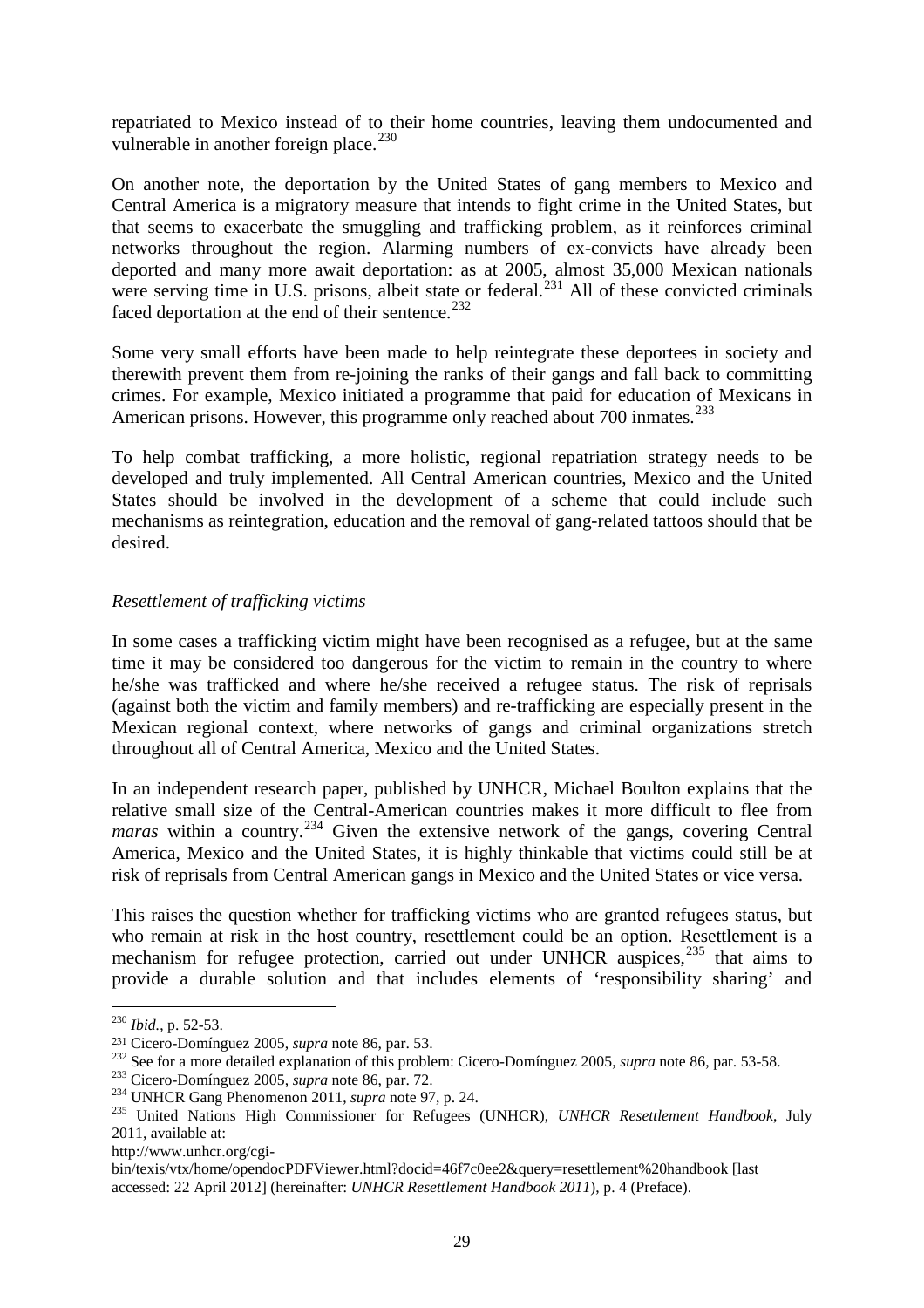'international solidarity'. [236](#page-31-0) Other durable solutions are integration in the host state or voluntary repatriation. Resettlement is only considered an option when, after full evaluation of all the three durable solutions, it is concluded that resettlement is the best route to take.<sup>[237](#page-31-1)</sup>

Historically, the mechanism has been used to manage large influx of refugees. For example, after the Second World War more than a million European refugees were resettled worldwide; in 1972 about 40,000 Asian Ugandans were resettled, when President Idi Amin of Uganda expelled practically the entire ethnic Asian community; and in the early 1980s, over 700,000 Indochinese 'boat people', who fled the Indochinese conflict by boat to other South East Asian countries, were resettled.<sup>[238](#page-31-2)</sup> However, in recent years, preferences developed towards individual refugees in need of resettlement.<sup>[239](#page-31-3)</sup>

UNHCR has adopted the following inclusive 'resettlement submission categories' that a refugee needs to fall within, in order to be eligible for resettlement: a host country cannot guarantee the legal and physical protection of the refugee, the refugee is a survivor of violence and torture, the refugee has specific medical needs, the refugee is a woman or a girl at risk, family reunification is possible, the refugee is a child or adolescent at risk (often unaccompanied minors), or the refugee lacks local integration prospects (often when in protracted refugee situations).<sup>[240](#page-31-4)</sup>

UNHCR explains that legal and physical protection in another country may be required when "refugees are faced with threats which seriously jeopardize the continued stay in a country of refuge".<sup>[241](#page-31-5)</sup> According to UNHCR, such threats might include the risk of being trafficked (for the purpose of sexual slavery), especially in the case of women.<sup>[242](#page-31-6)</sup> Also, refugees are considered for resettlement under the women and girls at risk category when they run a risk of being trafficked "for the purposes of sexual slavery, forced labour, and other forms of exploitation. $^{243}$  $^{243}$  $^{243}$ 

A complicating factor that prevents a full use of the resettlement program is that UNHCR largely depends on the willingness of countries to accept refugees. In the 2011 UNHCR Resettlement Handbook only 25 countries are listed as participating in the resettlement scheme worldwide.<sup>[244](#page-31-8)</sup> Mexico and the four Central American countries discussed in this paper are not among those countries, but the United States is one of the main contributors to the programme.

Each country can apply its own additional criteria to determine which refugees they want to accept for resettlement. Under U.S. law, cumulative criteria demand that refugees: "1) Be among those refugees determined by the President to be of special humanitarian concern of the United States; 2) Meet the definition of a refugee pursuant to Section  $101(a)(42)$  of the

- 
- 
- 
- <span id="page-31-7"></span><span id="page-31-6"></span>
- <span id="page-31-8"></span>

<span id="page-31-0"></span><sup>&</sup>lt;sup>236</sup> Ibid., p. 36.

<span id="page-31-2"></span><span id="page-31-1"></span><sup>236</sup> *Ibid.*, p. 36. 237 *Ibid.*, p. 36. 238 *Ibid*., pp. 47-48.

<span id="page-31-5"></span><span id="page-31-4"></span><span id="page-31-3"></span><sup>&</sup>lt;sup>240</sup> *Ibid.*, pp. 243-296.<br>
<sup>241</sup> *Ibid.*, p. 247.<br>
<sup>242</sup> *Ibid.*, p. 249.<br>
<sup>243</sup> *Ibid.*, p. 266.<br>
<sup>244</sup> *Ibid.*, p. 66 (Brazil and Hungary start with their programmes in 2012).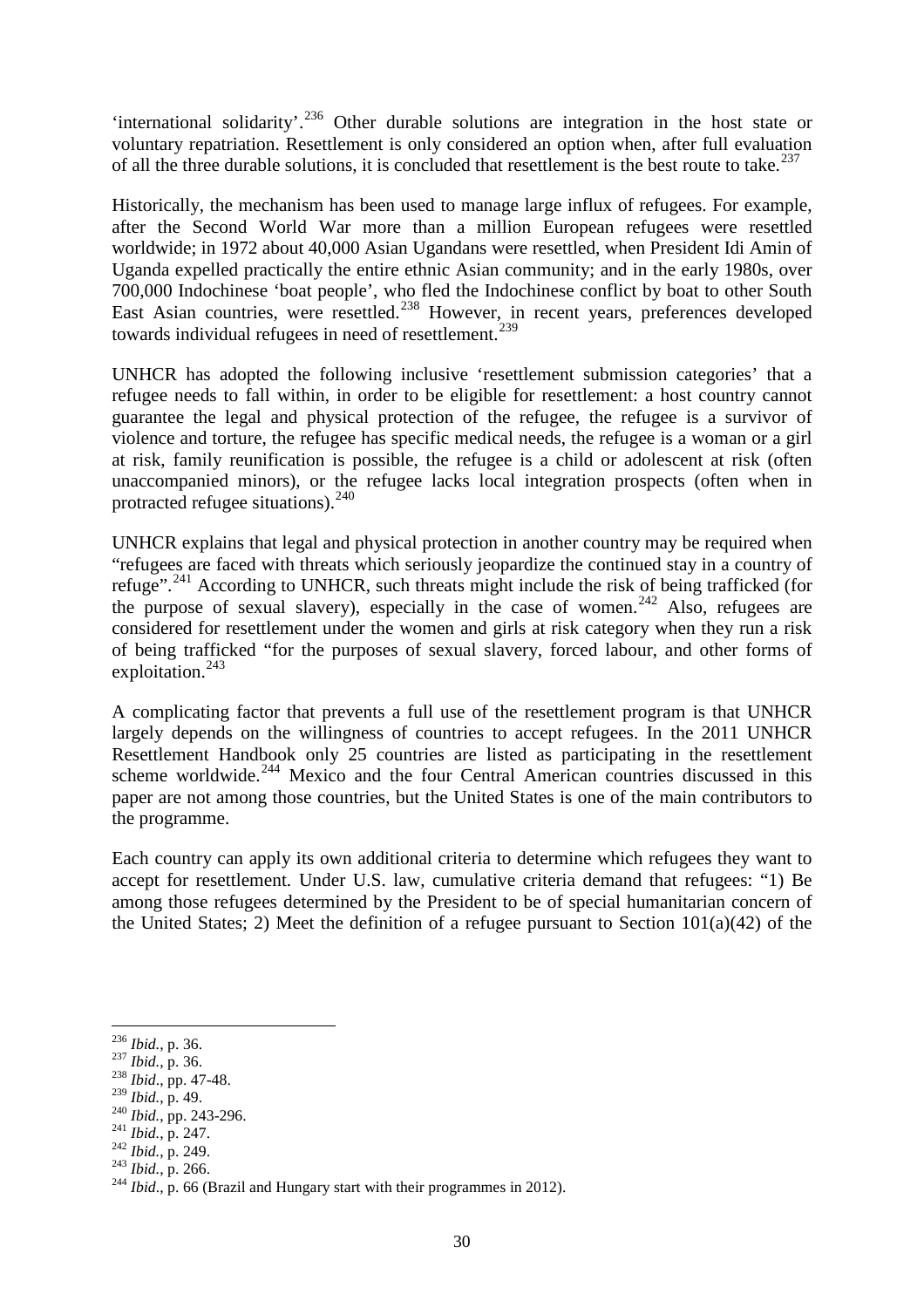INA (see below); 3) Not be firmly resettled in any third country; and 4) Be otherwise admissible under U.S. law."[245](#page-32-0)

In addition to those criteria, the United States identifies priorities. Listed among the first priority are such categories as women-at-risk and persons facing "compelling security concerns".<sup>[246](#page-32-1)</sup> Thus, under these criteria trafficking victims could theoretically be eligible for resettlement in the United States.

Although Mexico is not a participant in the UNHCR resettlement programme, it is not excluded that refugees be resettled in Mexico on an *ad hoc* and individual basis. However, to date, no refugees have been resettled in Mexico or from Mexico to another country.<sup>[247](#page-32-2)</sup>

In the analysis of the resettlement options, language and cultural aspects are taken into consideration to facilitate the integration of a refugee in a new society.<sup>[248](#page-32-3)</sup> The countries participating in the programme with Spanish as an official language are Argentina, Chile, Paraguay, Spain and Uruguay.<sup>[249](#page-32-4)</sup> For trafficked refugees who cannot remain in the country of asylum, the possibilities of resettlement within the aforementioned countries and of expansion of the resettlement programme in those and other (Latin-American) countries for these cases should be further explored.

# *Temporary work permits*

 $\ddot{\phantom{a}}$ 

As described above, there is a strong demand for low-skilled labour in the United States, which attracts Mexican and Central American workers. In addition, Mexican migrants moving to the United States, leave vacant low-skilled work that provides jobs for hundreds of thousands of Central American migrants. Simultaneously, poverty pushes many Mexicans and Central Americans to migrate north. More restrictive migration policies will not be able to counter the low-skilled migration flow, as long as the market needs these low-skilled migrant workers and as long as poverty in the region prevails.<sup>[250](#page-32-5)</sup>

<span id="page-32-8"></span><span id="page-32-7"></span><span id="page-32-6"></span><span id="page-32-5"></span>It is argued that stricter migration policies are counter-productive to the fight against trafficking in persons and only contribute to an increase of the trafficking business.<sup>[251](#page-32-6)</sup> As the ILO puts it: "more liberal migration regimes would probably diminish trafficking".<sup>[252](#page-32-7)</sup> The UN CMW even recommends that states "promote regular, safe migration under decent conditions as part of a strategy to combat trafficking in persons and migrant-smuggling". <sup>[253](#page-32-8)</sup>

Temporary work permits could be a powerful means in the prevention of human trafficking for at least the following reasons: migrants do no longer need the services of a smuggler or a trafficker, and they do not need to take clandestine routes that are within the territory of

<span id="page-32-0"></span><sup>245</sup> *Ibid*., p. USA/2. Country chapters available at: http://www.unhcr.org/4a2ccf4c6.html [last accessed: 26 April 2012].

<span id="page-32-1"></span><sup>246</sup> *Ibid.*, p. USA/3. Country chapters available at: http://www.unhcr.org/4a2ccf4c6.html [last accessed: 26 April 2012].

<span id="page-32-2"></span><sup>247</sup> Georgina Quiñonez Chávez, COMAR, Mexico City, Personal interview, 22 March 2012.

<span id="page-32-3"></span><sup>248</sup> UNHCR Resettlement Handbook 2011, *supra* note 235, pp. 353-354.

<span id="page-32-4"></span><sup>&</sup>lt;sup>249</sup> *Ibid.*, p. 66. Argentina has a quota of 50 refugees annually. Paraguay and Uruguay both have a quota of 15 refugees. These countries do not apply additional requirements. However, Paraguay and Uruguay focus their programmes on refugees from Latin America. Chile has no additional quota or requirements. Although Spain is listed in the Handbook as participant, there is no country chapter available, which implies that its programme has not yet started. See UNHCR Resettlement Handbook 2011, *supra* note 235, country chapters, available at: http://www.unhcr.org/4a2ccf4c6.html [last accessed: 26 April 2012].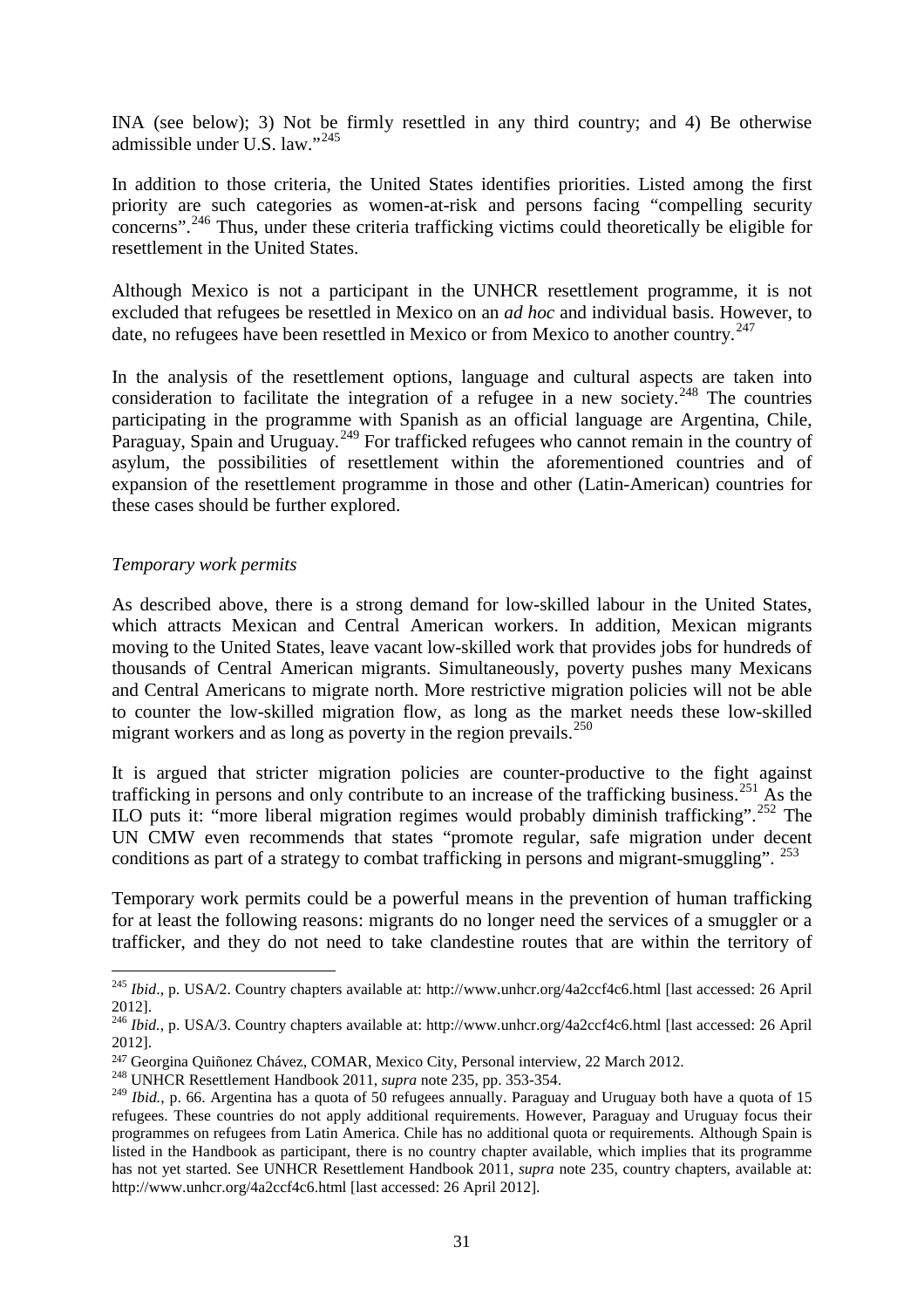criminal networks. Also, documentation puts migrants in a less vulnerable position and in a stronger bargaining position regarding work conditions and salary. Finally, it is easier to keep track of and therefore protect documented migrants.[254](#page-33-0)

Both the United States and Mexico have created possibilities for temporary work migration. To temporarily work in the United States an immigrant can get an H-2A visa for seasonal agricultural work<sup>[255](#page-33-1)</sup> or an H-2B visa for seasonal non-agricultural work.<sup>[256](#page-33-2)</sup> It must be demonstrated that U.S. citizens are not available to do the work. Both types of temporary visa are valid for a maximum of one year and can be extended to a maximum of three years. Family member are allowed to join the principal applicant.<sup>[257](#page-33-3)</sup>

Despite this option, there are still hundreds of thousands of Central American and Mexican migrants who are not able to obtain such visas. The number of immigrants eligible for the H-2B visa is limited to a quota of 66,000 per year. Although the H-2A visa does not have a cap, in practice the number of H-2A visas granted annually is similar to that of the H-2B visas.<sup>[258](#page-33-4)</sup> This means that compared to an estimated undocumented working immigrant population of 8,3 million, the group of immigrants that do receive a visa (around 150,000 annually) is very small. $^{259}$  $^{259}$  $^{259}$ 

Mexican law provides for a visa that allows foreign nationals of the countries that Mexico shares its Southern border with, being Guatemala and Belize, to stay in Mexico for one year.<sup>[260](#page-33-6)</sup> During that year, the temporary migrant is allowed to work and to enter and leave the country as he/she pleases. However, the migrant worker is only allowed to stay in the regions designated by the Secretariat of Internal Affairs (*Secretaría de Gobernación*). Historically, these have been the southern-most states of Mexico. In addition, other nationalities could get

<sup>&</sup>lt;sup>250</sup> See for an analysis of the push and pull factors and ant-immigration policies: Anti-Slavery International 2003, *supra* note 3, Section 3 and ILO Perspectives on Labour Migration 2003, *supra* note 32, p. 5.

<sup>251</sup> The United States (U.S.) Department of State, *Trafficking in Persons Report 2010*, available at: http://www.state.gov/g/tip/rls/tiprpt/2010/index.htm [last accessed: 22 April 2012], p. 24.<br><sup>252</sup> ILO Perspectives on Labour Migration 2003, *supra* note 32, p. 11.<br><sup>253</sup> UN CMW 2011, *supra* note 71, p. 9.<br><sup>254</sup> On the o

<span id="page-33-0"></span>a tool for governments to eschew their real responsibility to overhaul migration systems addressing the underlying concerns and to invest in reducing poverty and stimulating development; Washington Office for Latin America (WOLA), *Migration, Development, and Human Rights in the United States and Mexico: Policy recommendations for both governments*, September 2011, available at:

http://www.wola.org/sites/default/files/downloadable/Rights%20and%20Development/2010/WOLA%20IC%20 policy%20paper%20update%20SEPT%202011.pdf [last accessed: 22 April 2012] (hereinafter: *WOLA 2011*), p. 4.

<sup>&</sup>lt;sup>255</sup> U.S. Citizen and Immigration Service, H-2A Temporary Agricultural Workers:

<span id="page-33-1"></span>http://www.uscis.gov/portal/site/uscis/menuitem.eb1d4c2a3e5b9ac89243c6a7543f6d1a/?vgnextoid=889f0b8928 4a3210VgnVCM100000b92ca60aRCRD&vgnextchannel=889f0b89284a3210VgnVCM100000b92ca60aRCRD [last accessed: 20 April 2012].

<span id="page-33-2"></span><sup>&</sup>lt;sup>256</sup> U.S. Citizen and Immigration Service, H-2B Temporary Non-Agricultural Workers:

http://www.uscis.gov/portal/site/uscis/menuitem.eb1d4c2a3e5b9ac89243c6a7543f6d1a/?vgnextoid=d1d333e55 9274210VgnVCM100000082ca60aRCRD&vgnextchannel=d1d333e559274210VgnVCM100000082ca60aRCR D [last accessed: 20 April 2012].

<span id="page-33-3"></span><sup>&</sup>lt;sup>257</sup> See for more information on the (requirements of) H-2A and H-2B visas: Hanson 2009, *supra* note 46, p. 4 and Fragomen Global, *Global Business Immigration Handbook*, Thomson West: 2012, § 20:18 and § 20:19. <sup>258</sup> Hanson 2009, *supra* note 49, p. 6.

<span id="page-33-4"></span>

<span id="page-33-5"></span>

<span id="page-33-6"></span><sup>&</sup>lt;sup>260</sup> Migration Act, *supra* note 177, Article 52 (IV); UN CMW 2011, *supra* note 71, p. 8.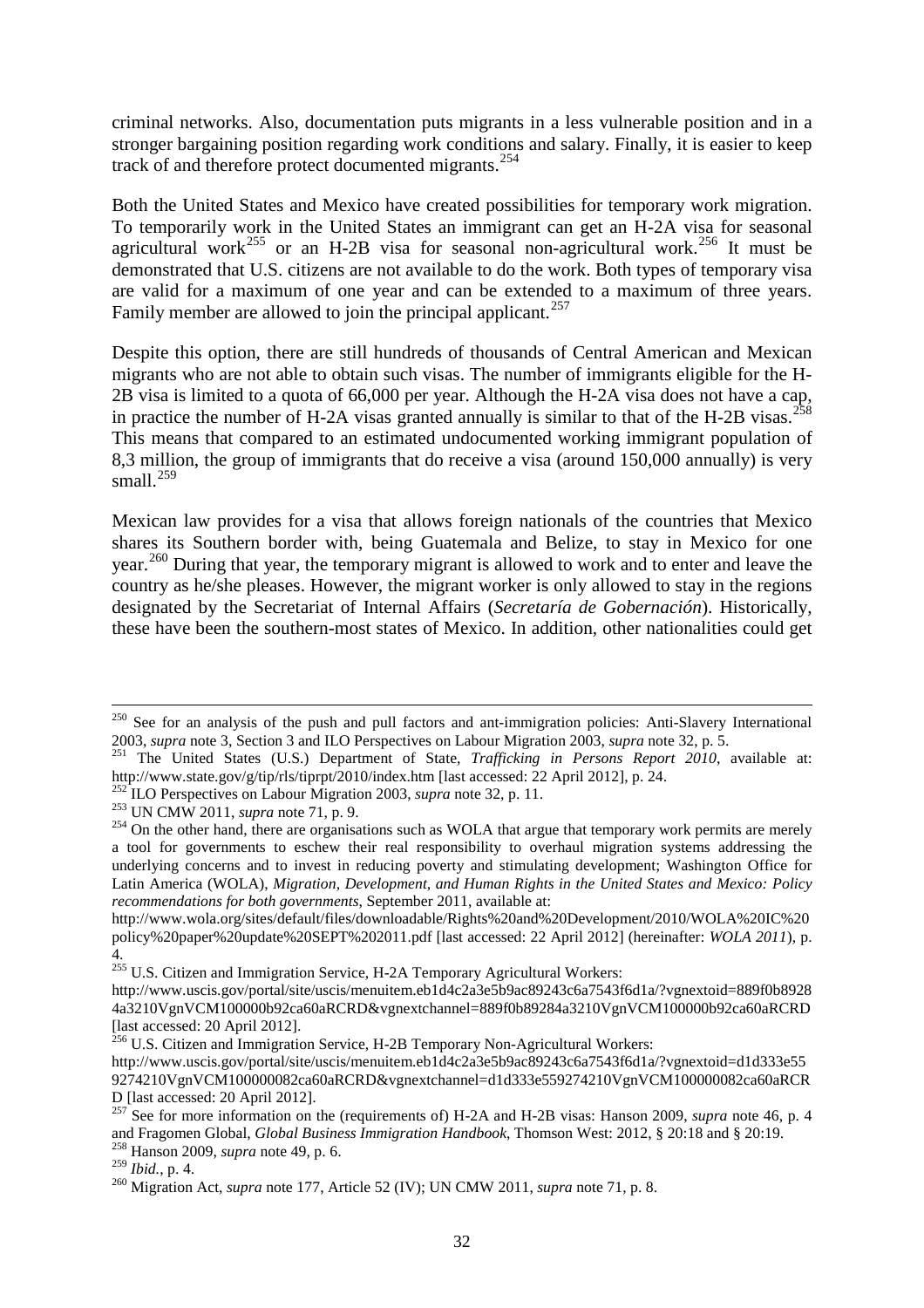a temporary work visa, for a maximum of 180 days, if they already have a job offer in Mexico. However, these procedures appear to be primarily focused on high-skilled work.<sup>[261](#page-34-0)</sup>

A regional comprehensive strategy addressing these lacunas, could contribute to safer migration as a means to combat trafficking. Still, even with documented labour migration, labour conditions for low-skilled labour are often substandard and labour relations with migrant workers can remain abusive if there is insufficient labour control.<sup>[262](#page-34-1)</sup> To combat exploitative labour circumstance and to decrease the vulnerability of migrant workers, an enhanced comprehensive scheme for legal temporary migrant work that comprises the entire region should thus be combined with more stringent labour inspections.<sup>[263](#page-34-2)</sup>

## *Border control*

Article 11 of the Trafficking Protocol requires states to "strengthen, to the extent possible, such border controls as may be necessary to prevent and detect trafficking in persons." Many unilateral and bilateral migratory measures adopted to combat smuggling, trafficking and irregular migration see to the strengthening of border controls.

Since the 1990s, the United States has significantly increased its border patrol efforts along its southern border with Mexico. Legislation in 2006 and 2007 made it possible to erect two walls of 1,125km and more than 700km respectively.<sup>[264](#page-34-3)</sup> Additionally, border patrol and surveillance was increased by recruiting 23,000 new agents and by installing "105 radar equipment and photographic towers".<sup>[265](#page-34-4)</sup>

Although Mexico has increased its border control efforts, the southern border remains highly porous, as measures have concentrated on patrols throughout the country.[266](#page-34-5) The majority of migrants are arrested and subsequently detained not along the border, but *en route* in Mexico.<sup>[267](#page-34-6)</sup>

Central American countries have, in contrast, liberated their border controls. On 30 June 2005, El Salvador, Guatemala, Honduras and Nicaragua signed an agreement, which intended to create free movement in these four countries of citizens from the member states to the agreement.<sup>[268](#page-34-7)</sup> It, therefore, makes it easier for Central Americans to reach the Mexican border.

<span id="page-34-0"></span><sup>261</sup> Migration Act, *supra* note 177, Article 52 (II); an applicant would need an invitation from authorities or an academic institution, or an invitation based on artistic, sports or cultural activities.

<span id="page-34-1"></span><sup>&</sup>lt;sup>262</sup> See also UN CMW Report 2011, *supra* note 71, p. 7 (which expresses the concern for the labour conditions of domestic workers in Mexico) and p. 8 ("the working conditions of seasonal agricultural workers remain disadvantageous, with low wages, late payment of wages and long working hours"); WOLA 2011, *supra* note 254, p. 3-4; WOLA is even of the opinion that temporary work visa contribute to reducing acceptable labour standards: WOLA 2011, *supra* note 254, p. 4.<br><sup>263</sup> See also UN CMW 2011, *supra* note 71, p. 7.

<span id="page-34-5"></span><span id="page-34-4"></span>

<span id="page-34-3"></span><span id="page-34-2"></span><sup>&</sup>lt;sup>264</sup> Verduzco & De Lozano 2011, *supra* note 49, p. 42.<br><sup>265</sup> *Ibid.*<br><sup>266</sup> Along the 1100km border with Guatemala and Belize there are a mere 13 official border crossings. There are, however, hundreds of unofficial locations where migrants cross the Southern border of Mexico; IOM Diagnóstico, *supra* note 12, p. 69-70.

<span id="page-34-7"></span><span id="page-34-6"></span><sup>&</sup>lt;sup>267</sup> Verduzco & De Lozano 2011, *supra* note 49, p. 46.<br><sup>268</sup> Convenio de Creación de la Visa única Centroamérica para la libre movilidad de extranjeros entre las Repúblicas de El Salvador, Guatemala, Honduras y Nicaragua (Covenant creating a single Central American visa for the free movement of foreign nationals between de Republics of El Salvador, Guatemala, Honduras and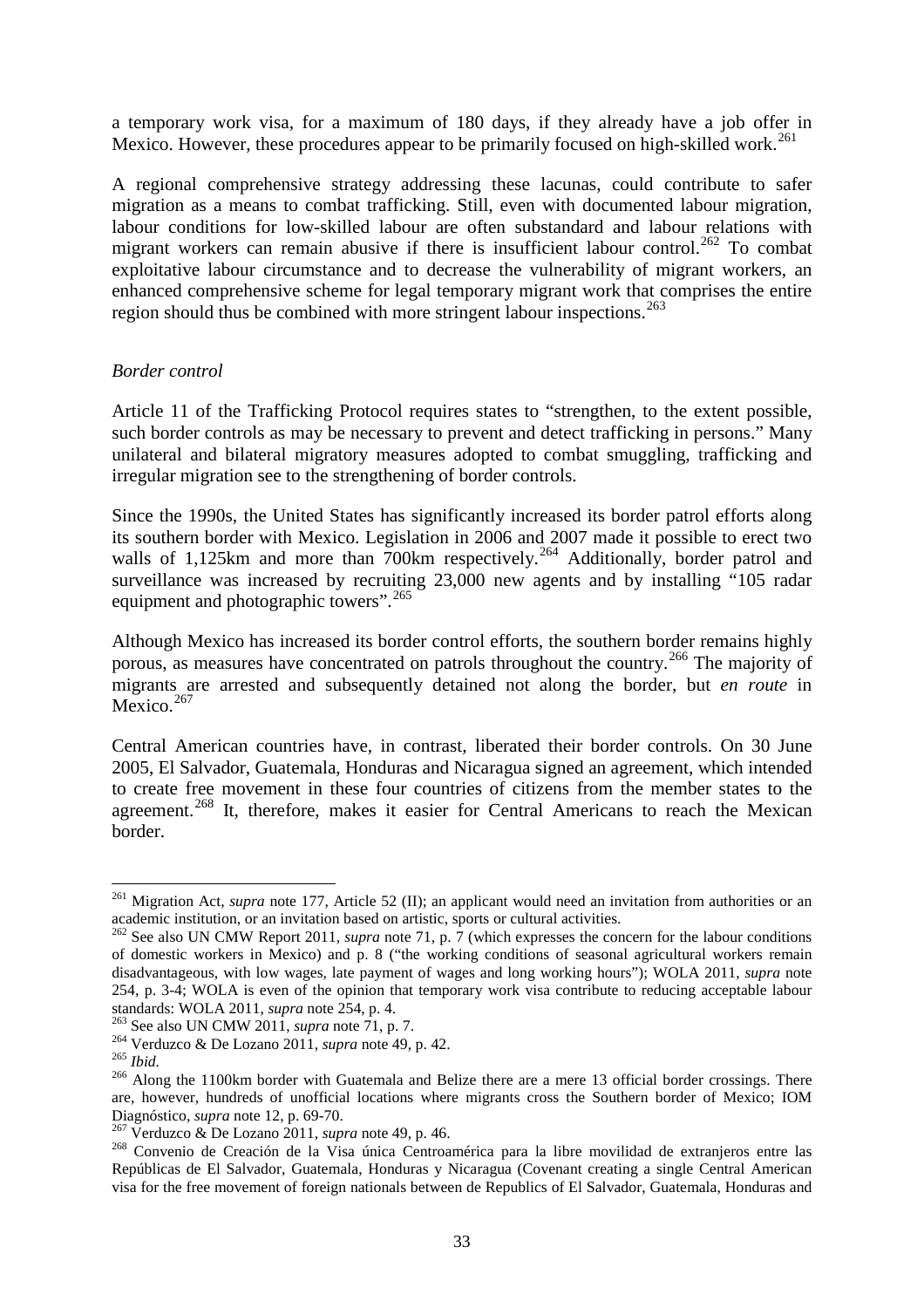Stricter U.S. border controls have not led to a decrease in irregular migration.<sup>[269](#page-35-0)</sup> Rather, allegedly it has pressured irregular migrants into resorting to the assistance of smugglers and into seeking more clandestine (often meaning more dangerous) routes.[270](#page-35-1) Numbers support this claim: since the mid-1990s more than 4,000 migrants died on their way across the border.<sup>[271](#page-35-2)</sup> Deaths were mainly caused by "hypothermia/sunstroke and drowning."<sup>[272](#page-35-3)</sup> Mexican in-country checkpoints appear to also have led migrants into taking more evasive and dangerous routes.[273](#page-35-4)

Thus, stricter border control, to the extent that the United States has implemented them, do not necessarily contribute to preventing and detecting trafficking. On the other hand, neither does the opening of all borders, given that Central American countries also remain the destination and transit for trafficking victims of other Central American nationalities.<sup>[274](#page-35-5)</sup>

This reality calls for exploration of other and more sophisticated kinds of border control measures that primarily focus on detecting trafficking, but that do not force irregular migrants into more dangerous routes and into the hands of smugglers and traffickers. Such initiatives should already start in the Central American countries, as the free movement not only allows migrants to travel more freely, but also allows trafficking and smuggling rings to more freely operate their business from Central America.

# **Conclusion**

 $\ddot{\phantom{a}}$ 

The analysis of the migration and trafficking connection in the Mexican region demonstrates that there is a plethora of migration and asylum protection measures readily available in the combat against trafficking. Some of these measures are already adopted, but at times underutilised, while other options are still unexplored. Expanding anti-trafficking strategies from a migration and asylum protection perspective could be beneficial to the prevention of trafficking, the protection of victims, and the furtherance of prosecution of traffickers.

Mexico, the United States and the Central American countries El Salvador, Guatemala, Honduras and Nicaragua, have already put in place some of the possible measures. So far as the application of the adopted measures is underutilised, this seems primarily to be a result of a lack of detection and identification of trafficking victims. Also, underutilisation could be ascribed to such factors as a lack of knowledge among governmental agencies and (consequently) victims, relatively new legislation that still needs to be implemented properly, and a mind-set that is concentrated on the prosecution of the crime of trafficking (which results in migration solutions that are primarily connected to criminal trials).

Additionally, there appears to be a lack of incentives for victims to make use of the available options, for example, to file an asylum application or to regulate stay, to file complaints or to

Nicaragua), 149/2008, 30 de junio de 2005, available at: http://www.oas.org/dil/AgreementsPDF/149-2008.PDF [last accessed: 22 April 2012].<br> $\frac{269}{269}$  Cicero-Domínguez 2005, *supra* note 86, par. 50.

<span id="page-35-1"></span><span id="page-35-0"></span><sup>&</sup>lt;sup>270</sup> ILO Perspectives on Labour Migration 2003, *supra* note 32, p. 5-6; Verduzco & De Lozano write: "Apparently every border control implemented by the US government is correlated with an increase in the number of migrant deaths"; Verduzco & De Lozano 2011, *supra* note 49, p. 48.

<span id="page-35-2"></span><sup>&</sup>lt;sup>271</sup> See UN Special Rapporteur on Migrants Bustamante 2008, *supra* note 39, p. 9; Anti-Slavery International 2011, *supra* note 3, par. 3.1; Cicero-Domínguez 2005, *supra* note 86, par. 49.

<span id="page-35-5"></span><span id="page-35-4"></span>

<span id="page-35-3"></span><sup>&</sup>lt;sup>272</sup> Verduzco & De Lozano 2011, *supra* note 49, p. 48.<br><sup>273</sup> WOLA 2011, *supra* note 254, p. 5.<br><sup>274</sup> U.S. TIP Report 2011, *supra* note 4, country sections on El Salvador, Guatemala, Honduras and Nicaragua.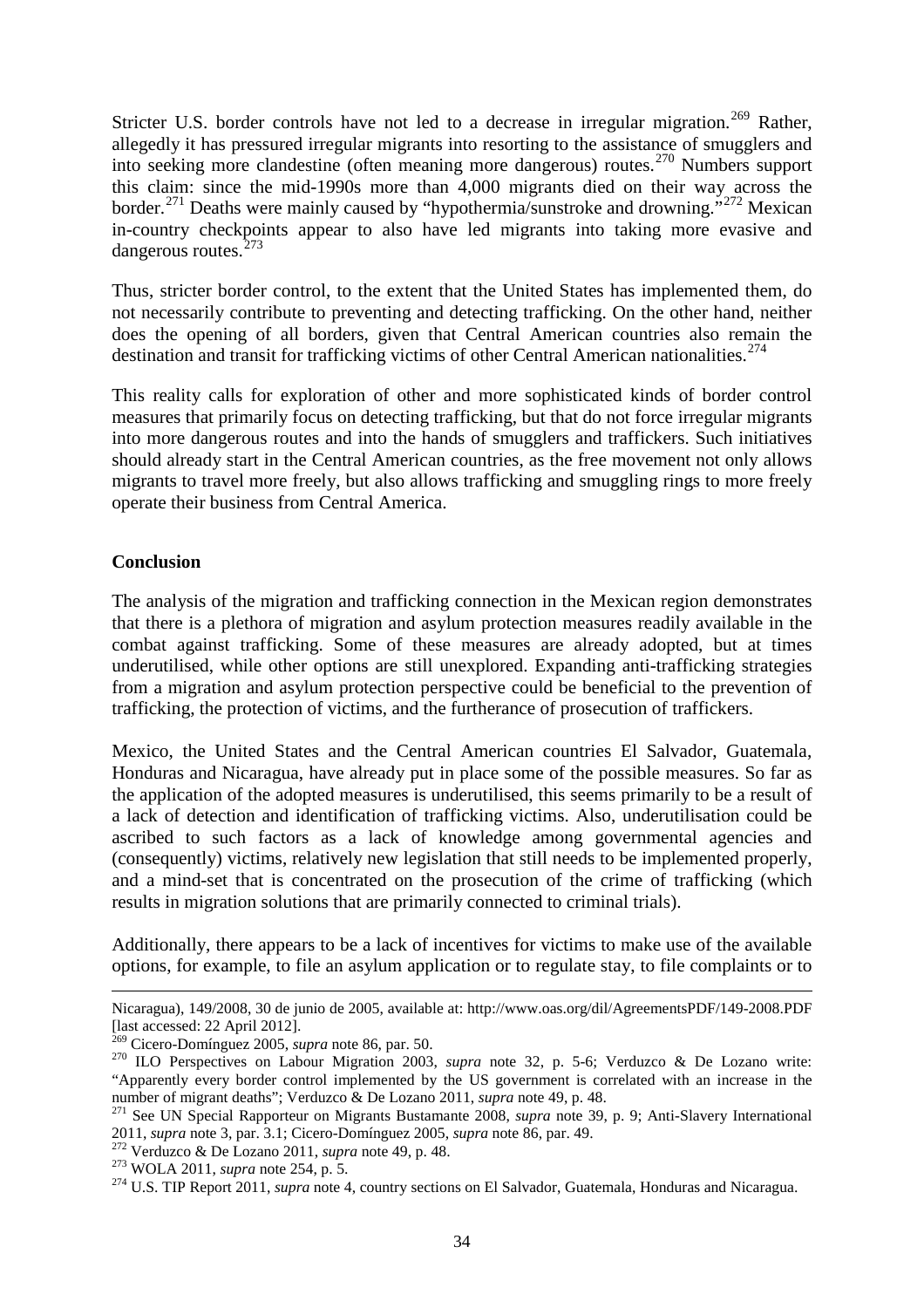remain in the country while cooperating in criminal investigations. For instance, in Mexico, many migrants, among who may be trafficking victims, opt for immediate voluntary repatriation. This decision is stimulated by the absence of information, by difficulties in obtaining access to legal assistance, and therewith by the lack of prospect of opportunities and security in Mexico.

In the United States, opportunities to stay in U.S. territory are first and foremost connected to the victim's willingness and ability to participate in a criminal investigation. However, after a trial, the victim might still be denied extended stay. This contributes to a victim's insecurity (about the future and about safety during trial) and impedes the opportunities of recovery and reintegration. When making greater use of the available or still to be explored migration measures, more attention could thus be paid to the needs of the victim and his/her ability to exercise his/her rights.

Finally, the majority of migration measures are developed nationally, or maybe bilaterally. Considering the clear regional causes and effects of migration and trafficking in Mexico and its neighbouring countries, there is room for more comprehensive, regional strategies, particularly regarding border control measures, repatriation policies, temporary work schemes, and greater participation in the UNHCR resettlement programme.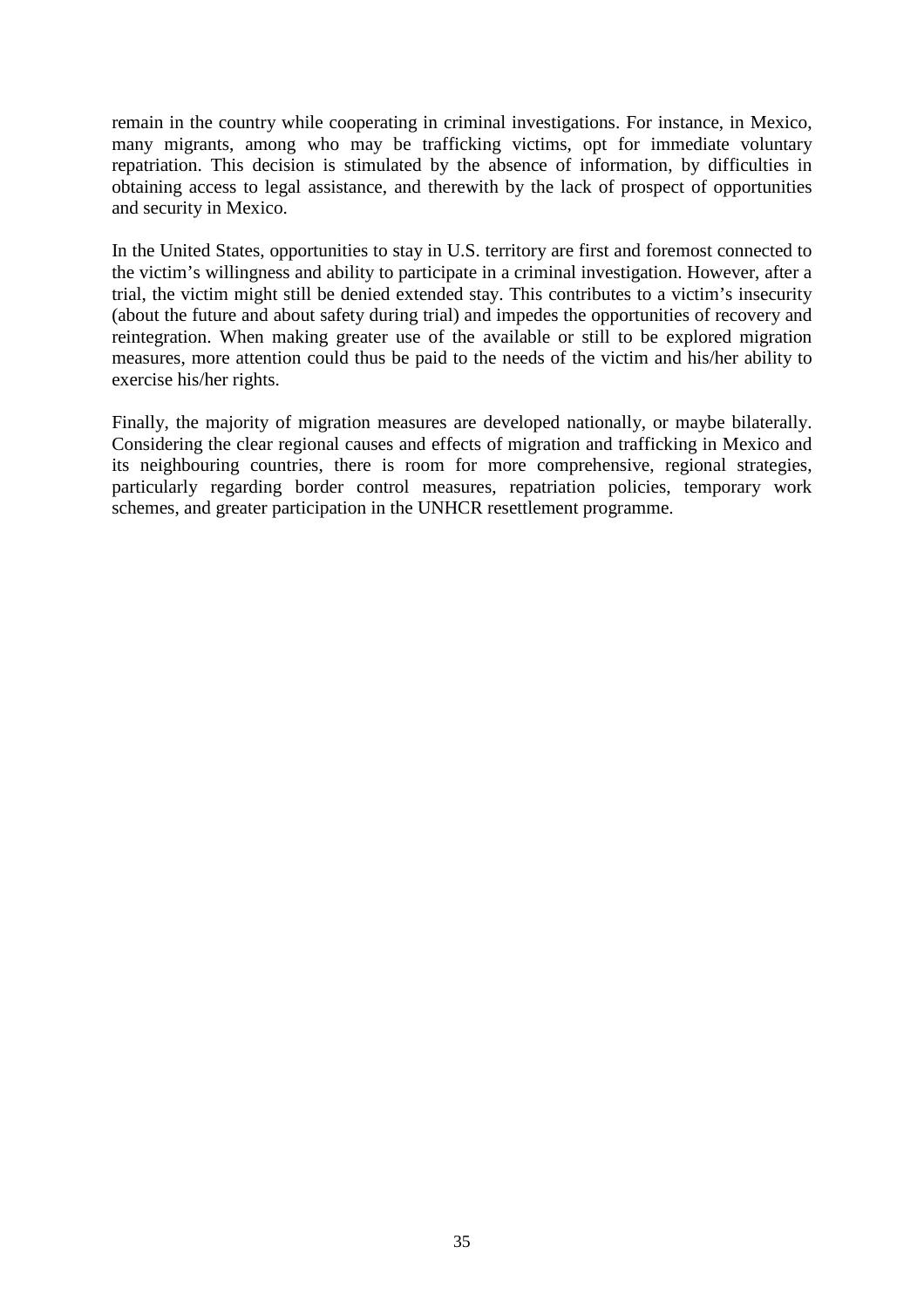## **REFERENCES**

#### *Articles, books and reports*

#### Amnesty International 2010

Amnesty International Report, *Invisible Victims: Migrants on the Move in Mexico*, 28 April 2010, available at:

http://amnesty.org/en/library/asset/AMR41/014/2010/en/8459f0ac-03ce-4302-8bd2- 3305bdae9cde/amr410142010eng.pdf [last accessed: 23 April 2012].

#### Van den Anker 2012

Anker, Van den C., 'Making Human Rights Accessible: The Role of Governments in Trafficking and Migrant Labor Exploitation', in: Alison Brisk & Austin Choi-Fitzpatrick (eds.), *From Human Trafficking to Human Rights: Reframing Contemporary Slavery*, Philadelphia: University of Pennsylvania Press, 2012, pp. 157-171.

## Anker 2011

Anker, D.E., *Law of Asylum in the United States*, 4<sup>th</sup> Ed., Eagan, Minnesota: Thomson West, 2011.

## Anti-Slavery International 2003

Anti-Slavery International, *The migration-trafficking nexus: combating trafficking through the protection of migrants' human rights*, The Printed Word UK: 2003, available at:

http://www.antislavery.org/includes/documents/cm\_docs/2009/t/the\_migration\_traffic king\_nexus\_2003.pdf [last accessed: 23 April 2012].

### Aronowitz 2011

Aronowitz, A.A.: Understanding Trafficking in Human Beings. A Human Rights, Public Health, and Criminal Justice Issues, in Mangay Natarajan (ed.), *International Crime and Justice*, New York: Cambridge University Press, 2011, pp. 118-124.

#### Ballinas & Becerril 2009

Ballinas, V. & Becerril, A., Comisionada del INM, a comparecer, *La Jornada* 2 July 2009, available at: http://www.jornada.unam.mx/2009/07/02/politica/014n3pol [last accessed: 22 April 2012].

#### Cicero-Domínguez 2005

Cicero-Domínguez, S.A, Assessing the U.S.-Mexico Fight Against Human Trafficking and Smuggling: Unintended Results of U.S. Immigration Policy, *4 Nw. U. J. Int'l Hum. Rts*. 303, available at:

http://www.law.northwestern.edu/journals/jihr/v4/n2/2 (2005) [last accessed: 22 April 2012].

#### CIDH 2011

Comisión Interamericana de Derechos Humanos de la Organización de los Estados Americanos (CIDH), *Anexo al Comunicado de Prensa 82/11: Observaciones*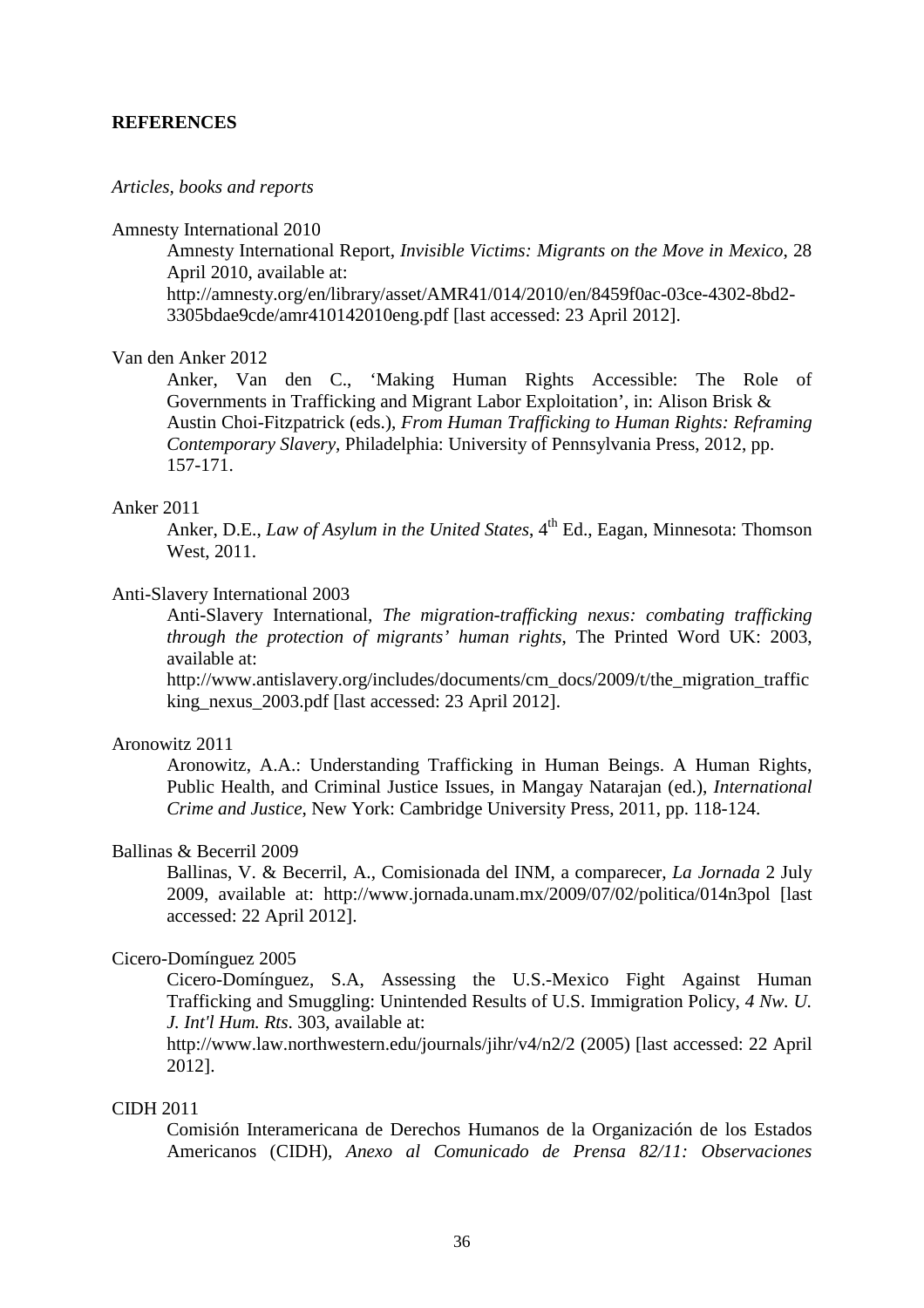*Preliminares de la Relatoría sobre los Derechos de los Migrantes de la CIDH a México*, 2 August 2011, available at*:*

www.cidh.org/pdf%20files/ANEXO.82-11.pdf [last accessed: 21 April 2012].

### CNDH 2011

Comisión Nacional de Derechos Humanos (CNDH), *Informe Especial sobre los casos de secuestro en contra de migrantes*, 22 February 2011, available at: http://www.cndh.org.mx/node/35 [last accessed: 22 April 2012].

# CNDH & CEIDAS 2009

Comisión Nacional de Derechos Humanos (CNDH) y Centro de Estudios e Investigación en Desarrollo y Asistencia Social A.C. (CEIDAS), *Diagnóstico de las condiciones de vulnerabilidad que propician la trata de personas en México*, 2009, available at:

http://www.iberopuebla.edu.mx/micrositios/observatorioviolencia/bibliotecavirtual/G enero\_%20y\_Violencia/2Diagnostico\_Trata\_de\_Personas\_CEIDAS\_CNDH.pdf [last accessed: 22 April 2012].

#### Congressional Research Service 2011

United States Congressional Research Service, *Trafficking in Persons in Latin America and the Caribbean*, 9 September 2011, RL33200, available at: http://www.unhcr.org/refworld/docid/4e96ba0f2.html [last accessed: 21 April 2012].

#### ECRE 2009

European Council on Refugees and Exiles (ECRE), *Complementary Protection in Europe*, July 2009, available at:

http://www.ecre.org/topics/areas-of-work/protection-in-europe/149.html [last] accessed: 22 April 2012].

### Global Business Immigration Handbook 2012

Fragomen Global, *Global Business Immigration Handbook*, Thomson West: 2012.

# Goodey 2010

Goodey, J.: Human Trafficking, in Fiona Brookman et al. (ed.), *Handbook on Crime*, Collumpton: Willon, 2010, pp. 698-711.

#### Hanson 2009

Hanson, G.H., *The Economics and Policy of Illegal Immigration in the United States*, San Diego: Migration Policy Institute, December 2009, available at: http://www.migrationpolicy.org/pubs/Hanson-Dec09.pdf [last accessed: 22 April 2012]

## ILO Action against trafficking 2008

International Labour Organizations (ILO), *ILO Action against trafficking in human beings*, 12 February 2008, available at: http://www.ilo.org/wcmsp5/groups/public/---ed\_norm/-- declaration/documents/publication/wcms\_090356.pdf [last accessed: 21 April 2012].

## ILO Perspectives on Labour Migration 2003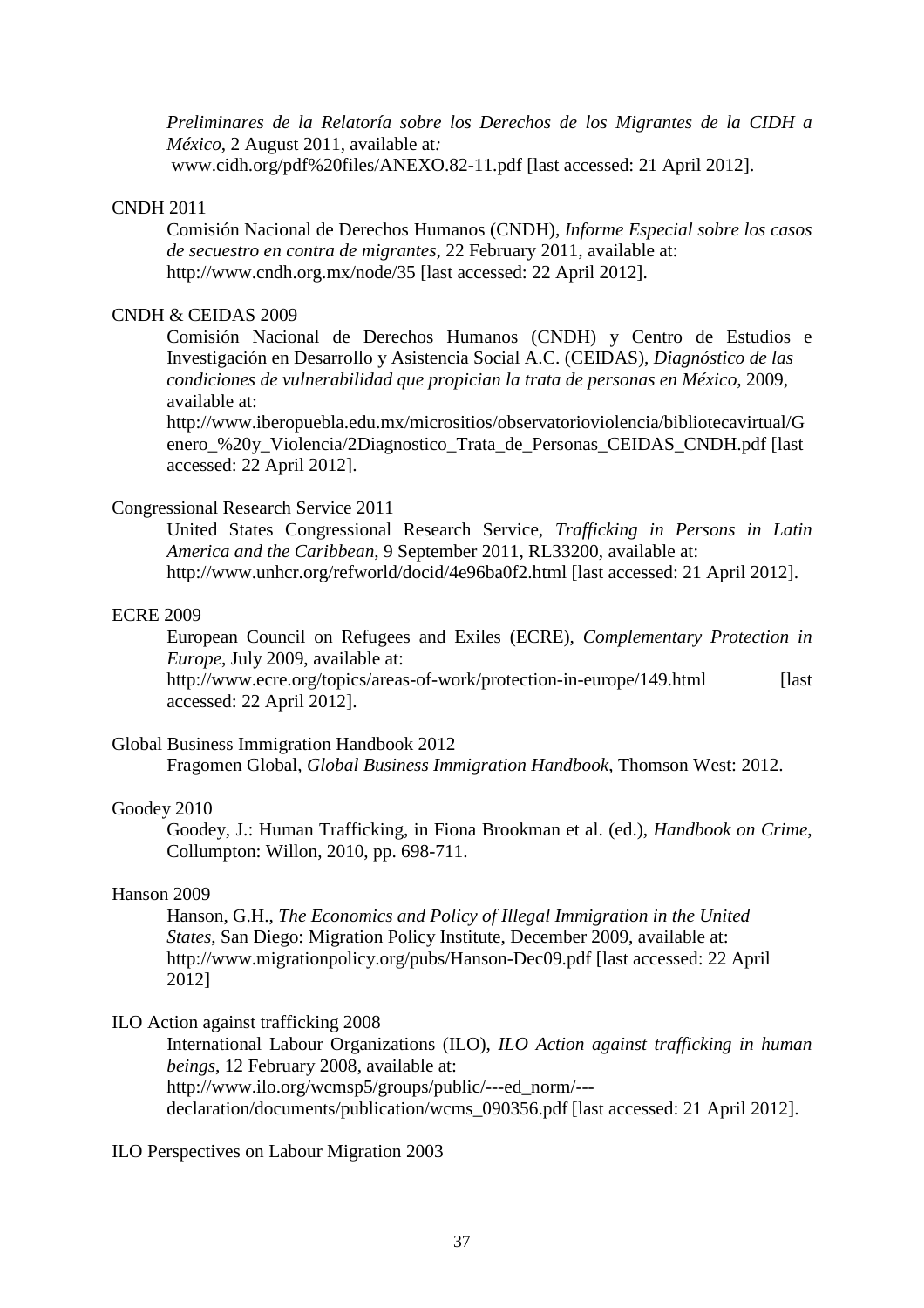International Labour Organization (ILO), *Perspectives on Labour Migration. Getting at the Roots: Stopping Exploitation of Migrant Workers by Organized Crime*, 2003, available at:

http://www.ilo.org/public/english/protection/migrant/download/pom/pom1e.pdf [last accessed: 22 April 2012].

## IDMC 2012

Internal Displacement Monitoring Centre (IDMC), *Global Overview 2011: People internally displaced by conflict and violence*, April 2012, available at: http://www.internal-

displacement.org/8025708F004BE3B1/(httpInfoFiles)/081F7B080CF6371AC12579E 40046EDA9/\$file/global-overview-2011.pdf [last accessed: 4 May 2012].

## IDMC 2011

Internal Displacement Monitoring Centre (IDMC), *Internal Displacement due to criminal and communal violence*, 25 November 2011, available at: http://www.internal-

displacement.org/8025708F004BE3B1/(httpInfoFiles)/677BB8CBA2F6DAB9C1257 953004A18BE/\$file/mexico-overview-nov2011.pdf [last accessed: 22 April 2012].

## IOM Diagnóstico 2011

International Organization for Migration (IOM), Hélène Le Goff & Thomas Lothar Weiss, *La Trata de Personas en México: Diagnóstico sobre la asistencia a victimas*, June 2011, available at:

http://www.oim.org.mx/pdf/La%20Trata%20de%20personas\_diagnostico2.pdf [last accessed: 21 April 2012]

#### IOM World Migration Report 2011

International Organization for Migration (IOM), *World Migration Report 2011: Communicating Effectively about Migration*, available at: http://publications.iom.int/bookstore/free/WMR2011\_English.pdf [last accessed: 22 April 2012].

#### IOM World Migration Report 2003

International Organization for Migration (IOM), *World Migration Report 2003, Managing Migration – Challenges and Responses for People on the Move*, available at: http://publications.iom.int/bookstore/free/WMR\_2003.pdf [last

accessed: 22 April 2012].

# Kaufka 2006

Kaufka, K., T Nonimmigrant Visas and Protection and Relief for Victims of Human Trafficking: A Practitioner's Guide, 06-09 Immigr. Briefings 1 (Sept. 2006).

#### OHCHR 2002

United Nations Office of the High Commissioner for Human Rights (OHCHR), *Recommended Principles and Guidelines on Human Rights and Human Trafficking*, 20 May 2002, E/2002/68/Add.1, available at: http://www.unhcr.org/refworld/docid/3f1fc60f4.html [last accessed: 23 April 2012]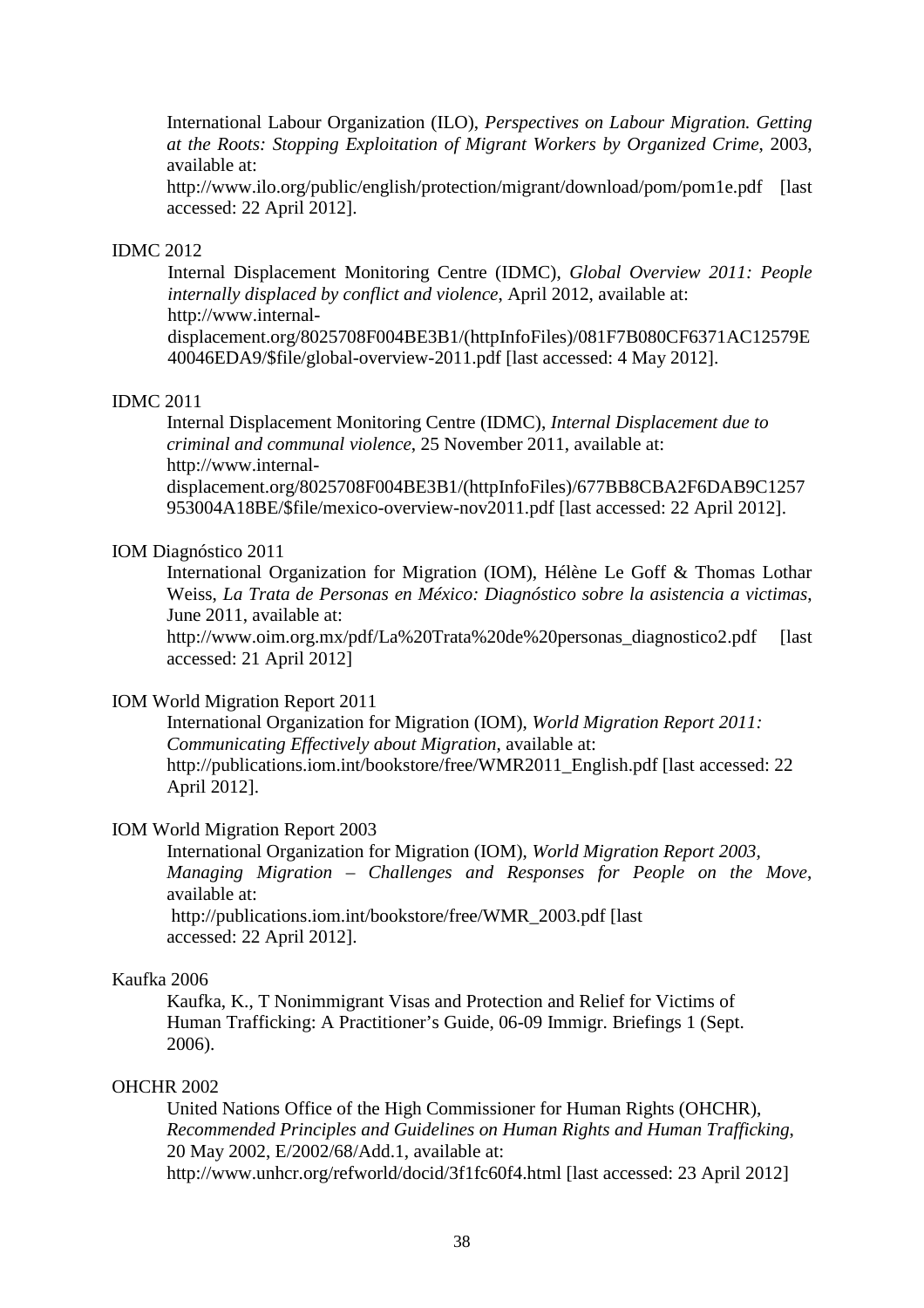#### Piotrowizc 2010

Piotrowizc, R.: Human security and trafficking of human beings: the myth and the reality, in Alice Edwards & Carla Ferstman, *Human Security and Non-Citizens: Law, Policy and International Affairs*, New York: Cambridge University Press, 2010, pp. 404-418.

#### SEGOB/COMAR 2002-2010

Secretaría de Gobernación (SEGOB), Comisión Mexicana de Ayuda a Refugiados (COMAR), *Estadísticas Globales 2002-2010: Población Refugiada en México*, available at:

http://www.comar.gob.mx/work/models/COMAR/Resource/128/1/images/estadistica \_comar00910%284%29.pdf [last accessed: 21 April 2012].

#### Shoichet 2011

Shoichet, C.E., Despite danger, Central Americans migrate through Mexico, *CNN*, 20 May 2011, available at:

http://edition.cnn.com/2011/WORLD/americas/05/19/mexico.migrants/index.html?ire f=allsearch [last accessed: 22 April 2012].

# UN CMW 2011

United Nations Committee on the Protection of the Rights of All Migrant Workers and Members of Their Families (UN CMW), Concluding Observations: Mexico, Fourteenth Session 4-8 April 2011, 3 May 2011, CMW/C/MEX/CO/2, available at: http://www2.ohchr.org/english/bodies/cmw/cmws14.htm [last accessed: 23 April 2012].

#### UNHCR Asylum Levels and Trends 2011

United Nations High Commissioner for Refugees (UNHCR), *Asylum Levels and Trends in Industrialized Countries*, March 2012, available at: http://www.unhcr.org/4e9beaa19.html [last accessed: 22 April 2012].

# UNHCR Gang Phenomenon 2011

United Nations High Commissioner for Refugees (UNHCR), *Living in a World of Violence: An Introduction to the Gang Phenomenon*, July 2011, PPLA/2011/07, available at: http://www.unhcr.org/refworld/docid/4e3260a32.html [last accessed: 22 April 2012].

#### UNHCR Resettlement Handbook 2011

United Nations High Commissioner for Refugees (UNHCR), *UNHCR Resettlement Handbook*, July 2011, available at:

http://www.unhcr.org/cgi-

bin/texis/vtx/home/opendocPDFViewer.html?docid=46f7c0ee2&query=resettlement %20handbook [last accessed: 22 April 2012]. Country chapters available at: http://www.unhcr.org/4a2ccf4c6.html [last accessed: 24 April 2012].

#### UNHCR Trafficking for Sexual Exploitation 2011

United Nations High Commissioner for Refugees (UNHCR), *Trafficking for sexual exploitation: victim protection in international and domestic asylum law*, April 2011, ISSN 1020-7473, available at: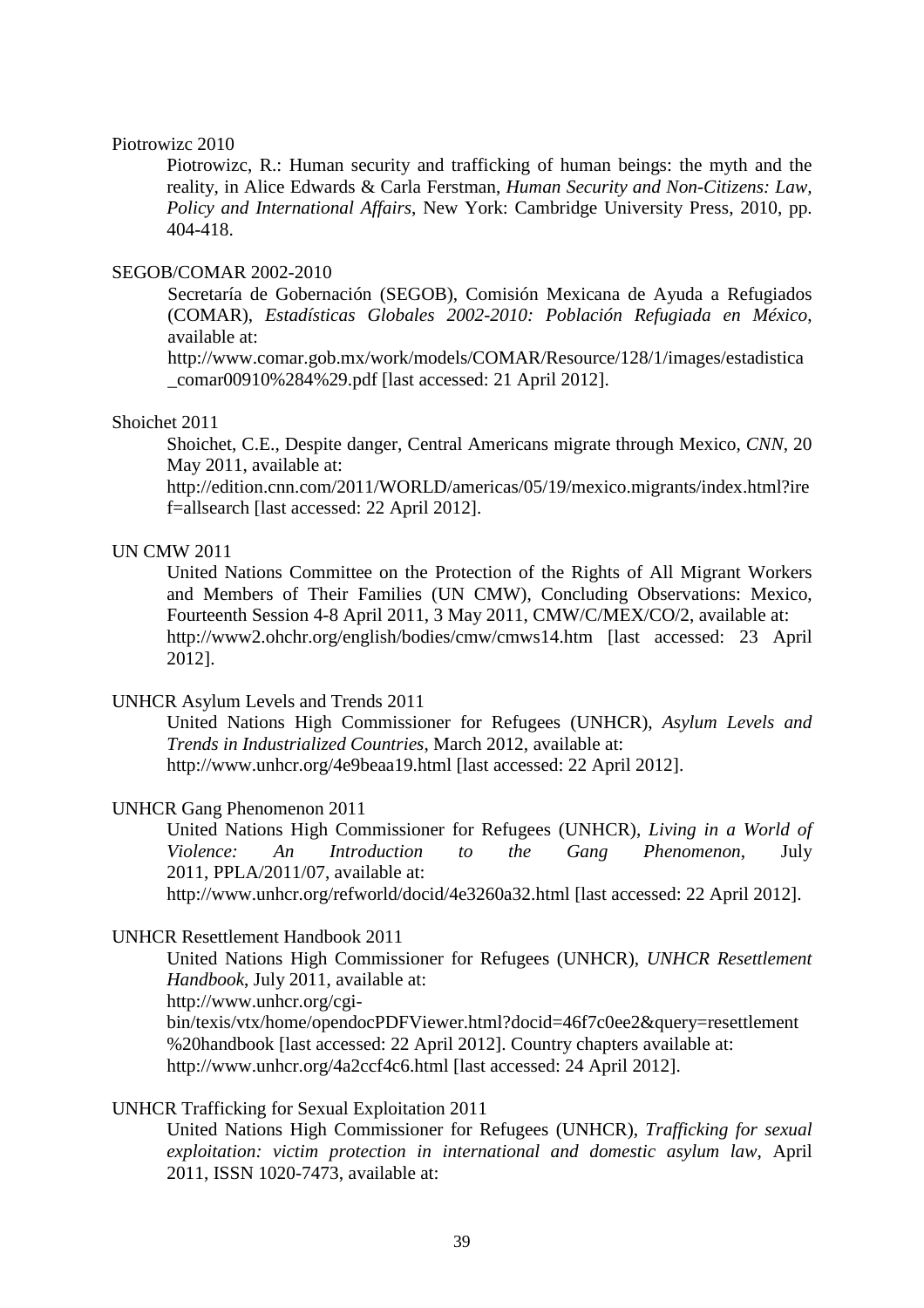http://www.unhcr.org/refworld/docid/4dc253a22.html [last accessed: 22 April 2012].

# UNHCR 2010

United Nations High Commissioner for Refugees (UNHCR), *Guidance Note on Refugee Claims Relating to Victims of Organized Gangs*, 31 March 2010, available at: http://www.unhcr.org/refworld/docid/4bb21fa02.html [last accessed: 22 April 2012].

## UNHCR 2007

United Nations High Commissioner for Refugees (UNHCR), *International protection for trafficked persons and those who fear being trafficked*, 20 December 2007, ISSN 1020-7473, available at:

http://www.unhcr.org/refworld/docid/4c247bc32.html [last accessed: 21 April 2012].

#### UNHCR 2006

United Nations High Commissioner for Refugees (UNHCR), *Guidelines on International Protection No. 7: The Application of Article 1A(2) of the 1951 Convention and/or 1967 Protocol Relating to the Status of Refugees to Victims of of Being Trafficked*, 7 April 2006, HCR/GIP/06/07, available at:

http://www.unhcr.org/refworld/docid/443679fa4.html [last accessed: 21 April 2012].

# UNHCR 2003

United Nations High Commissioner for Refugees (UNHCR), *The trafficking of women for sexual exploitation: a gender-based and well-founded fear of persecution?,* March 2003, ISSN 1020-7473 available at:

http://www.unhcr.org/cgi-

bin/texis/vtx/home/opendocPDFViewer.html?docid=3e71f84c4&query=shearer%20d emir%20trafficking%20women [last accessed: 22 April 2012].

# UNHCR 2002

United Nations High Commissioner for Refugees, *Guidelines on International Protection No. 2: "Membership of a Particular Social Group" Within the Context of Article 1A(2) of the 1951 Convention and/or its 1967 Protocol Relating to the Status of Refugees*, 7 May 2002, HCR/GIP/02/02, available at:

http://www.unhcr.org/refworld/docid/3d36f23f4.html [last accessed: 22 April 2012].

#### UNHCR 1992

United Nations High Commissioner for Refugees (UNHCR), *Persons covered by the OAU Convention Governing the Specific Aspects of Refugee Problems in Africa and by the Cartagena Declaration on Refugees (Submitted by the African Group and the Latin American Group)*, 6 April 1992, EC/1992/SCP/CRP.6, available at:

http://www.unhcr.org/refworld/docid/3ae68cd214.html [last accessed: 22 April 2012].

# UN News Centre 2012

UN Senior Officials Urge Countries to Boost their Efforts to Combat Human Trafficking, *UN News Centre*, 3 April 2012, available at:

http://www.un.org/apps/news/story.asp?NewsID=41696&Cr=human+trafficking&Cr 1= [last accessed: 21 April 2012].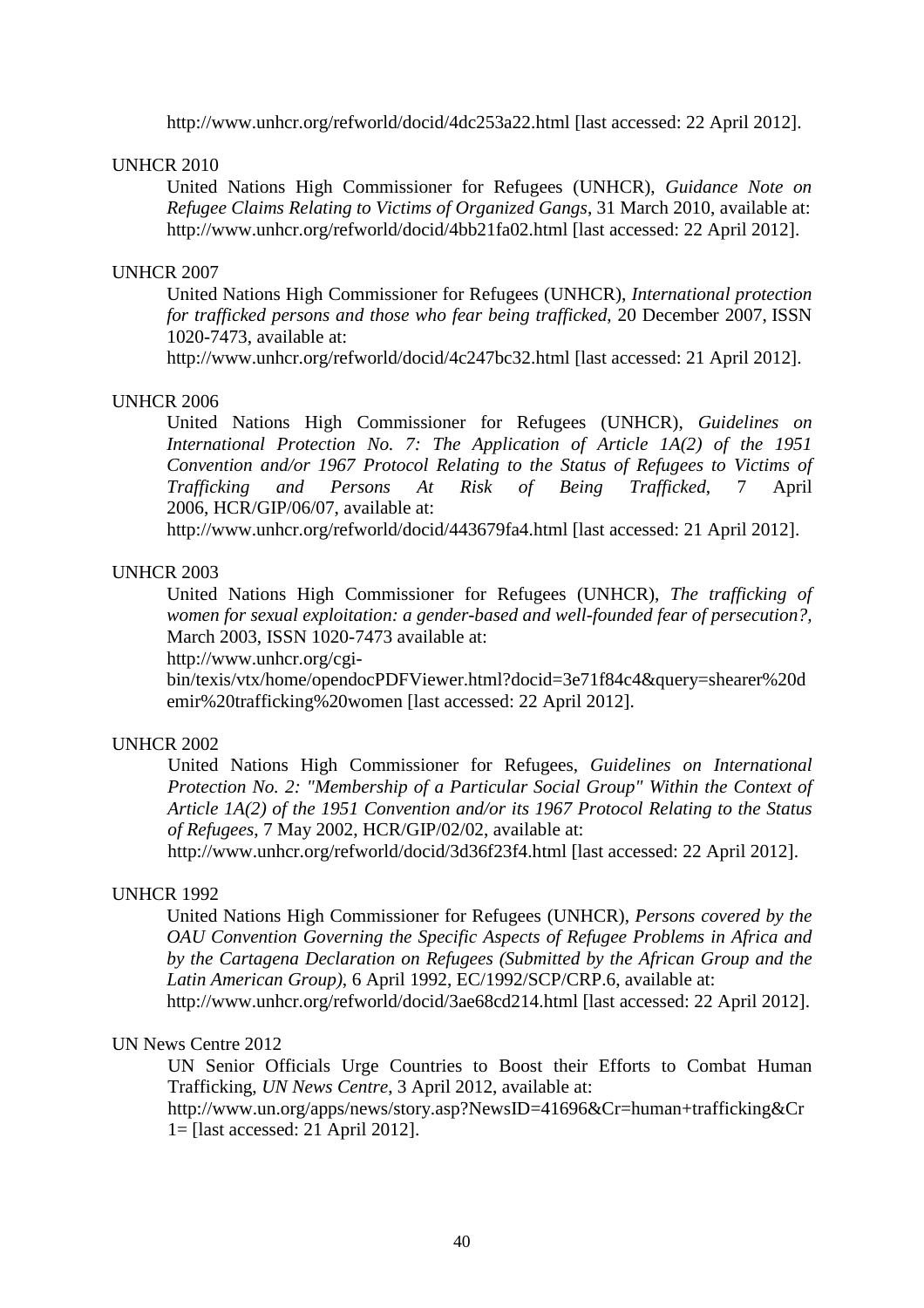#### UN Special Rapporteur on Migrants Bustamante 2008

United Nations Human Rights Council, *Report of the Special Rapporteur on the Human Rights of Migrants, Jorge Bustamante: addendum: mission to Mexico (9-15 March 2008)*, 24 March 2009, A/HRC/11/7/Add.2, available at: http://www.unhcr.org/refworld/docid/49e88e952.html [last accessed: 23 April 2012].

#### Urrutia 2011

Urrutia, A., La gente del INM lleva a *Los Zetas* ante los migrantes: cura de Tenosique, *La Jornada,* 18 September 2011, available at: http://www.jornada.unam.mx/2011/09/18/politica/008n2pol [last accessed: 22 April 2012].

#### U.S. Attorney General's Report on Trafficking 2011

The United States (U.S.) Department of Justice, Office of Legal Policy, *Attorney General's Annual Report to Congress and Assessment of U.S. Government Activities to Combat Trafficking in Persons for Fiscal Year 2010,* December 2011, available at: http://www.justice.gov/ag/annualreports/tr2010/agreporthumantrafficking2010.pdf [last accessed: 22 April 2012].

## U.S. Department of Justice Asylum Statistics 2011

The United States (U.S.) Department of Justice, Executive Office for Immigration Review Office of Planning, Analysis, and Technology, *Immigration Courts FY 2011 Asylum Statistics*, February 2012, available at:

http://www.justice.gov/eoir/efoia/FY11AsyStats-Current.pdf [last accessed: 22 April 2012].

## U.S. TIP Report 2011

The United States (U.S.) Department of State, *Trafficking in Persons Report 2011*, available at:

http://www.state.gov/j/tip/rls/tiprpt/2011/index.htm [last accessed: 22 April 2012].

#### U.S. TIP Report 2010

The United States (U.S.) Department of State, *Trafficking in Persons Report 2010*, available at:

http://www.state.gov/g/tip/rls/tiprpt/2010/index.htm [last accessed: 22 April 2012].

#### Valladares 2011

Valladares, D., Following the Trail of Missing Migrants, *IPS*, 28 July 2011, available at:

http://ipsnews.net/news.asp?idnews=56674 [last accessed: 22 April 2012].

#### Verduzco & De Lozano 2011

Verduzco, G. & De Lozano, M.I.: Migration from Mexico and Central America to the United States: Human Insecurities and Paths for Change, in T.D. Truong & D. Gasper (eds.), *Transnational Migration and Human Security*, Hexagon Series on Human and Environmental Security and Peace 6, Berlin Heidelberg: Springer-Verlag, 2011, pp. 41-56.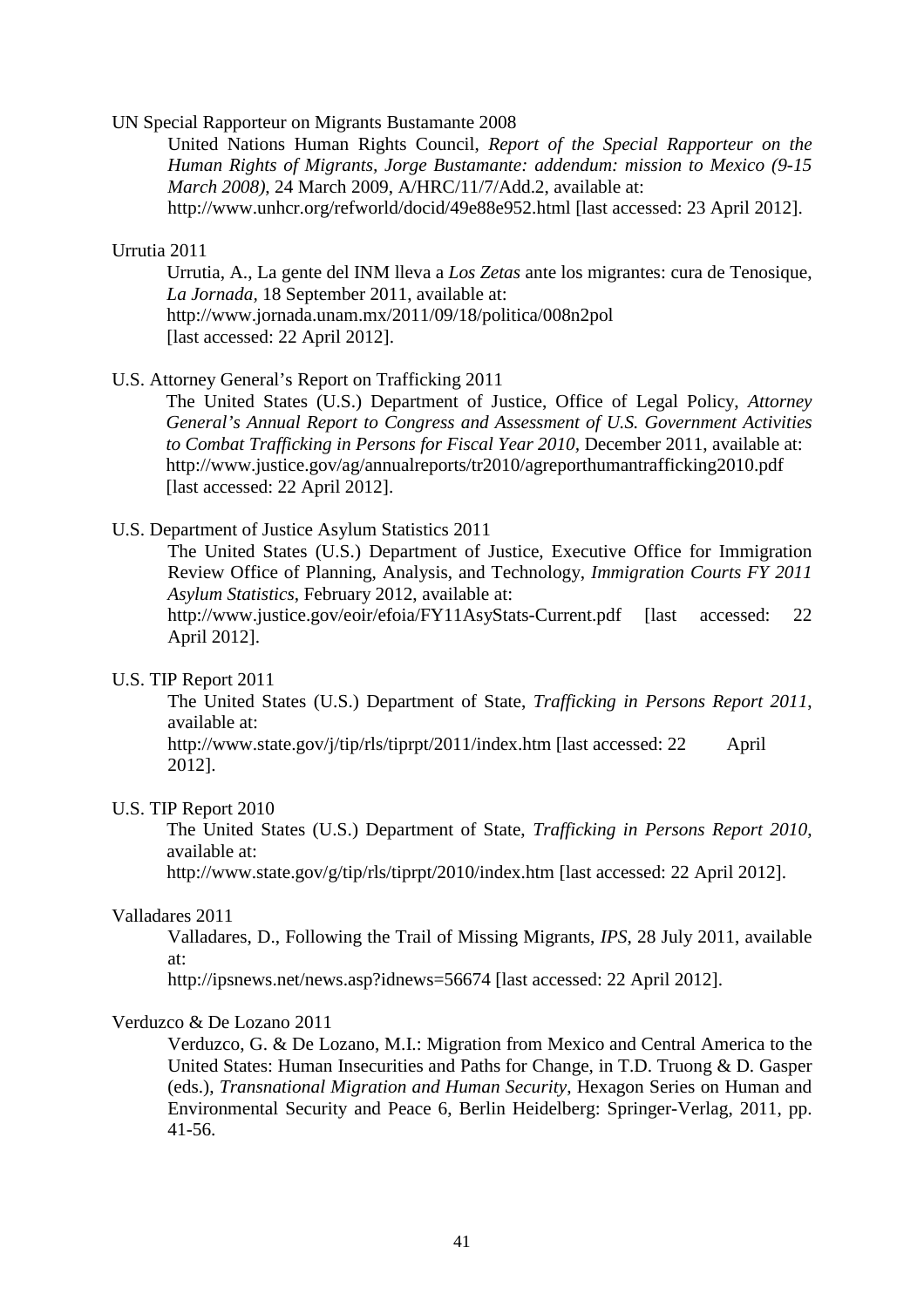### WOLA 2011

Washington Office for Latin America (WOLA), *Migration, Development, and Human Rights in the United States and Mexico: Policy recommendations for both governments*, September 2011, available at:

http://www.wola.org/sites/default/files/downloadable/Rights%20and%20Developmen t/2010/WOLA%20IC%20policy%20paper%20update%20SEPT%202011.pdf [last] accessed: 22 April 2012].

WOLA & Center Prodh 2010

Washington Office on Latin America (WOLA) & Centro de Derechos Humanos Míguel Augustín Pro Juárez, A.C. (Center Prodh), *A Dangerous Journey through Mexico: Human Rights Violations against Migrants in Transit*, December 2010, available at:

http://www.wola.org/sites/default/files/downloadable/Mexico/2010/DangerousJourne y.pdf [last accessed: 24 April 2012]

## World Bank Migration and Remittances Factbook 2011

World Bank Development Prospects Group, *Migration and Remittances Factbook 2011: Top Ten Country Groups*, available at: http://siteresources.worldbank.org/INTPROSPECTS/Resources/334934-

1199807908806/Top10.pdf [last accessed: 21 April 2011].

## *International agreements and treaties*

1951 Convention Relating to the Status of Refugees and its 1967 Protocol, available at: http://www.unhcr.org/3b66c2aa10.html [last accessed: 22 April 2012].

American Convention on Human Rights, available at: http://www.oas.org/juridico/english/treaties/b-32.html [last accessed: 27 April 2012].

Cartagena Declaration on Refugees: Americas - Miscellaneous, *Cartagena Declaration on Refugees, Colloquium on the International Protection of Refugees in Central America, Mexico and Panama*, 22 November 1984, available at: http://www.unhcr.org/refworld/docid/3ae6b36ec.html [last accessed: 22 April 2012].

Convenio de Creación de la Visa única Centroamérica para la libre movilidad de extranjeros entre las Repúblicas de El Salvador, Guatemala, Honduras y Nicaragua (Covenant creating a single Central American visa for the free movement of foreign nationals between de Republics of El Salvador, Guatemala, Honduras and Nicaragua),149/2008, 30 de junio de 2005, available at:

http://www.oas.org/dil/AgreeAlpha-G.htm [last accessed: 22 April 2012].

Council of Europe Convention on Action against Trafficking in Human Beings, Council of Europe Treaty Series No. 197, Warsaw 16 May 2005, available at: http://conventions.coe.int/Treaty/Commun/QueVoulezVous.asp?NT=197&CM=8&D F=18/12/2011&CL=ENG [Last accessed: 22 April 2012].

Inter-American Convention to Prevent and Punish of Torture, available at: http://www.oas.org/juridico/english/treaties/a-51.html [last accessed 27 April 2012].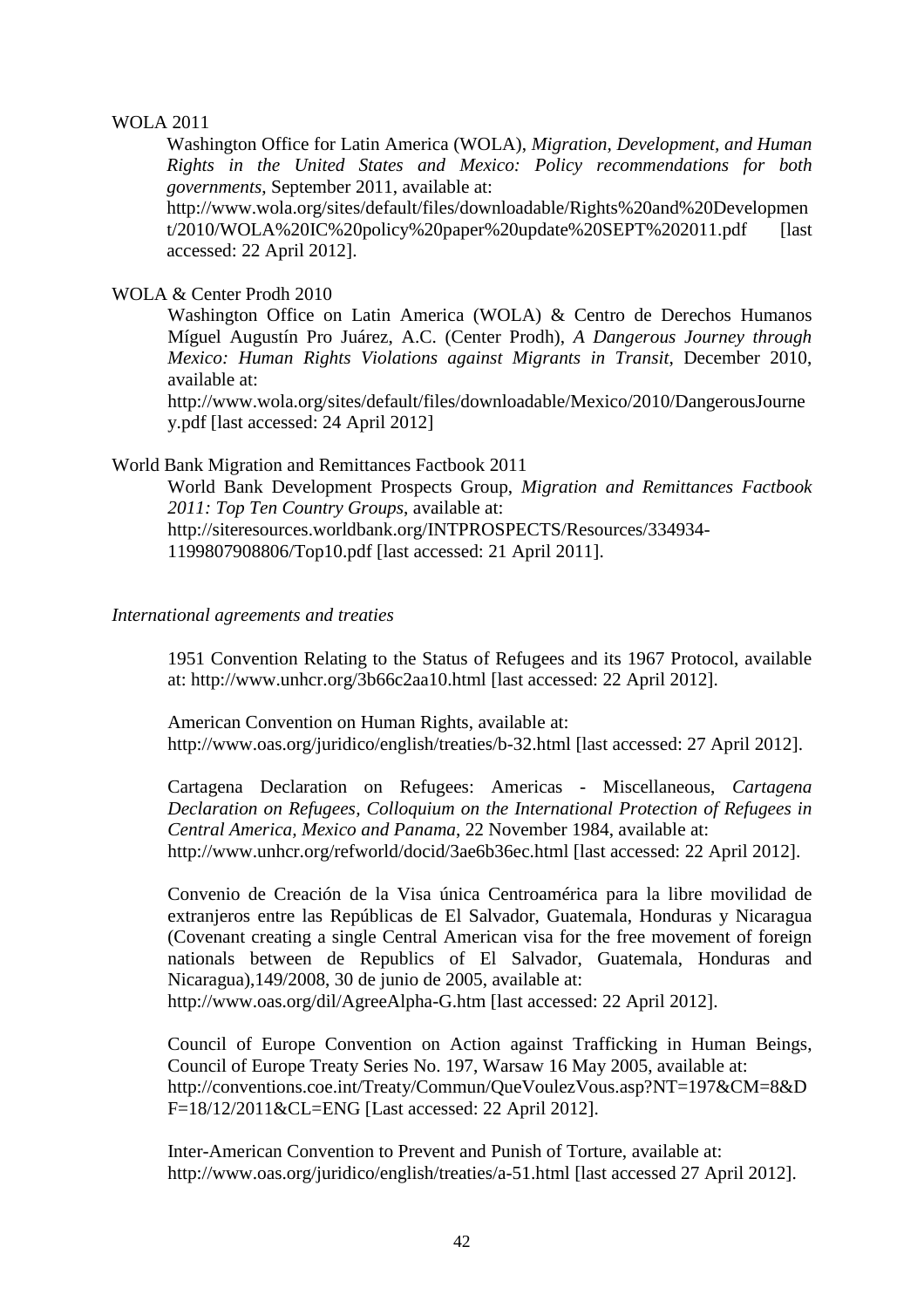Protocol to Prevent, Suppress and Punish Trafficking in Persons Especially Women and Children, supplementing the United Nations Convention against Transnational Organized Crime, General Assembly Resolution A/RES/55/25 (15 November 2000), available at:

http://www2.ohchr.org/english/law/protocoltraffic.htm [last accessed: 23 April 2012].

Protocol against the Smuggling of Migrants by Land, Sea and Air, supplementing the United Nations Convention against Transnational Organized Crime A/RES/55/25 (15<br>November 2000). available at: November 2000), available at: http://www2.ohchr.org/english/law/organizedcrime.htm [last accessed: 23 April 2012].

United Nations Convention Against Torture and Other Cruel, Inhuman or Degrading Treatment or Punishment A/RES/39/46 (10 December 1984), available at: http://www2.ohchr.org/english/law/cat.htm [last accessed: 23 April 2012].

## *Mexican law*

Circular por la que instruye el procedimiento que deberá seguir el Instituto de Migración en la detención, identificación y atención de personas extranjeras victimas del delito, No. 001/2011, Diario Oficial de la Federación 7 de junio de 2011 (Circular with instructions for the procedure to be followed by the Institute of Migration regarding the detention, identification and assistance to foreigners who are victims of a crime), available at:

http://www.dof.gob.mx/nota\_detalle.php?codigo=5193668&fecha=07/06/2011 [last] accessed: 22 April 2012].

Ley General para Prevenir, Sancionar y Erradicar los Delitos en Materia de Trata de Personas y para la Protección y Asistencia a las Víctimas de estos Delitos (General Act to Prevent, Sanction and Eradicate the Crimes related to Trafficking in Person and for the Protection of and Assistance to Victims of these Crimes), adopted on 20 March 2012, available at:

http://www.senado.gob.mx/index.php?ver=sp&mn=2&sm=2&id=13871&lg=61 [last accessed: 4 May 2012].

Ley de Migración, Diario Oficial de la Federación 25 de mayo de 2012 (Migration Act, official publication 25 May 2011), available at:

http://www.diputados.gob.mx/LeyesBiblio/pdf/LMigra.pdf [last accessed: 22 April 2012].

Ley sobre Refugiados y Protección Complementaria, Diario Oficial de la Federación 27 de enero de 2011 (Act on Refugees and Complementary Protection, official publication 27 January 2011), available at:

http://www.diputados.gob.mx/LeyesBiblio/pdf/LRPC.pdf [last accessed: 22 April 2012].

Reglamento de la Ley sobre Refugiados y Protección Complementaria, Diario Oficial de Federación 21 de febrero de 2012 (Regulation to the Act on Refugees and Complementary Protection, official publication 21 February 2012), available at: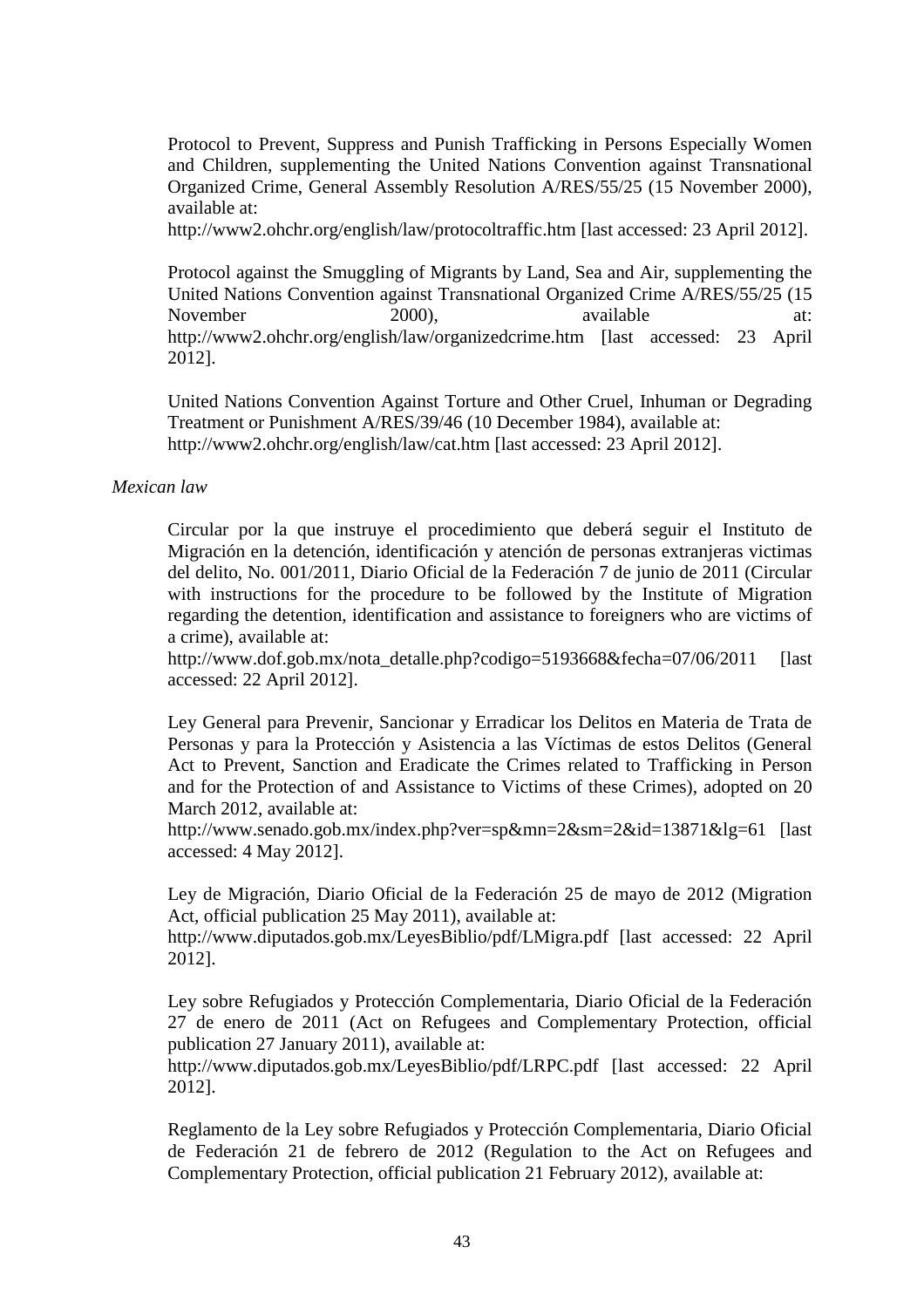http://www.diputados.gob.mx/LeyesBiblio/regley/Reg\_LRPC.pdf [last accessed: 22 April 2012].

# *U.S. Law*

8 U.S.C.A. § 1101(a)(42)(A) 8 U.S.C. § 1185 (o) 8 U.S.C.A. § 1255 (I)(1)(C)(i) 8 U.S.C.A. § 1255 (I)(1)(C)(ii) 22 U.S.C.A. § 7102 (8) 22 U.S.C. § 7105 (b)(E)(ii)(II)(bb) 22 U.S.C. § 7105 (b)(E)(i) and (ii) INA §  $101(a)(42)(A)$ 

# *Dutch law*

Vreemdelingenwet 2000 (Dutch Aliens Act 2000), available at: http://wetten.overheid.nl/BWBR0011823/Hoofdstuk3/Afdeling4/Paragraaf1/Artikel2 9/geldigheidsdatum\_24-04-2012 [last accessed: 23 April 2012].

Tussentijds Bericht Vreemdelingencirculaire 2001/29 (Interim Notice on the Circular to the Dutch Aliens Act 2000), *Stcrt. jg. 2001, nr. 182, p. 8,* available at: https://zoek.officielebekendmakingen.nl/stcrt-2001-182-p8-SC30977.html [last accessed: 22 April 2012].

# *Websites*

Council of Europe Action against Trafficking in Human Beings: http://www.coe.int/t/dghl/monitoring/trafficking/Docs/Convntn/FSConv\_en.asp#Top OfPage

http://conventions.coe.int/Treaty/Commun/QueVoulezVous.asp?NT=197&CM=8&D F=18/12/2011&CL=ENG

Instituto Nacional de Migración: http://www.inm.gob.mx/index.php/page/Que\_es\_el\_INM/en.html

UN.GIFT: http://www.ungift.org/knowledgehub/en/about/index.html

UNHCR Regional Operations File – Latin America: Mexico, Statistical Snapshot: http://www.unhcr.org/cgi-bin/texis/vtx/page?page=49e492706&submit=GO# [last accessed: 22 April 2012].

United Nations Office on Drugs and Crime (UNODC): http://www.unodc.org/unodc/en/treaties/CTOC/signatures.html http://www.unodc.org/unodc/en/treaties/CTOC/index.html http://www.unodc.org/unodc/en/human-trafficking/what-is-human-trafficking.html